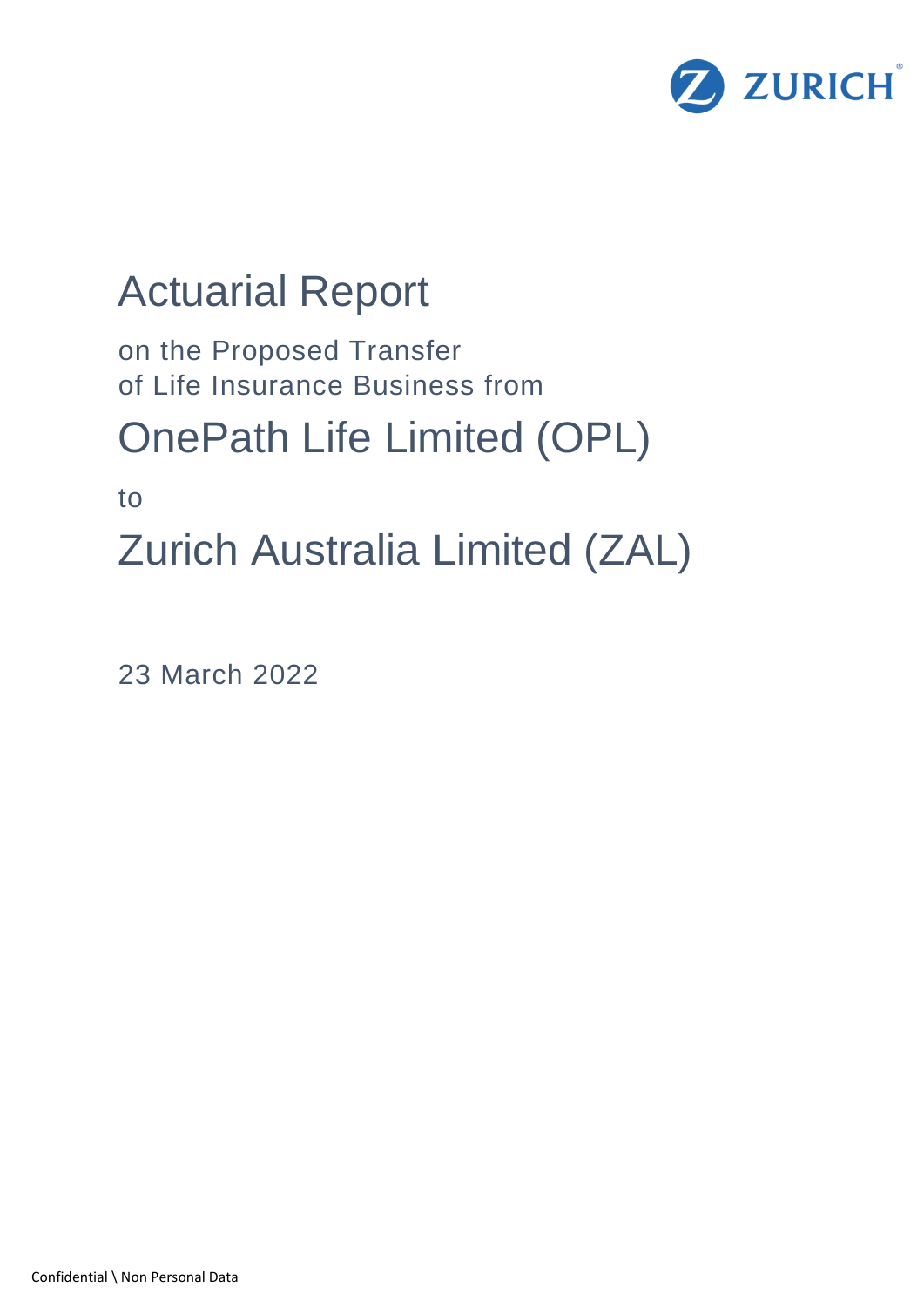# **Table of Contents**

| Page 2 of 54 |
|--------------|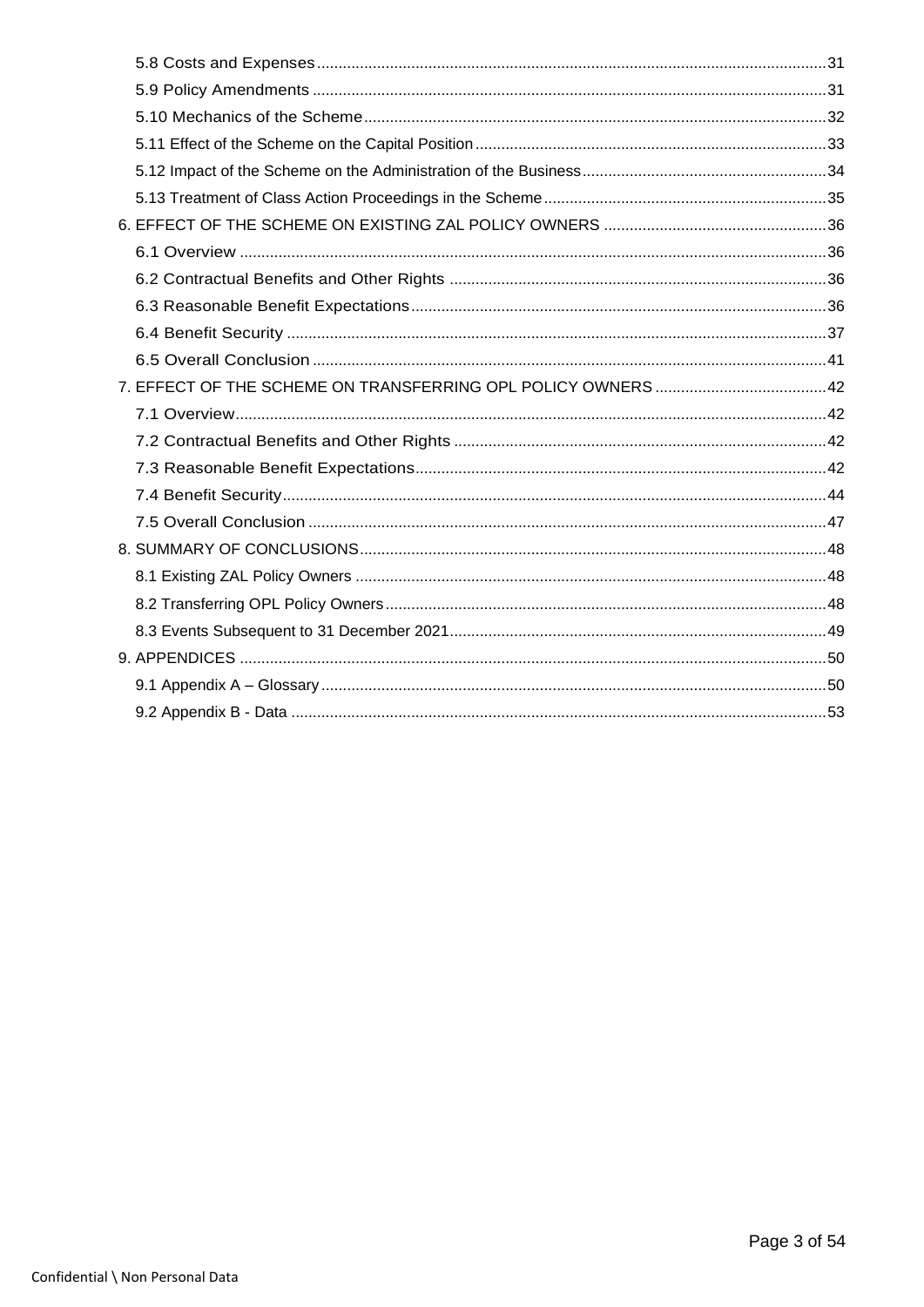# <span id="page-3-0"></span>1. EXECUTIVE SUMMARY

# <span id="page-3-1"></span>1.1 Background to the Proposed Transfer

OnePath Life Limited (**OPL**) and Zurich Australia Limited (**ZAL**) are registered life insurance companies under the Life Insurance Act 1995 (Cth) (**Life Act**). Both OPL and ZAL issue a range of life insurance policies in Australia, including participating life business.

Zurich Financial Services Australia Limited (**ZFSA**) is the ultimate Australian parent company of both OPL and ZAL. ZFSA's immediate parent company is Zurich Insurance Company Ltd (**ZIC**), and ZFSA, OPL and ZAL are part of the Zurich Insurance Group (**Zurich Group**). The Zurich Group has its headquarters in Zurich Switzerland and the ultimate parent company of the Zurich Group is Zurich Insurance Group Ltd (**ZIG**), a company incorporated in Switzerland and listed on the Swiss SIX Exchange.

ZAL and ZFSA have been part of the Zurich Group since it commenced operations in Australia in 1961.

OPL became part of the Zurich Group on 31 May 2019, when ZFSA acquired all shares on issue in OPL's sole shareholder, OnePath Life Australia Holdings Pty Limited (**OPLAH**).

It is proposed that the life insurance business of OPL be transferred to ZAL pursuant to a scheme under Part 9 of the Life Act (**Scheme**). The Scheme will not take effect until it is approved by the Federal Court of Australia (**Federal Court**).

The Scheme has been formulated by management common to ZAL and OPL and has been approved by their respective Board Sub-Committees. If the Scheme is confirmed by the Federal Court, it is proposed that the Scheme will take effect at 12.01am on 1 st August 2022 (**Effective Date**). The analysis and conclusions set out in this report have been developed as if the Scheme had taken effect on 31 December 2021.

The ZAL Board approved a transfer of \$25m of surplus from ZAL Statutory Fund No. 2 to the ZAL Shareholder Fund on 23 March 2022. The capital figures for ZAL at 31 December 2021, and the capital position for ZAL after the implementation of the Scheme, have been shown as if this transfer took effect at that date.

There are no other facts, matters or circumstances that have come to our attention during the period from 1 January 2022 to the date of this report which have not been disclosed in this report and would alter the opinions presented in this report.

# <span id="page-3-2"></span>1.2 Purpose of the Scheme

The Scheme will result in the rationalisation of ZFSA's life insurance businesses into a single life insurance legal entity, with a simplified Statutory Fund structure. This rationalisation is expected to provide a range of benefits, including:

- simplified corporate structure and administrative processes, reducing risk and facilitating future operational efficiency improvements;
- increased efficiency of capital use through improved risk diversification within the Statutory Funds; and
- greater scale in the combined Statutory Funds resulting in increased stability of the capital position.

<span id="page-3-3"></span>The simplification, efficiency and risk benefits resulting from the Scheme will benefit both ZAL Policy Owners and OPL Policy Owners.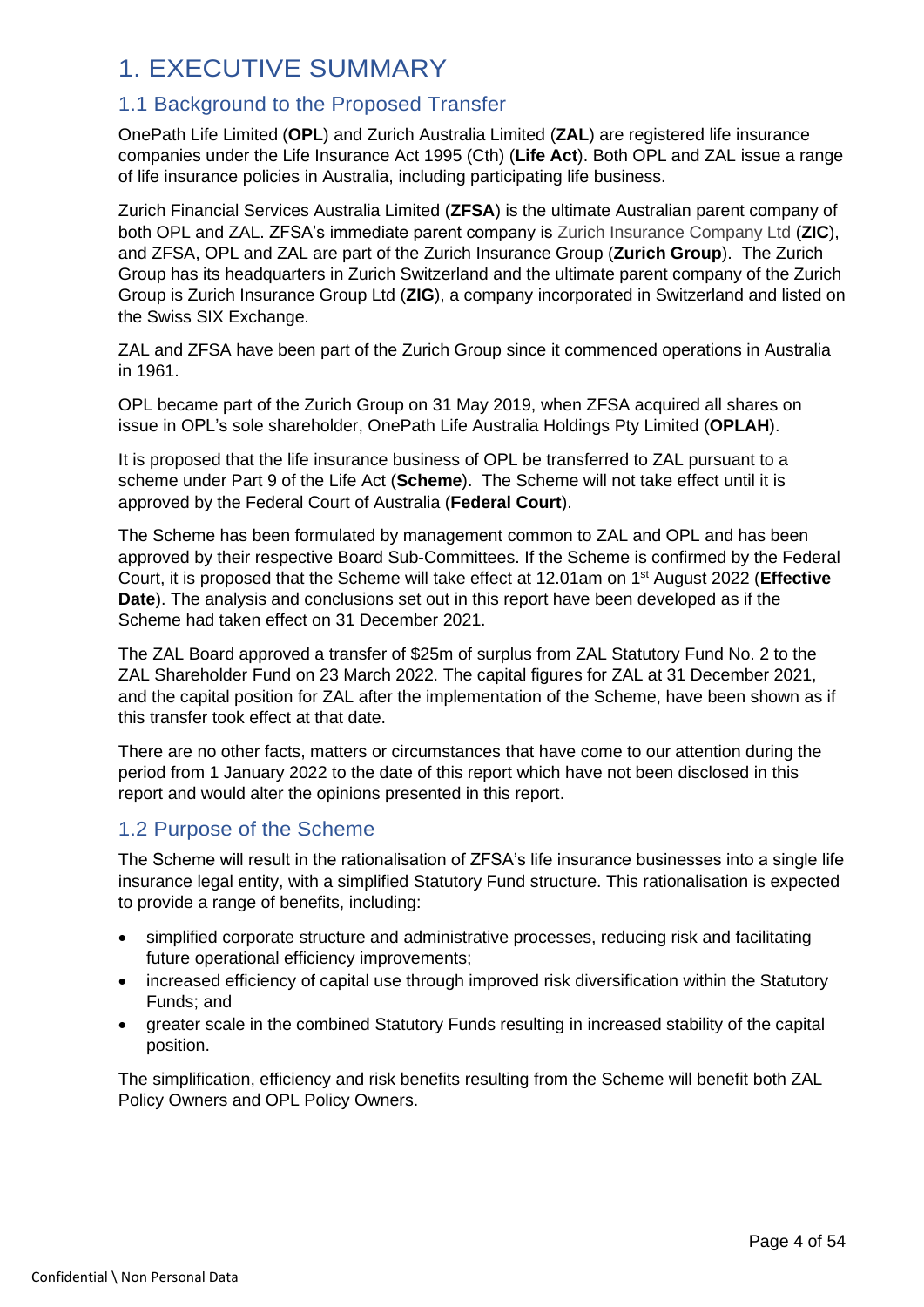# 1.3 Purpose and Scope of the Report

This report has been prepared jointly by the Appointed Actuary of ZAL, Mr Stuart Turner, and the Appointed Actuary of OPL, Mr Ian Wong. We have read, understood and complied with the Federal Court's Practice Note GPN-EXPT 'Expert Evidence Practice Note' in developing this report.

The scope of this report is to describe the basis and terms of the Scheme and to comment on the effect of the Scheme on the contractual benefits and other rights, reasonable benefit expectations, and benefit security for policy owners of both ZAL and OPL.

In addressing this scope, we have focussed on the changes that arise as a result of the Scheme, rather than changes that might arise in the ordinary course of business irrespective of the occurrence of the Scheme.

All currency amounts in this report are shown in Australian dollars.

#### <span id="page-4-0"></span>1.4 Summary of the Scheme

Under the Scheme, all assets and liabilities of OPL will transfer to ZAL, other than the assets that are excluded from the transfer as described in the Scheme document, being an amount of \$12m to allow OPL to satisfy its prudential capital requirements.

OPL's life insurance business is managed in 5 Statutory Funds and 1 Shareholder Fund. The Scheme will effect the following transfers:

- All assets and liabilities of OPL Statutory Fund No. 1 will be transferred to ZAL Statutory Fund No. 2, except for:
	- o Contingent liabilities relating to the CCI Class Action which will transfer to the ZAL Shareholder Fund.
	- o Shareholder assets of \$12m which will remain in OPL Statutory Fund No. 1 to satisfy prudential capital requirements.
- All assets and liabilities of OPL Statutory Fund No. 3 and OPL Statutory Fund No. 5 will be transferred to ZAL Statutory Fund No. 2.
- All assets and liabilities of OPL Statutory Fund No. 2 and OPL Statutory Fund No. 4 will be transferred to ZAL Statutory Fund No. 3, except for:
	- o Contingent liabilities relating to the Superannuation Class Action, which will transfer to the ZAL Shareholder Fund.
- All assets and liabilities of the OPL Shareholder Fund will transfer to the ZAL Shareholder Fund.

All OPL Policies will be transferred to ZAL as a result of the Scheme. The terms and conditions of all OPL Policies will remain unchanged as a result of the Scheme.

The Scheme is more fully described in Section [5.](#page-27-0)

# <span id="page-4-1"></span>1.5 Effect of the Scheme on Existing ZAL Policy Owners

In respect of the effect of the Scheme on ZAL Policy Owners, it is our opinion that:

- there will be no effect on their contractual benefits or other rights;
- there will be no adverse effect on their reasonable benefit expectations;
- each of the Statutory Funds of ZAL, and ZAL as a whole, will be in a sound financial position immediately following the Scheme taking effect; and
- <span id="page-4-2"></span>the security of their benefits will continue to be appropriate.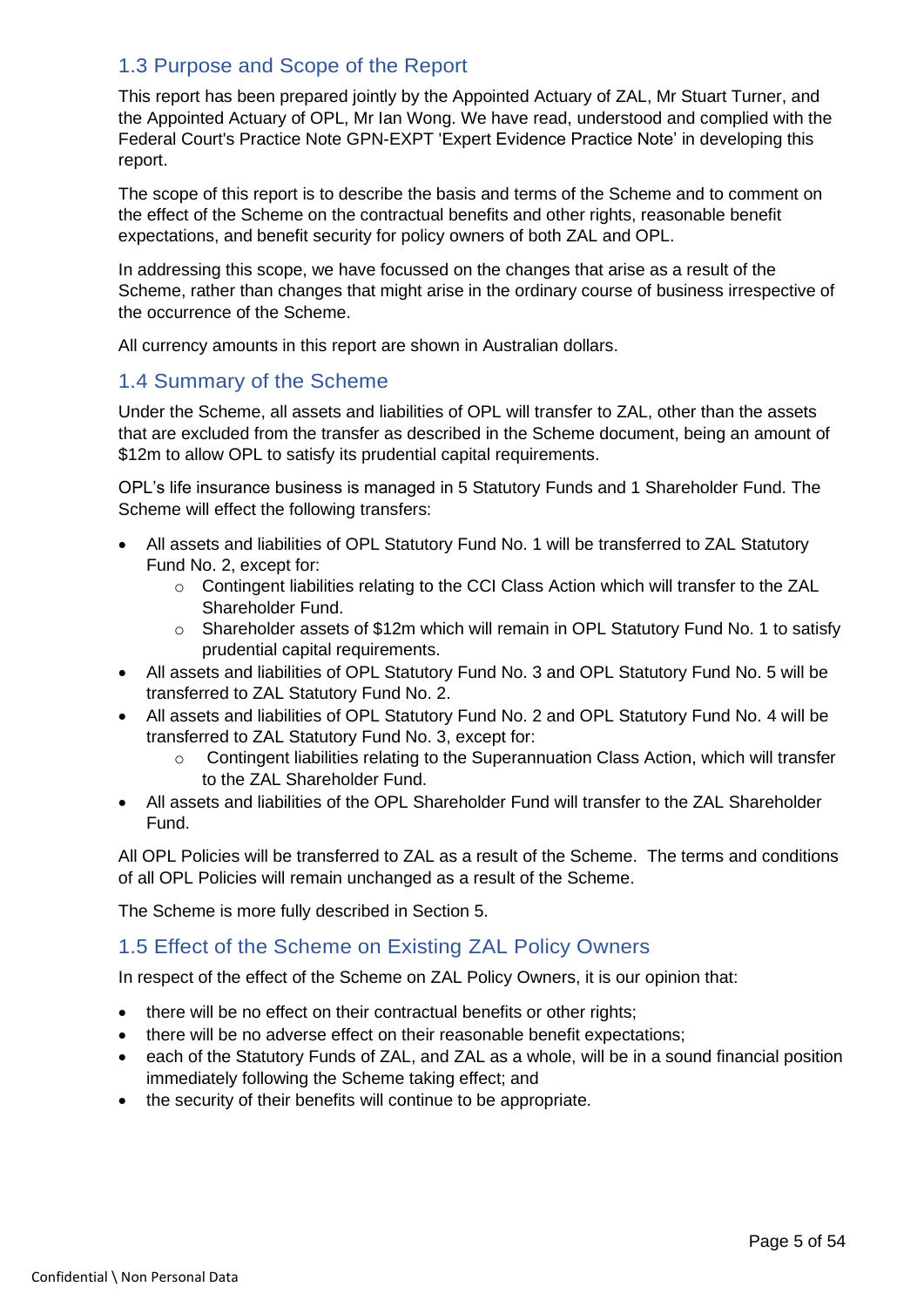# 1.6 Effect of the Scheme on Transferring OPL Policy Owners

In respect of the effect of the Scheme on OPL Policy Owners, it is our opinion that:

- there will be no effect on their contractual benefits or other rights;
- there will be no adverse effect on their reasonable benefit expectations;
- each of the Statutory Funds of ZAL to which transferring OPL Policy Owners will be transferred, and ZAL as a whole, will be in a sound financial position immediately following the Scheme taking effect; and
- the security of their benefits will continue to be appropriate.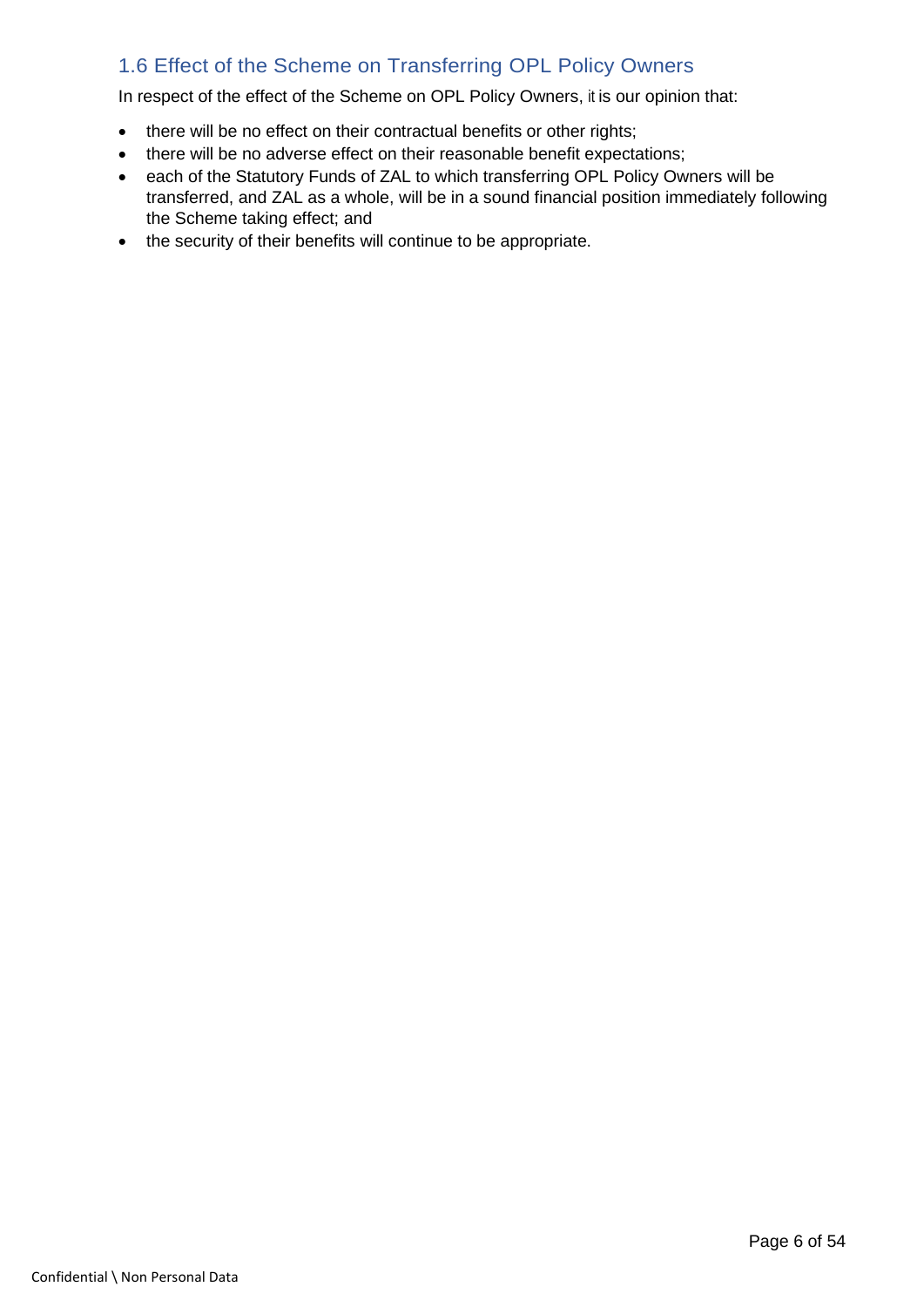# <span id="page-6-0"></span>2. INTRODUCTION

# <span id="page-6-1"></span>2.1 Purpose of Report

This report addresses various actuarial aspects of the Scheme. It considers the nature of the Scheme and the impact of the Scheme on OPL Policy Owners and ZAL Policy Owners.

For the purpose of section 191(2)(a) of the Life Act, this report is an actuarial report on which the Scheme is based.

We are conscious of the duty of the Directors to give priority to the interests of all policy owners in accordance with section 48 of the Life Act. In preparing this report, we had regard to:

- the contractual benefits and other rights of ZAL Policy Owners and OPL Policy Owners;
- the reasonable benefit expectations of ZAL Policy Owners and OPL Policy Owners;
- the present level of security of the benefits provided under the ZAL Policies and the OPL Policies; and
- the effect of the Scheme on ZAL Policy Owners' and OPL Policy Owners' contractual benefits and other rights, their reasonable benefit expectations, and the security of their benefits.

We have prepared this report on the basis that it will be made available to policy owners, the Australian Prudential Regulation Authority (**APRA**) and the Federal Court to enable each of them to consider the Scheme.

# <span id="page-6-2"></span>2.2 Scope of Report

The scope of this report is to describe the basis and terms of the Scheme, and to comment on the effect of the Scheme on:

- the contractual benefits and other rights, reasonable benefit expectations, and benefit security of ZAL Policy Owners; and
- the contractual benefits and other rights, reasonable benefit expectations, and benefit security of OPL Policy Owners.

In addressing the above scope, we have focussed on the changes that arise as a consequence of the Scheme, rather than changes that might arise in the ordinary course of business irrespective of the occurrence of the Scheme.

This report has been prepared in accordance with the professional requirements of the Actuaries Institute (**AI**), specifically:

- the Code of Conduct; and
- Professional Standard 201: Actuarial Advice to a Life Insurance Company or Friendly Society.

# <span id="page-6-3"></span>2.3 Interpretation

In considering the effect of the Scheme on ZAL Policy Owners and OPL Policy Owners, we have recognised that, in the case of 'group' policies (e.g. a policy owned by a trustee of a superannuation fund for the benefit of its members), the ultimate beneficiaries are persons other than the policy owner.

For the purpose of this report, we regard a matter as not being material if, in our view, that matter has such a small effect (or potential effect) that it is inconsequential or not relevant for OPL Policy Owners or ZAL Policy Owners.

Amounts in the tables may not appear to add to the totals shown due to rounding conventions. All currency amounts are shown in Australian dollars. Amounts shown in tables are as at 31 December 2021.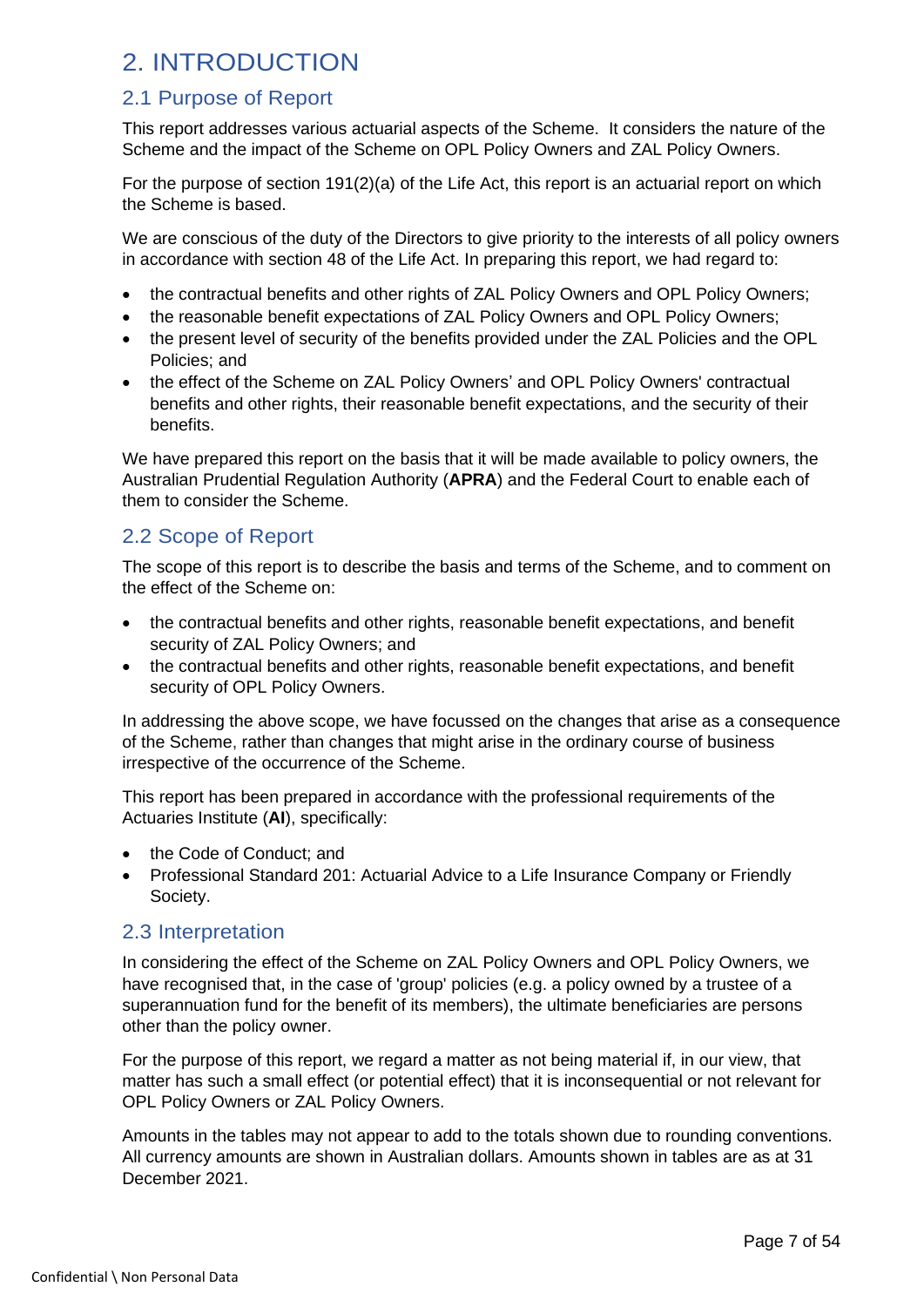APRA specifies capital standards that apply to life insurance companies in Australia. These standards set out the level of capital that each individual company's Statutory Funds must hold to reflect the risk profile of that Statutory Fund. Under the Scheme, assets and liabilities of OPL Statutory Funds will transfer to ZAL Statutory Funds. While no two Statutory Funds will have identical risk profiles, the regulatory capital required reflects the risk profile within each Statutory Fund hence it is relevant to focus on the capital position of a Statutory Fund to which a policy is referrable, before and after the Scheme.

In considering the capital position of a life insurance company's Statutory Funds, if a Statutory Fund satisfies the capital adequacy requirements under APRA Prudential Standard LPS 110: Capital Adequacy (**LPS 110**), then it will also satisfy the Solvency Requirement under APRA Prudential Standard LPS 100: Solvency Standard (**LPS 100**) as the Solvency Requirement under LPS 100 is less onerous. This report therefore focusses on the former requirement.

LPS 110 requires that a life insurance company and each of its Statutory Funds have a Capital Base in excess of the sum of its Prescribed Capital Amount (**PCA**) and any Supervisory Adjustment determined by APRA. LPS 110 also does not allow a life insurance company to disclose any Supervisory Adjustment that APRA has determined.

It is common practice in Australia for life insurance companies to hold Target Surplus, an additional capital buffer above the PCA and any Supervisory Adjustment. Both ZAL and OPL adopt a common approach to determining Target Surplus, which forms part of their Internal Capital Adequacy Assessment Process (**ICAAP**). For ZAL and OPL, although Target Surplus is derived at a company level (as opposed to a Statutory Fund level), the surplus assets above PCA are held both in the Statutory Funds and in the Shareholder Fund. For the purposes of this report, any Supervisory Adjustment (if applicable) is considered an addition to Target Surplus.

The "PCA Coverage Ratio" is used in this report to analyse the capital position of OPL and ZAL and each of their Statutory Funds. It measures the extent to which the Capital Base meets the PCA and is calculated as the Capital Base divided by the PCA. A ratio above 100% means that the Capital Base exceeds the PCA.

# <span id="page-7-0"></span>2.4 Background

OPL became part of the Zurich Group in 2019 following the acquisition by ZFSA of all the shares in OPLAH (which is the holding company for OPL). ZAL has been part of the Zurich Group since the Zurich Group commenced operations in Australia in 1961. ZAL and OPL both issue a range of life insurance policies, including participating business. Both entities operate only in Australia.

The Scheme proposes to transfer all assets and liabilities of OPL to ZAL other than the assets and liabilities that are excluded from the transfer as set out in the Scheme document.

The Scheme has been formulated by management common to ZAL and OPL and has been approved by their respective Board Sub-Committees.

# <span id="page-7-1"></span>2.5 Authors

This report has been prepared on a joint basis by the Appointed Actuaries of ZAL and OPL, namely:

- Mr Stuart Turner, FIAA, the Appointed Actuary of ZAL; and
- Mr Ian Wong, FIAA, the Appointed Actuary of OPL.

Mr Turner is a Fellow of the AI. He is engaged and remunerated by ZFSA to act as Appointed Actuary for ZAL.

Mr Wong is a Fellow of the AI. He is employed by ZFSA to act as Chief Life Actuary for ZAL/OPL and Appointed Actuary for OPL. He has the following interests in OPL and the Zurich Group: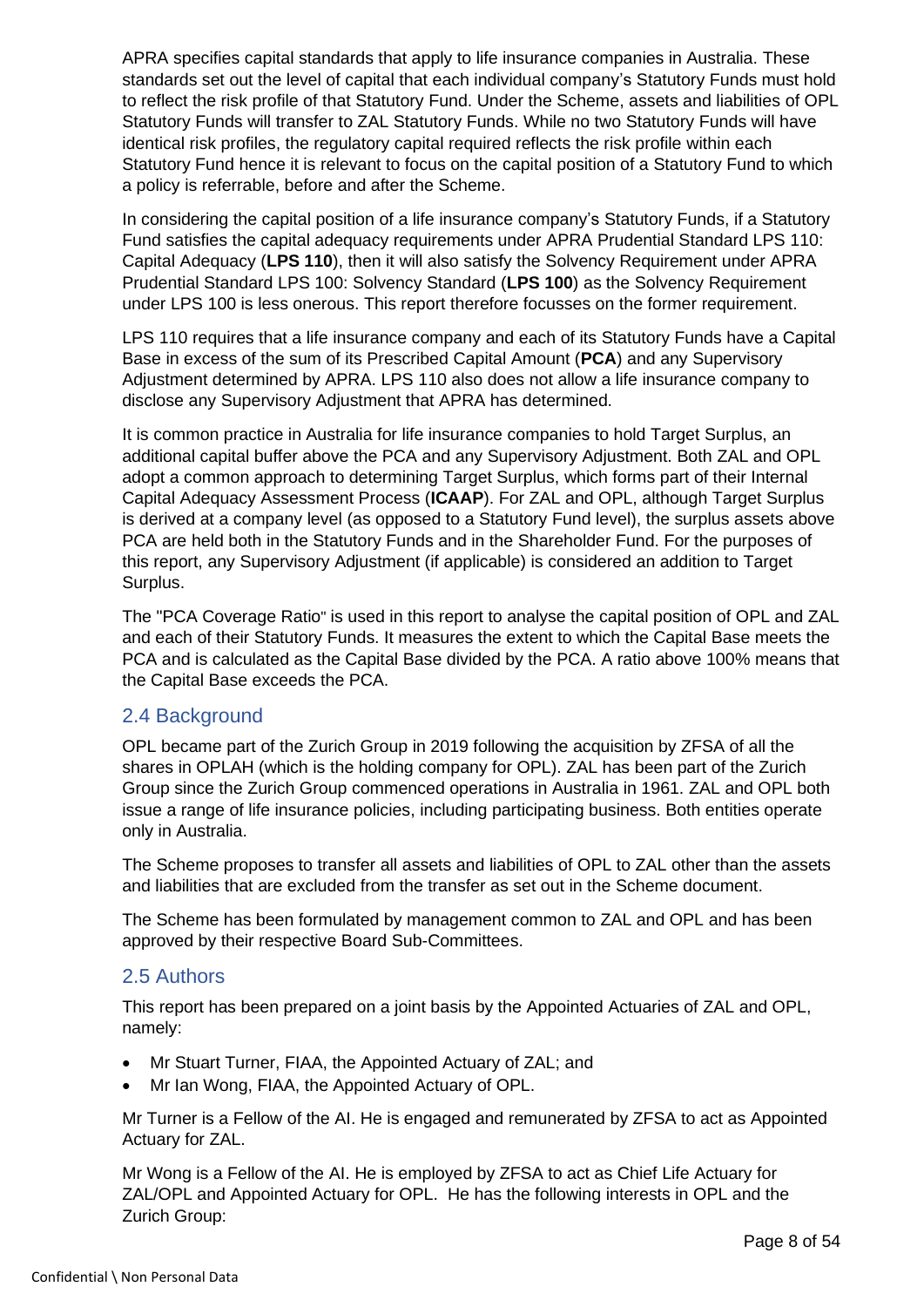- remuneration received as an employee; and
- potential to receive a bonus, the value of which may depend on the performance of ZAL and OPL.

#### <span id="page-8-0"></span>2.6 Structure of the Report

The remainder of this report is structured as follows:

- Section [3](#page-9-0) Overview of ZAL;
- Section [4](#page-17-0) Overview of OPL;
- Section [5](#page-27-0) Overview of the Scheme;
- Section [6](#page-35-0) Effect of the Scheme on ZAL Policy Owners;
- Section [7](#page-41-0) Effect of the Scheme on OPL Policy Owners;
- Section [8](#page-47-0) Summary of Conclusions; and
- Section [9](#page-49-0) Appendices.

#### <span id="page-8-1"></span>2.7 Ownership of Opinions in Joint Report

The opinions and views expressed in the report represent the opinions and views of both authors, excepting that:

- Mr Turner (as Appointed Actuary of ZAL) takes responsibility for the commentary on ZAL's history, practice and future intentions; and
- Mr Wong (as Appointed Actuary of OPL) takes responsibility for the commentary on OPL's history, practice and future intentions.

Specifically it is noted that:

- Mr Turner is the author of Section [3;](#page-9-0)
- Mr Wong is the author of Section [4;](#page-17-0) and
- Mr Turner and Mr Wong are the joint authors of Sections 1, 2, 5, 6 and 7.

#### <span id="page-8-2"></span>2.8 Glossary and Reliances

A glossary of terms used in this report is included in [Appendix A.](#page-49-1)

In preparing this report, we have relied on certain data and information provided by or on behalf of ZAL and OPL. [Appendix B](#page-52-0) summarises the key data and information relied upon.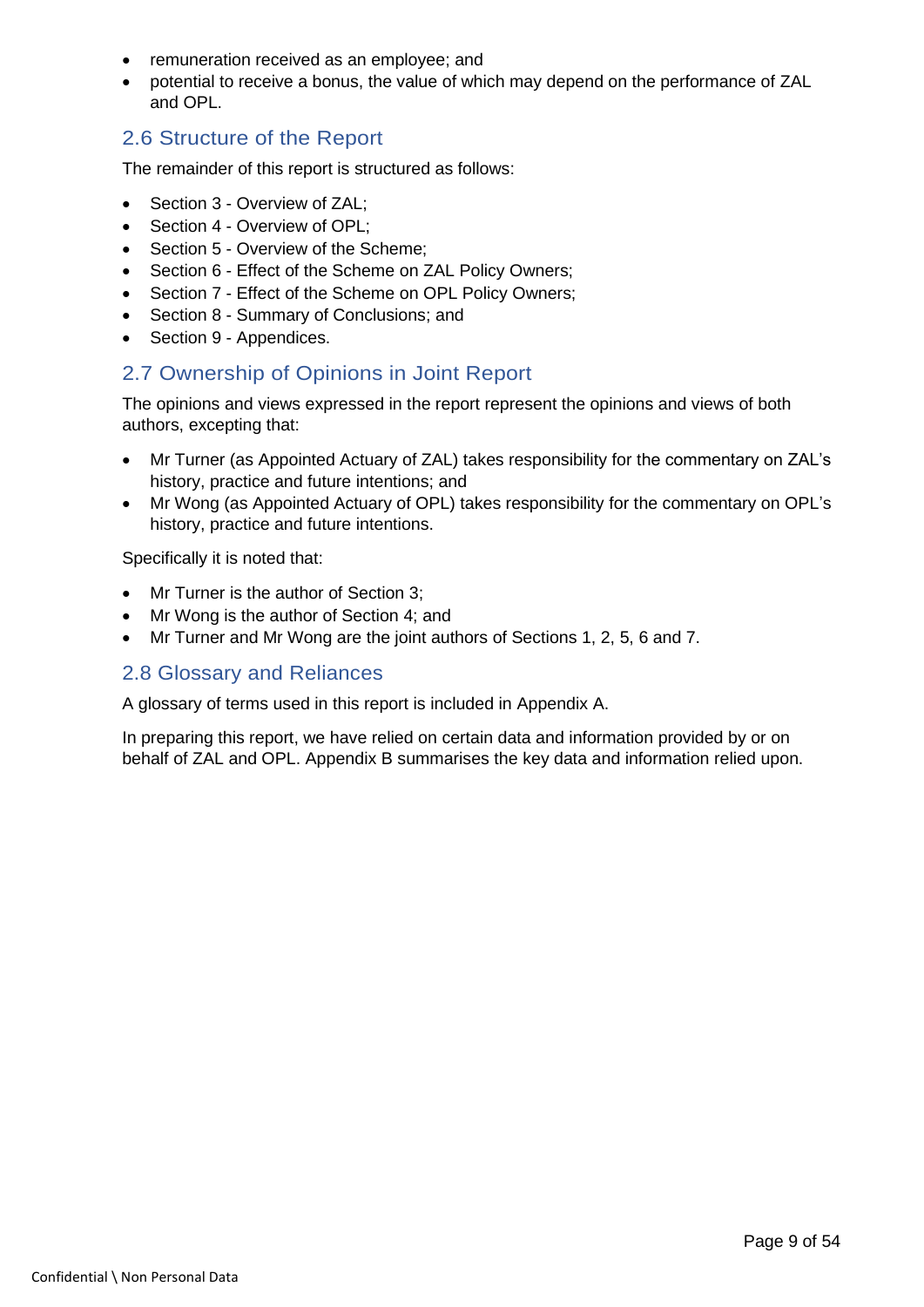# <span id="page-9-0"></span>3. OVERVIEW OF ZAL

# <span id="page-9-1"></span>3.1 Background

ZAL is a wholly-owned subsidiary of ZFSA.

ZAL is registered under the Life Act to carry on life insurance business in Australia. It operates wholly within Australia, with policies denominated in Australian currency.

ZAL writes a range of life insurance products, including risk insurance and life investment products, as well as participating business.

# <span id="page-9-2"></span>3.2 Statutory Funds and Shareholder Fund

ZAL has two Statutory Funds and a Shareholder Fund. The two Statutory Funds maintain all the life insurance business of ZAL.



#### 3.2.1 ZAL Statutory Fund No. 2

ZAL Statutory Fund No. 2 contains both Ordinary business and Superannuation business (as classified under the Life Act), including the following product types:

- a book of Participating and Non-Participating legacy business, including traditional whole of life, traditional endowment and investment account policies, which is largely closed to new business;
- a book of risk insurance business, including death, total and permanent disability, trauma and disability income policies, which consist of both individual risk and group risk Non-Participating policies; and
- annuities business, which is closed to new business.

The ZAL Participating Business in Statutory Fund No. 2 is maintained separately from the rest of the business in Statutory Fund No. 2 in Participating Sub-Funds. Specified asset allocations are applied to the assets supporting participating liabilities to meet the benefit expectations of the owners of ZAL Participating Policies.

#### 3.2.2 ZAL Statutory Fund No. 3

ZAL's Statutory Fund No. 3 contains Non-Participating investment-linked business, both Ordinary business and Superannuation business (as classified under the Life Act).

#### 3.2.3 ZAL Shareholder Fund

The Shareholder Fund of ZAL is maintained separately from the ZAL Statutory Funds. The ZAL Shareholder Fund holds investments which serve as additional capital to support the overall interests of ZAL's shareholder and ZAL Policy Owners, as required. No life insurance business is issued from the Shareholder Fund.

The ZAL Shareholder Fund also holds all the shares in Zurich Investment Management Limited (**ZIM**), a subsidiary of ZAL and a company that carries on an investment management business in Australia.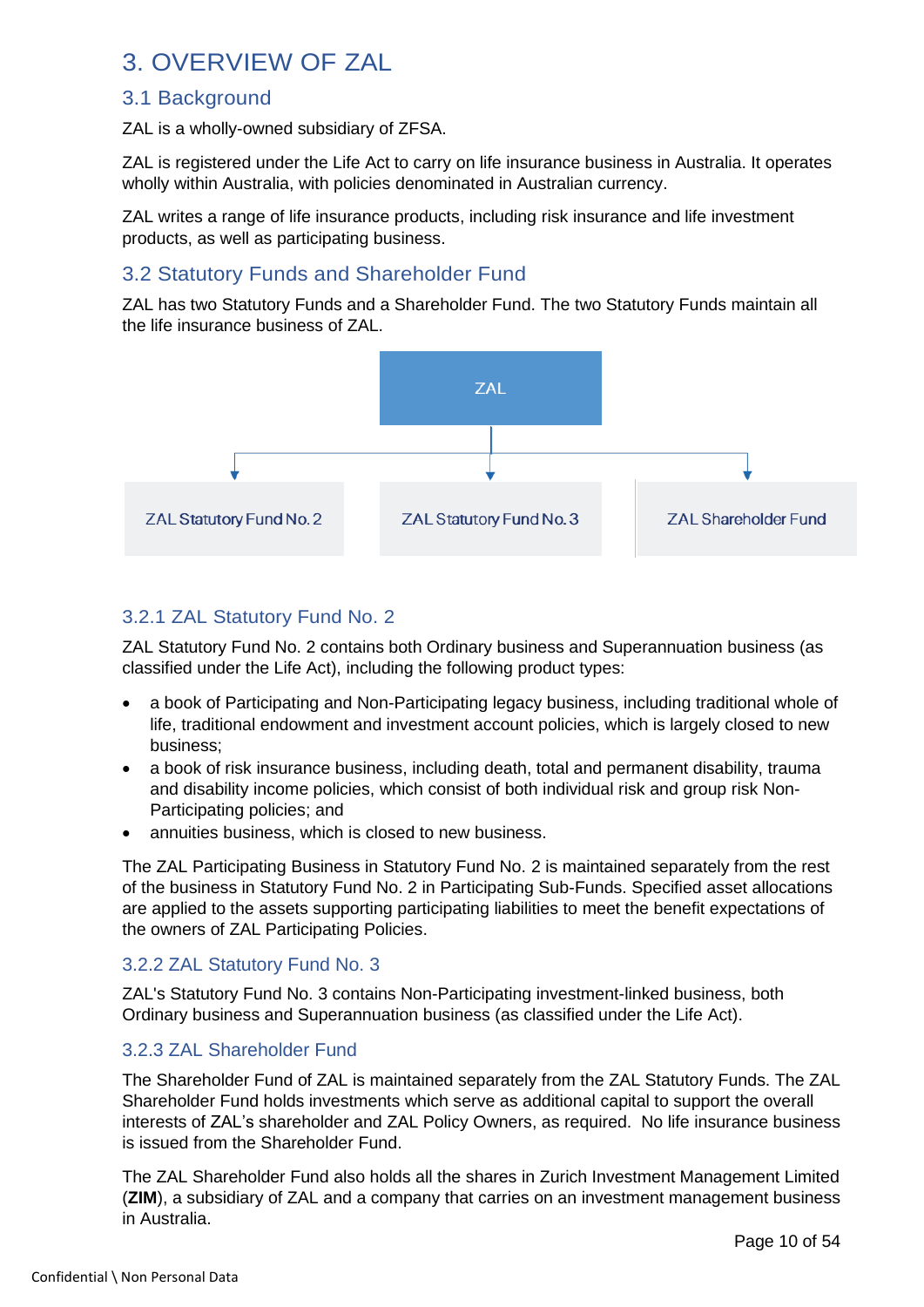# 3.2.4 Summary of the Life Insurance Business in the ZAL Statutory Funds

| Table 1: ZAL Life Insurance Business as at 31 December 2021            |                                        |                                             |                                     |                                        |                                                    |  |  |  |  |
|------------------------------------------------------------------------|----------------------------------------|---------------------------------------------|-------------------------------------|----------------------------------------|----------------------------------------------------|--|--|--|--|
| <b>Product Line</b>                                                    | <b>Statutory</b><br><b>Fund</b><br>No. | Annual<br>Premium<br><b>In-Force</b><br>\$m | <b>Sum</b><br><b>Insured</b><br>\$m | <b>Number</b><br>Οf<br><b>Policies</b> | <b>Net policy</b><br>liability<br>\$m <sup>1</sup> |  |  |  |  |
| - L1. Conventional Participating <sup>2</sup>                          | 2                                      | 1                                           | 52                                  | 7,525                                  | 184                                                |  |  |  |  |
| - L2. Participating Investment Account                                 | $\overline{2}$                         | 0                                           | 18                                  | 1,940                                  | 19                                                 |  |  |  |  |
| - L3. Annuity with Longevity Risk                                      | $\overline{2}$                         |                                             |                                     |                                        |                                                    |  |  |  |  |
| - L4. Individual Lump Sum Risk                                         | $\overline{2}$                         | 626                                         | 253,032                             | 339,810                                | -488                                               |  |  |  |  |
| - L5. Individual Disability Income Insurance                           | $\overline{2}$                         | 257                                         | 6,642                               | 87,326                                 | 232                                                |  |  |  |  |
| - L6. Group Lump Sum Risk                                              | $\overline{2}$                         | 0                                           | 8                                   | $\mathbf{2}$                           | $\mathbf{2}$                                       |  |  |  |  |
| - L7. Group Disability Income Insurance                                | $\overline{2}$                         | $\Omega$                                    | 13                                  | 8                                      | 13                                                 |  |  |  |  |
| - L8. Investment Linked                                                | 2                                      | $\blacksquare$                              | ۰                                   | ٠                                      |                                                    |  |  |  |  |
| - L9. Non-par Investment Policy with<br><b>Discretionary Additions</b> | $\overline{2}$                         | 0.4                                         | 57                                  | 5,088                                  | 58                                                 |  |  |  |  |
| - L10. Other Non-par Investment Policy                                 | $\overline{2}$                         | ٠                                           |                                     |                                        |                                                    |  |  |  |  |
| - L11. Annuity without Longevity Risk                                  | $\overline{2}$                         | ۰                                           |                                     | 50                                     |                                                    |  |  |  |  |
| - L12. Other                                                           | $\overline{2}$                         |                                             |                                     |                                        |                                                    |  |  |  |  |
| <b>Total Statutory Fund No. 2</b>                                      |                                        | 885                                         | 259,822                             | 441,749                                | 20                                                 |  |  |  |  |
| - L8. Investment Linked                                                | 3                                      | 7                                           | 1,047                               | 35,815                                 | 1,049                                              |  |  |  |  |
| <b>Total Statutory Fund No. 3</b>                                      |                                        | 7                                           | 1,047                               | 35,815                                 | 1,049                                              |  |  |  |  |
| <b>Overall Total</b>                                                   |                                        | 892                                         | 260,869                             | 477,564                                | 1,069                                              |  |  |  |  |

The following table shows a summary of the in-force life insurance business in the ZAL Statutory Funds as at 31 December 2021.

Notes.

1. Funds under administration is represented by the policy liability (net of reinsurance) for the relevant product lines. This is sourced from the APRA return LRF400 where net policy liability does not include the cost of declared bonus.

2. The sum insured for Traditional- Par includes any bonuses declared on the policies prior to 31 December 2021.

The ZAL Participating Business is "participating" as defined by section 15 of the Life Act. Owners of ZAL Participating Policies are entitled to share in the profits arising from these policies. As a result, issues concerning participating policy owner benefit rights and reasonable benefit expectations are an important consideration under the Scheme. These issues are discussed in more detail in Section [6](#page-35-0) of this report.

The product lines currently open for new business are Individual Lump Sum Risk, Individual Disability Income Insurance, and a small amount of Investment Linked business. All of these product lines will remain open following the implementation of the Scheme.

# <span id="page-10-0"></span>3.3 Policy Guarantees

Under the terms and conditions of its policies, ZAL provides its policy owners with a variety of guarantees and options. These guarantees are managed such that they pose a manageable level of residual risk to ZAL, for example by allowing the re-rating of premiums in line with experience, matching assets to liability guarantees, or explicit reserving.

The key guarantees provided by ZAL are set out below.

- Sums insured for all traditional business, and declared reversionary bonuses for Participating traditional business, are guaranteed payable on the event specified in the policy. While surrender values are not guaranteed, they are subject to minimums specified under APRA Prudential Standards.
- Annuity payments are guaranteed payable in line with the terms and conditions of the policy, either for a term certain or for the life of the annuitant.
- For risk insurance products, the sum insured is guaranteed payable on death, total and permanent disablement, temporary disablement, or trauma subject to policy terms and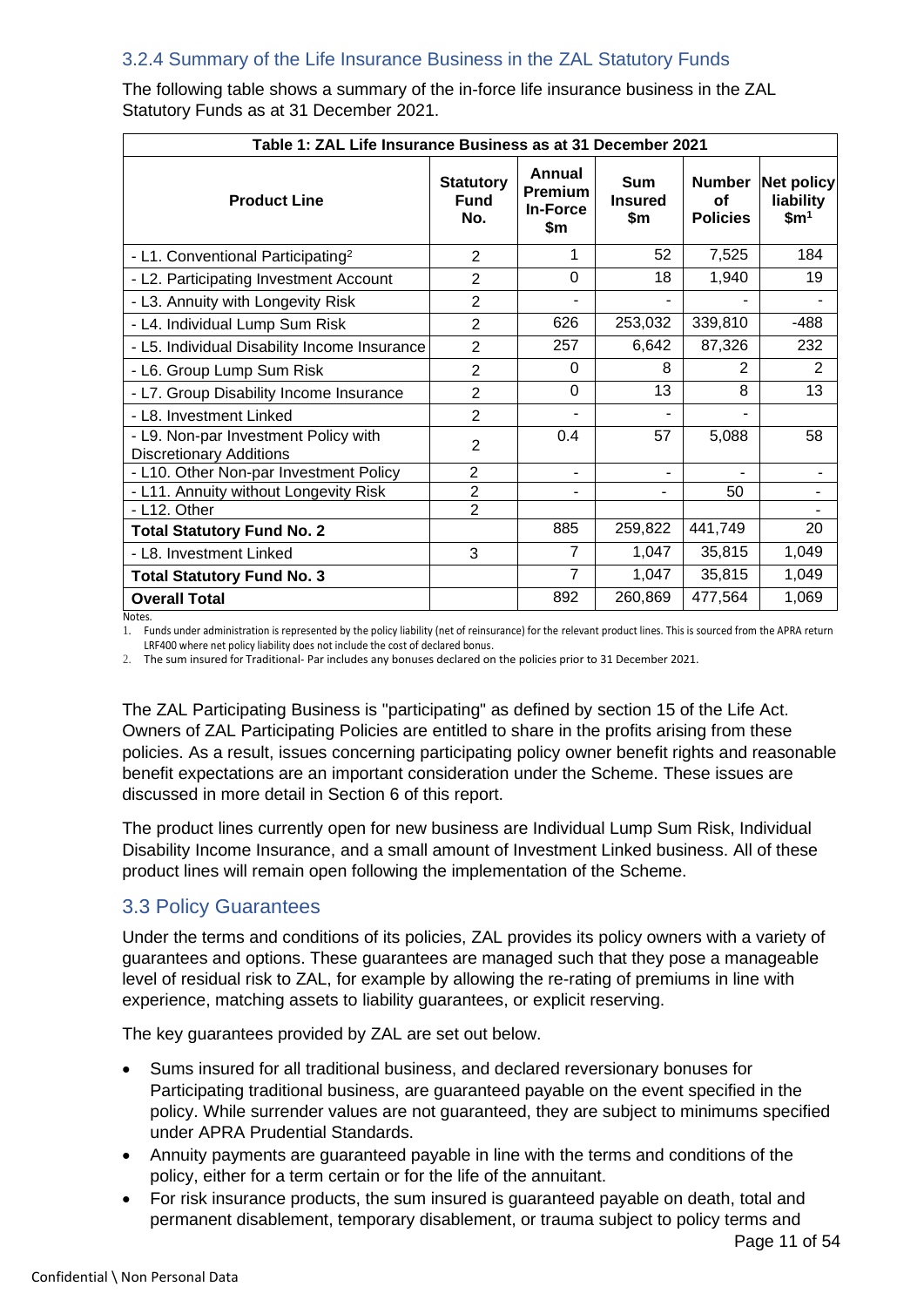conditions including definitions of disablement or trauma. Some benefits also provide guarantees to limit total premiums, guarantees not to increase premiums for certain periods, and guarantees of future insurability.

- For investment account business, there is a guarantee that the account balance is payable on exit for any cause, while some policies have a guarantee on the minimum amount paid including at certain ages or on death. Most policies also have some form of maximum limits applying to the asset charges and policy fees.
- For investment-linked business, some investment options provide a guarantee that the surrender value will not fall below the minimum contribution (i.e. a minimum investment performance of zero) applying at certain times after investment. All investment options have a maximum limit on asset charges.

# <span id="page-11-0"></span>3.4 Financial Performance

The following table provides a recent history of shareholder profits of ZAL.

| Table 2: ZAL Shareholder Profit (net of tax) <sup>1</sup>    |             |             |             |             |  |  |  |  |  |  |
|--------------------------------------------------------------|-------------|-------------|-------------|-------------|--|--|--|--|--|--|
| 12 months to<br>12 months to<br>12 months to<br>12 months to |             |             |             |             |  |  |  |  |  |  |
| \$m                                                          | 31 Dec 2018 | 31 Dec 2019 | 31 Dec 2020 | 31 Dec 2021 |  |  |  |  |  |  |
| <b>Statutory Fund No.2</b>                                   | 96          | 68          | 114         | 79          |  |  |  |  |  |  |
| <b>Statutory Fund No.3</b>                                   |             |             |             |             |  |  |  |  |  |  |
| Shareholder Fund                                             | 4           | '3'         | 4           | 4           |  |  |  |  |  |  |
| TOTAL                                                        | 95          |             |             | 76          |  |  |  |  |  |  |

**Notes** 

1. Profit shown is for the entity on a non-consolidated AIFRS basis.

ZAL in aggregate has reported an operating profit over each of the recent periods shown. The profits in ZAL Statutory Fund No. 2 are primarily driven by the risk insurance business, and the profits in ZAL Statutory Fund No. 3 are primarily driven by fees derived from investment linked business. The losses in the Shareholder Fund are relatively small and arise from the amortisation of the value of business which was acquired by ZAL from Macquarie Life Limited in 2016. The capital held within the ZAL Shareholder Fund takes this situation into account.

The future financial performance of ZAL is expected to continue to be positive. Following the Scheme taking effect, ZAL is also forecast to be profitable.

# <span id="page-11-1"></span>3.5 Capital Position

The capital position of ZAL as at 31 December 2021 and calculated in accordance with Australian regulatory requirements is shown in the table below. The surplus above PCA and PCA Coverage Ratio is also shown following the post-31 December 2021 transfer of \$25m from ZAL Statutory Fund No. 2 to the ZAL Shareholder Fund approved by the ZAL Board on 23 March 2022.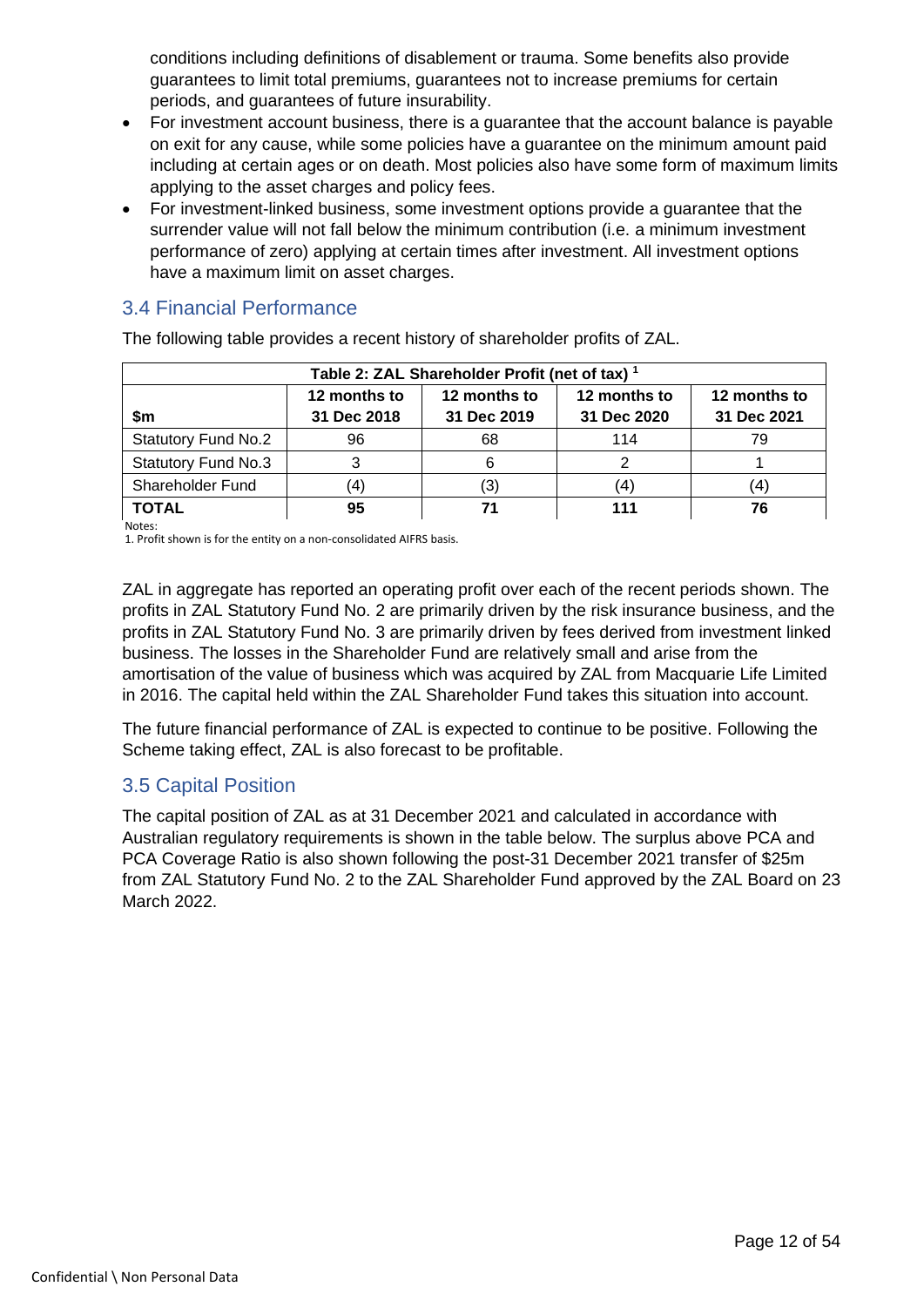| Table 3: ZAL Capital Position as at 31 December 2021 |                                      |          |          |                                   |                  |  |  |
|------------------------------------------------------|--------------------------------------|----------|----------|-----------------------------------|------------------|--|--|
| \$m                                                  | SF2 <sup>1</sup><br>SF3 <sup>1</sup> |          |          | <b>Shareholder</b><br><b>Fund</b> | <b>Total ZAL</b> |  |  |
|                                                      | Par                                  | Non-Par  |          |                                   |                  |  |  |
| <b>Net Assets</b>                                    | 6                                    | 1,321    | 19       | 273                               | 1,619            |  |  |
| Intangibles                                          | 0                                    | $\Omega$ | $\Omega$ | -246                              | -246             |  |  |
| Regulatory adjustments <sup>2</sup>                  | 6                                    | $-1,021$ | $-1$     | $-1$                              | $-1,018$         |  |  |
|                                                      | 11                                   | 300      | 19       | 25                                | 355              |  |  |
| Capital Base                                         | 311                                  |          | 19       | 25                                |                  |  |  |
| PCA <sup>3</sup>                                     |                                      | 135      | 3        | $\overline{2}$                    | 141              |  |  |
| Surplus above PCA                                    |                                      | 176      | 15       | 23                                | 214              |  |  |
| PCA Coverage Ratio %                                 | 230%                                 |          | 539%     | 1164%                             | 252%             |  |  |
| Surplus after March transfer                         | 151                                  |          | 15       | 48                                | 214              |  |  |
| PCA Coverage Ratio % after transfer                  |                                      | 211%     | 539%     | 2318%                             | 252%             |  |  |

Notes:

1. These headings represent Statutory Funds No.2 and No.3 and the Shareholder Fund respectively.

2. Regulatory adjustments are the adjustments to net assets defined in LPS 112 to determine the Capital Base. These include adjusting policy liabilities for minimum surrender values, adjusting for regulatory capital held in subsidiaries, and adjusting for excess deferred tax assets in the balance sheet.

3. The PCA is a risk based capital amount defined in the prudential capital standards. The transfer of \$25m in March 2022 from Statutory Fund No. 2 to the ZAL Shareholder Fund may have a small impact on the PCA reflecting the investments purchased in the ZAL Shareholder Fund, but this will not be material to the conclusions of this report.

#### 3.5.1 Capital Adequacy

The total PCA as at 31 December 2021 was \$141m. Comments on each ZAL Statutory Fund and the ZAL Shareholder Fund are provided below:

- For ZAL Statutory Fund No. 2, the Capital Base is required to cover operational risk, insurance risk and the risk of changes to asset values relative to the liabilities. There are two sections to this Statutory Fund:
	- o ZAL Participating Business, where the Capital Base is principally required to cover the risk of changes to asset values relative to the liabilities; and
	- $\circ$  ZAL Non-Participating Business, where the Capital Base is principally required to meet operational risk, the risk of higher than expected insurance claims and the risk of changes to asset values relative to the liabilities.
- For ZAL Statutory Fund No. 3 which consists of investment-linked liabilities, the PCA is a relatively smaller proportion of the Statutory Fund liabilities since the nature of the investment-linked liabilities is that they vary with asset values. The PCA mainly reflects operational expense and economic risks.
- For the ZAL Shareholder Fund, the PCA is small reflecting residual asset risk.

As at 31 December 2021, each of the ZAL Statutory Funds and the ZAL Shareholder Fund had a PCA Coverage Ratio exceeding 100% and sufficient surplus to be in the normal operating range centred on Target Surplus. This means that each of the ZAL Statutory Funds and the ZAL Shareholder Fund met APRA's prudential capital requirements.

#### 3.5.2 Target Surplus

Target Surplus provides added benefit security to policy owners by providing additional capital above the PCA. It provides a buffer to allow the life company reasonable time to implement remedial action in the event of significant adverse experience emerging, without breaching its PCA. The risks considered in calibrating Target Surplus include asset-liability mismatch risk, insurance risk, and operational risk.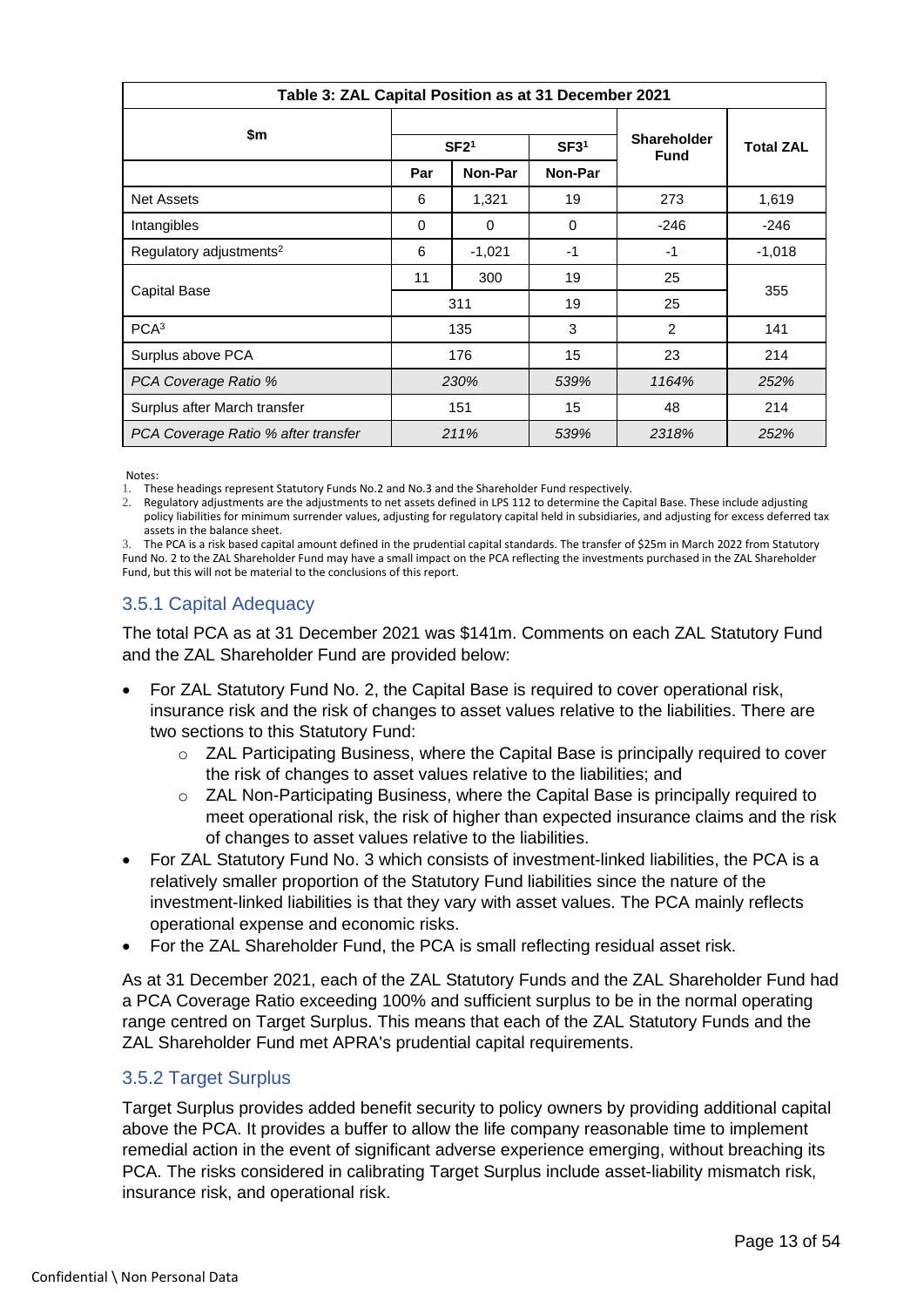Target Surplus is derived at a company level, as opposed to a Statutory Fund level, taking into account that assets in excess of the PCA for each Statutory Fund and the Shareholder Fund are available to be transferred to another Statutory Fund (with Board approval) if required.

The level of surplus may vary above and below Target Surplus over time, depending on the experience of the business. The ICAAP contains trigger points for management actions, including points at which various actions are considered in order to bring the level of surplus back to a normal operating range centred on Target Surplus.

The amounts shown in Table 3 include the effect of any profit transfers made between the various ZAL Statutory Funds and the ZAL Shareholder Fund effective 31 December 2021. As at 31 December 2021, each of the ZAL Statutory Funds and the ZAL Shareholder Fund met regulatory capital requirements, and had surplus within the normal operating range centred on Target Surplus.

#### 3.5.3 Overall Capital Position

Overall, I regard the capital position of ZAL and the benefit security that this provides to its policy owners as sound. In particular, I note the following points:

- the amount of capital at 31 December 2021 is at or above that required in the context of the current regulatory environment and within the normal operating range for Target Surplus. The existing capital protects the financial position of the business against a wide range of foreseeable adverse circumstances over an extended timeframe. Further, the capital management framework which forms part of the ICAAP contains trigger points for management actions, including points at which various remedial actions are considered to increase the level of surplus.
- I do not believe there are any issues, including the effects of investment market volatility, which under reasonable circumstances would be expected to materially affect the viability of ZAL in the short term.
- Although sustained adverse scenarios are always possible, based on ZAL's current management practices and business plans, I have no concern about the long-term financial condition of ZAL. Both ZAL Statutory Funds and the ZAL Shareholder Fund meet the regulatory minimum capital requirements and are expected to do so in the foreseeable future.
- ZIG, a large international company headquartered in Switzerland and the ultimate shareholder of ZAL, has financial resources to provide additional capital to ZAL in the event of unexpected stress. Although there is no legal obligation for it to do so, ZIG has historically provided ZAL with additional capital as required.

# <span id="page-13-0"></span>3.6 Company Management Practices

The following points summarise the key arrangements and practices.

#### 3.6.1 Risk and Capital Management

The risk management framework for ZAL is outlined in a Board-approved risk management strategy document. This document is common to ZAL and OPL, and describes the policies, procedures and controls that ZAL and OPL have in place to manage risk. The document also satisfies the requirements under APRA Prudential Standards to maintain a risk framework that includes a documented risk management strategy, sound risk management policies and procedures, clearly defined managerial responsibilities and controls, and a documented business plan.

ZAL and OPL adopt a common Board-approved lCAAP in respect of how they manage their capital.

ZAL reinsures a portion of its mortality and morbidity risk for risk management and capital efficiency purposes.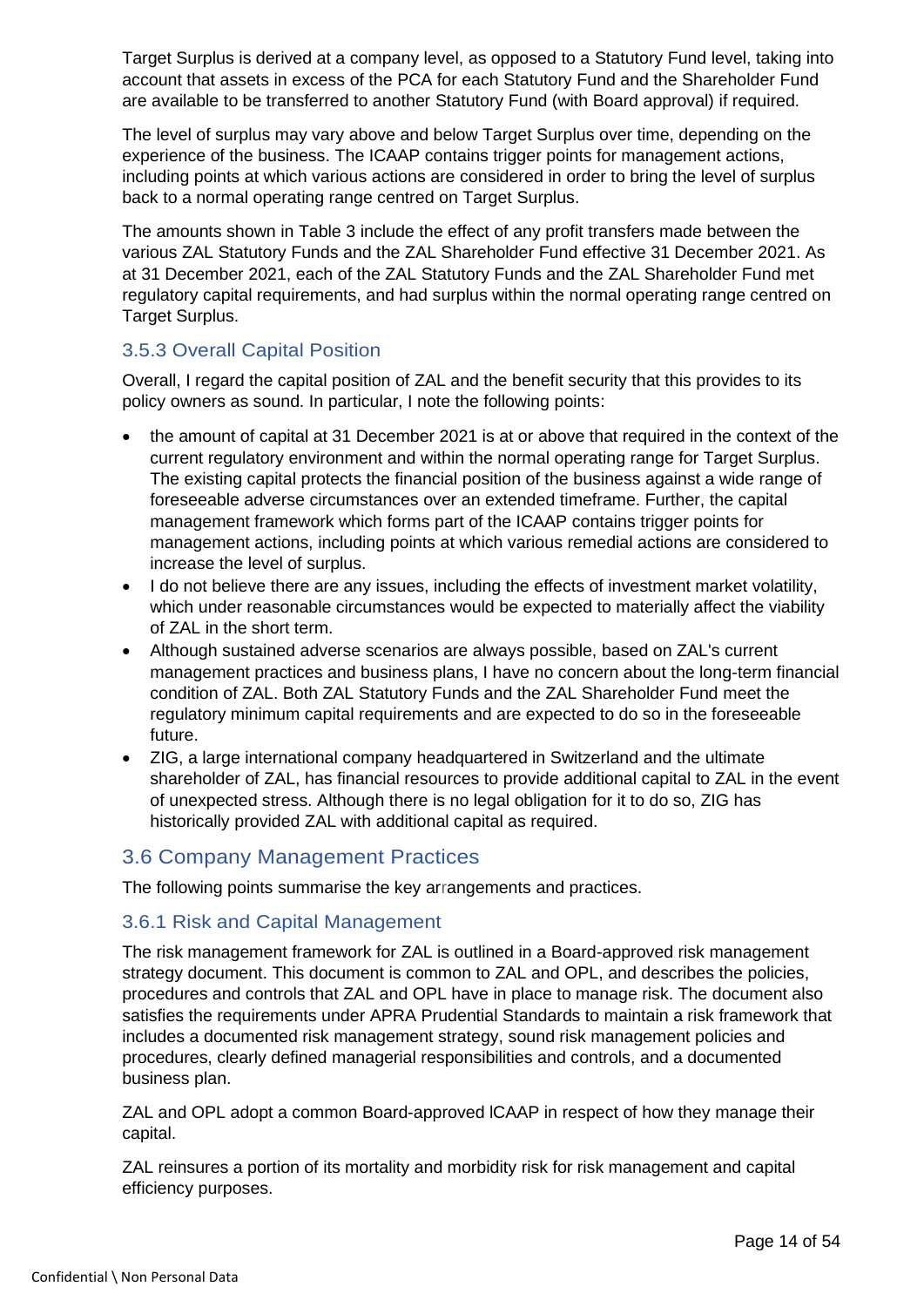ZAL and OPL adopt a common governance framework. Some governance activities are overseen for both ZAL and OPL by a single management committee while other activities are overseen for each of ZAL and OPL by separate management committees that operate under a common framework.

#### 3.6.2 Operational Management

Policy administration, sales and marketing, business management, finance, investment management and reporting functions are substantially conducted in-house by employees of ZFSA and Zurich Services (Australia) Pty Limited (**ZSA**), a services company owned by ZFSA, under a Resources Deed with ZAL.

Product management and pricing functions have been combined under a common management structure across ZAL and OPL, and operate under a common governance framework, with pricing actions considered separately for the OPL and ZAL portfolios of products. Pricing profitability targets are defined by the global Zurich Risk Policy and apply to both OPL and ZAL, and hence the Scheme will not impact product management and pricing activities for these portfolios.

The approach to upgrading benefit definitions has been similar for both OPL and ZAL, and both entities have historically reviewed benefit definitions on a regular basis. Both entities are signatories to the Life Insurance Code of Practice and its principles around currency of definitions. For trauma cover both entities have a policy of reviewing definitions at least every three years for medical currency. The product and pricing teams for OPL and ZAL have been combined and a similar approach has been adopted to definitions review and upgrade for both entities. Definitions are expected to continue to be aligned over time.

Policy records are mostly maintained on one administration platform (Life3), with a small portfolio of wholesale Superannuation business outsourced to Link Market Services.

#### *Claims Management and Underwriting*

Claims management and underwriting services are also conducted in-house by employees of ZFSA and ZSA under a Resources Deed with ZAL.

The ZAL and OPL claims management and underwriting functions were combined under a single management structure in late 2020. Most OPL and ZAL underwriting and claims management policies, processes and procedures have also been aligned. The process of completing the alignment of ZAL and OPL policies, processes and procedures is expected to be finalised prior to the Effective Date and this alignment will occur irrespective of whether the Scheme is implemented.

Some processes and procedures that apply only to transferring OPL Policy Owners or only to Existing ZAL Policy Owners will be maintained where required to manage differences in terms and conditions of policies issued by OPL and ZAL, differences in underlying systems and tools, or differences in underlying reinsurance arrangements. The maintenance of certain separate processes and procedures for transferring OPL Policy Owners and Existing ZAL Policy owners is intended to ensure that where policy terms and conditions or underlying reinsurance arrangements require particular treatment, the Scheme will not impact the manner in which policy terms and conditions or benefit increases are applied.

As noted earlier in this report, both ZAL and OPL have adopted the Life Insurance Code of Practice, which documents the key commitments and obligations of life insurers to customers on standards of practice, disclosure and principles of conduct for their life insurance services. In addition, the ZAL and OPL claims teams share the following objectives:

- (a) pay valid and legitimate claims when they are rightfully due (we honour the intent of the insurance policy);
- (b) ensure that the process for making a claim is not encumbered and tedious;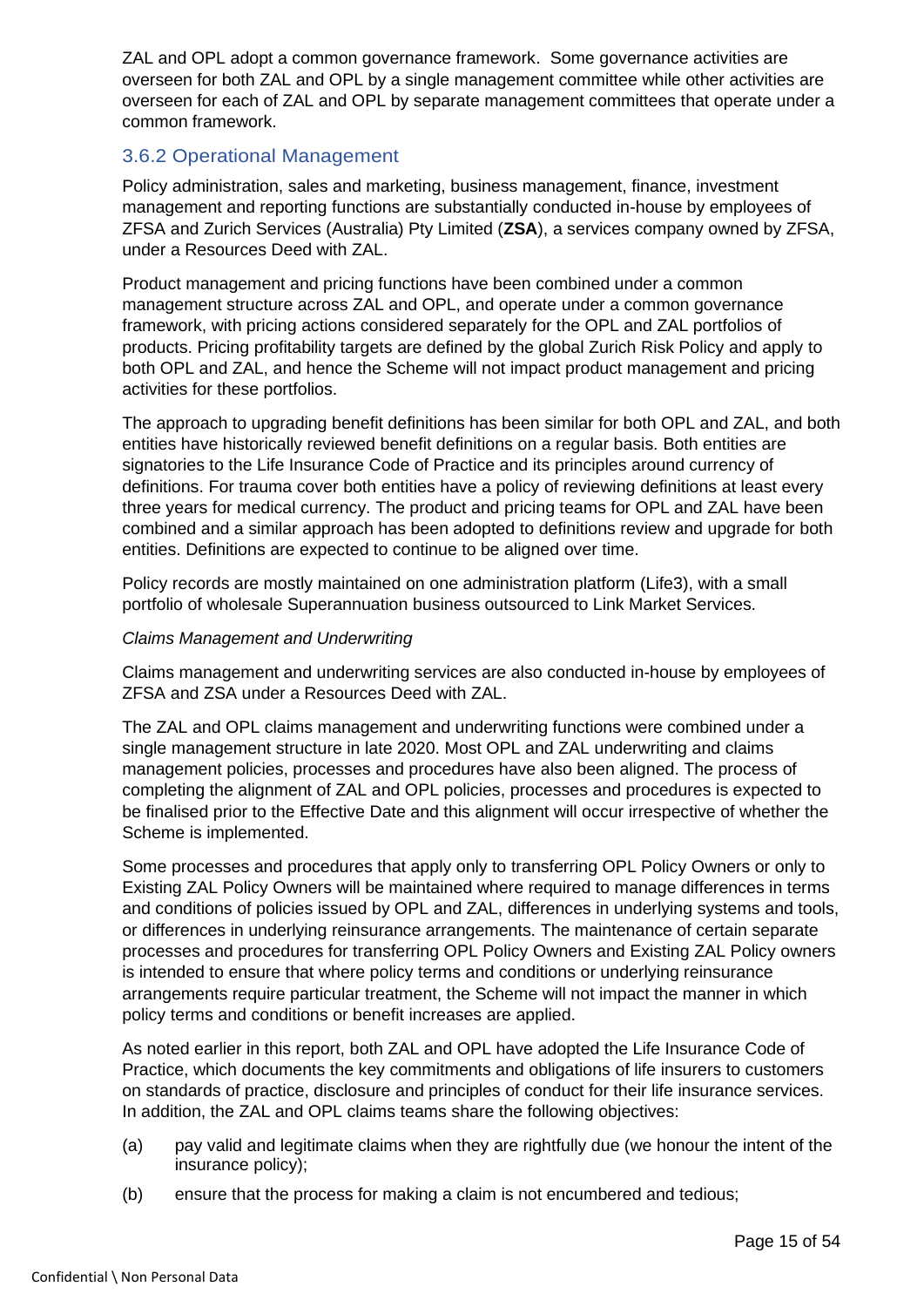- (c) ensure claims are assessed fairly by technically competent claims assessors;
- (d) treat all policy owners and claimants with respect and empathy during the claims process;
- (e) provide honest and transparent communications when advice is sought; and
- (f) act ethically and maintain our record as a socially responsible corporate citizen.

Claims on OPL and ZAL policies are managed in accordance with the philosophy described above.

#### *ZAL Participating Business*

The Board of ZAL receives at least annual advice from the ZAL Appointed Actuary regarding the management of the ZAL Participating Business, including advice on the regular declarations of crediting rates to participating investment account policies and declarations of bonus rates to participating whole of life and endowment policies. Some discretion also exists in relation to the values payable on surrender of a policy.

#### *Unit Pricing*

Unit pricing is the mechanism used to calculate the value of an individual unit within a fund, for the purpose of attributing investment performance to the unit holders, which are ultimately the policy owners. ZAL maintains a unit pricing policy to apply to all unit linked investment options.

Unit pricing is conducted in-house using the pControl system, a specialist application used by several companies in Australia. ZAL regularly reviews its unit pricing policy and processes and this activity will not be affected by the Scheme.

#### 3.6.3 Investment Management

A number of investment guidelines are maintained based on the nature of the various liabilities of each ZAL Statutory Fund, shareholder risk appetite and the variety of investment expectations of policy owners. Each investment mandate has its own investment rules relating to permitted investments, ranges for the mix of assets and rules related to the quality of those assets.

In Statutory Fund No. 2, assets supporting investment account or Participating products are invested according to the underlying commitment to, or reasonable expectations of, policy owners. Assets which are held at the risk of the shareholder are invested in accordance with shareholder risk appetite, and can include holdings in pooled investment trusts operated by third parties, direct holdings managed through investment mandates, or assets managed in house. Investments within each tax class are pooled, with a notional sub-funding process allocating investment returns to different product groups in accordance with the relevant asset allocation for that product group.

In Statutory Fund No. 3, assets backing unit linked business are invested in unit trusts managed by ZAL's subsidiary ZIM or external investment managers.

#### 3.6.4 ZAL Company Policies

ZAL maintains a number of company policies, systems and practices. These will continue to apply as at and from the Effective Date of the Scheme. ZAL periodically reviews its policies, systems and practices and may amend them in the future consistent with its contractual and other legal obligations.

#### <span id="page-15-0"></span>3.7 Events Subsequent to 31 December 2021

The ZAL Board approved a transfer of \$25m of surplus from ZAL Statutory Fund No. 2 to the ZAL Shareholder Fund on 23 March 2022. The capital figures for ZAL at 31 December 2021, and the capital position for the ZAL after the implementation of the Scheme, have been shown as if this transfer took effect at that date.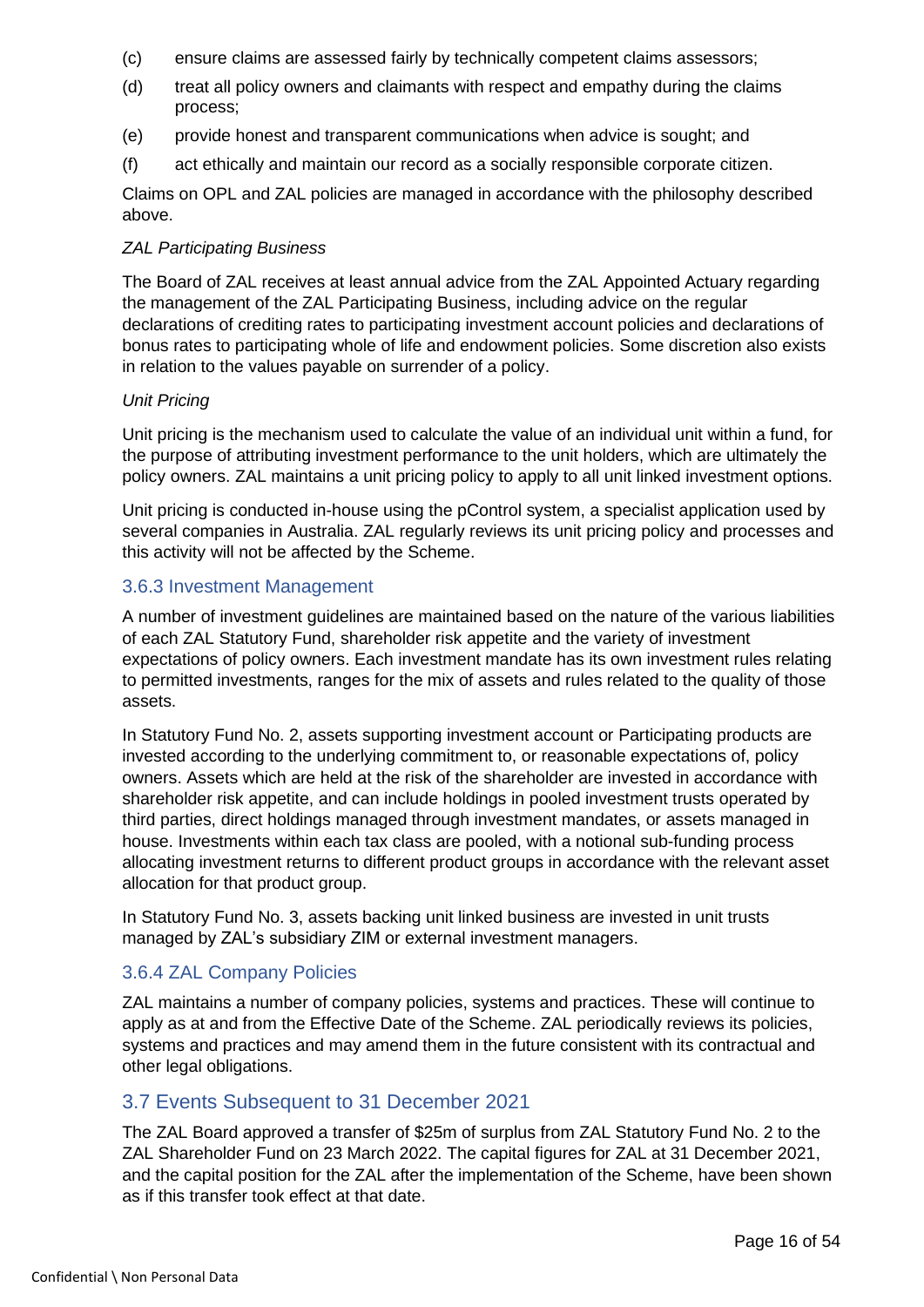There have been no other events or circumstances during the period from 31 December 2021 up to the date of this report that would alter the opinions presented in this section of the report.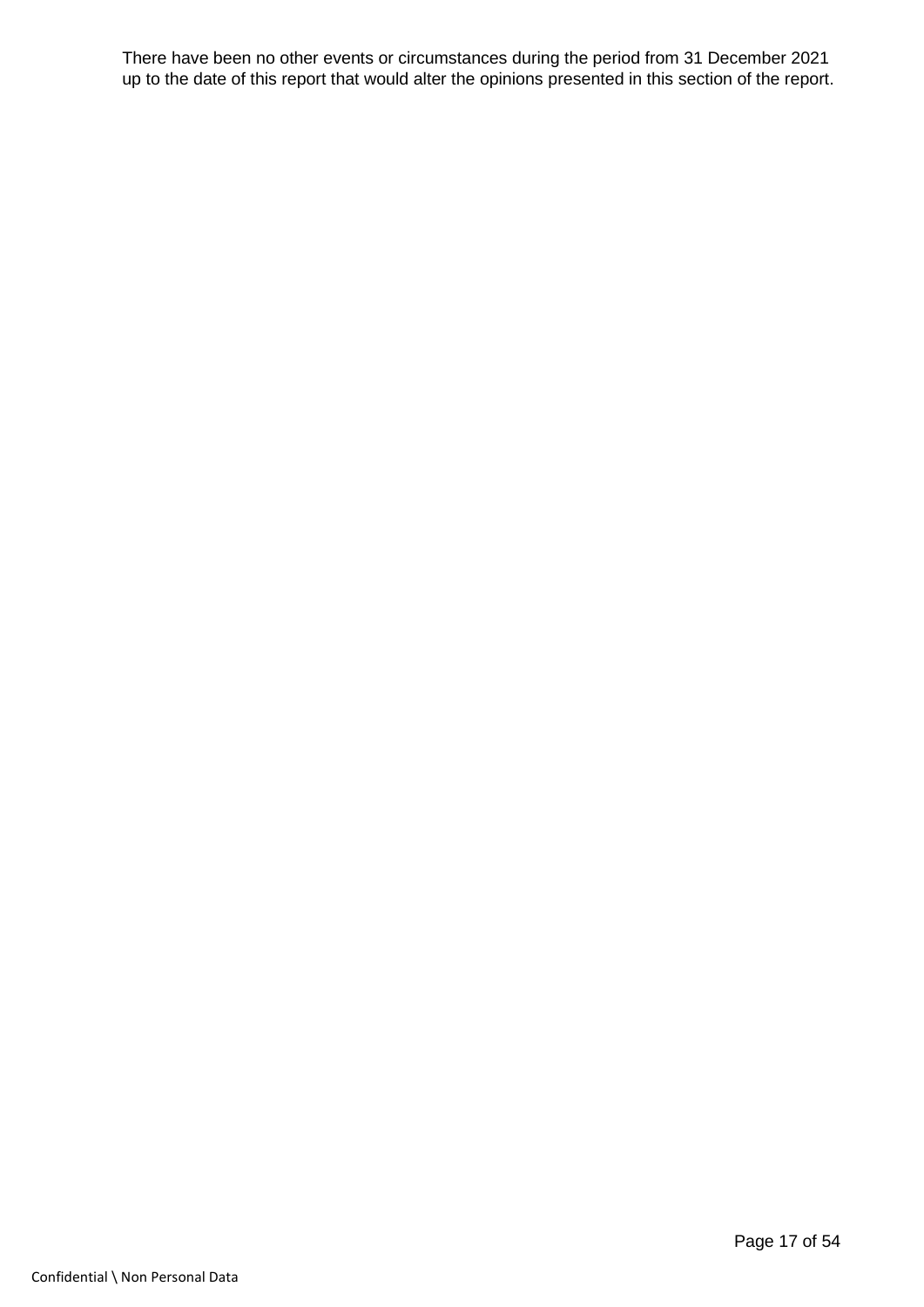# <span id="page-17-0"></span>4. OVERVIEW OF OPL

# <span id="page-17-1"></span>4.1 Background

OPL is a wholly-owned subsidiary of OPLAH, which is a wholly owned subsidiary of ZFSA. ZFSA is the ultimate Australian parent company of both OPL and ZAL.

OPL is registered under the Life Act to carry on life insurance business in Australia. It operates wholly within Australia, with policies denominated in Australian currency.

OPL writes a range of life insurance products, including risk insurance and life investment products, as well as Participating business.

# <span id="page-17-2"></span>4.2 Statutory Funds and Shareholder Fund

OPL comprises five Statutory Funds and a Shareholder Fund. The five Statutory Funds maintain all the life insurance business of OPL.



# 4.2.1 OPL Statutory Fund No. 1

OPL's Statutory Fund No. 1 predominantly contains Ordinary business (as classified under the Life Act), including the following product types:

- a book of Participating and Non-Participating legacy business, including traditional whole of life, traditional endowment and investment account policies, which is closed to new business; and
- a book of risk insurance business, including death, total and permanent disability, trauma and disability income policies, which consist of both individual risk and group risk Non-Participating policies. A small portfolio of consumer credit and involuntary unemployment cover has been declared by APRA to be life insurance business under section 12A of the Life Act.

The OPL Participating Business in Statutory Fund No. 1 is maintained separately from the rest of the business in Statutory Fund No. 1 in Participating Sub-Funds. The sub-fund structure allows separate investment strategies as appropriate, to meet the benefit expectations of the owners of the OPL Participating Policies.

# 4.2.2 OPL Statutory Fund No. 2

OPL Statutory Fund No. 2 contains Non-Participating investment-linked business classified as Ordinary business under the Life Act. This includes capital stable investment options.

# 4.2.3 OPL Statutory Fund No. 3

OPL Statutory Fund No. 3 predominantly contains Superannuation business (as classified in the Life Act), including the following product types:

• a book of Participating and Non-Participating business, including traditional whole of life, traditional endowment and investment account policies, which is closed to new business;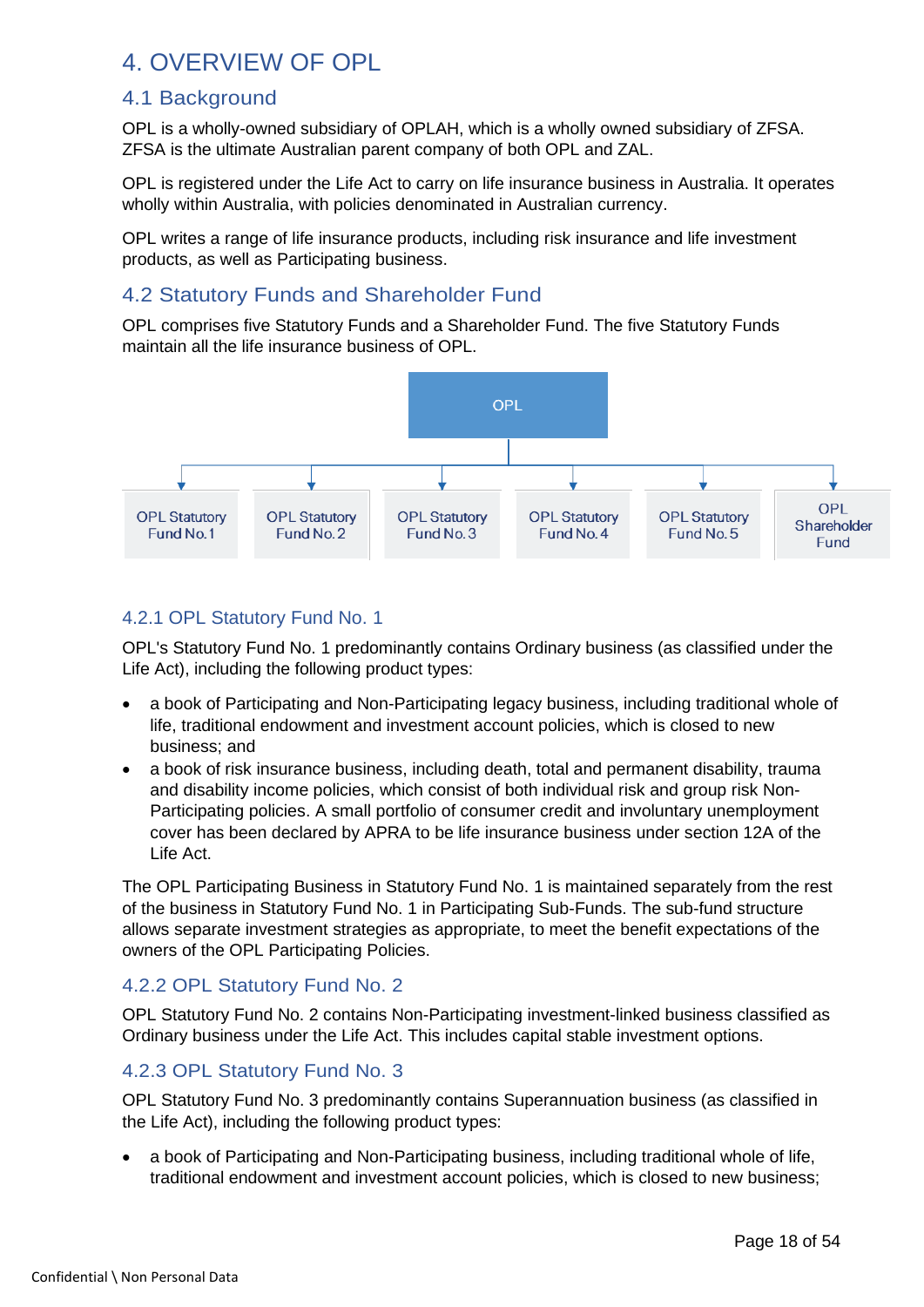- a book of risk insurance business, including death, total and permanent disability, trauma and disability income policies, which consist of both individual risk and group risk Non-Participating policies; and
- annuities (both Superannuation and Ordinary), which are closed to new business.

The OPL Participating Business in Statutory Fund No. 3 is maintained separately from the rest of the business in Statutory Fund No. 3 in Participating Sub-Funds. The sub-fund structure allows separate investment strategies as appropriate, to meet the benefit expectations of the owners of the OPL Participating Policies.

#### 4.2.4 OPL Statutory Fund No. 4

OPL Statutory Fund No. 4 contains Non-Participating investment-linked business classified as Superannuation business in the Life Act. This includes capital stable investment options.

#### 4.2.5 OPL Statutory Fund No. 5

OPL Statutory Fund No. 5 contains a guarantee issued on a Non-Participating variable annuity product (MoneyForLife) that was issued between 2009 and 2012 by a third party. This product is closed to new funds, and the actual funds under management for the product are not part of OPL's life insurance business and are not affected by the Scheme.

#### 4.2.6 OPL Shareholder Fund

The Shareholder Fund of OPL is maintained separately from the OPL Statutory Funds. It holds investments which serve as additional capital to support the overall interests of OPL's shareholder and policy owners as required. No insurance business is issued from the OPL Shareholder Fund.

#### 4.2.7 Summary of the Life Insurance Business in the OPL Statutory Funds

The following table shows a summary of the in-force life insurance business in the OPL Statutory Funds as at 31 December 2021.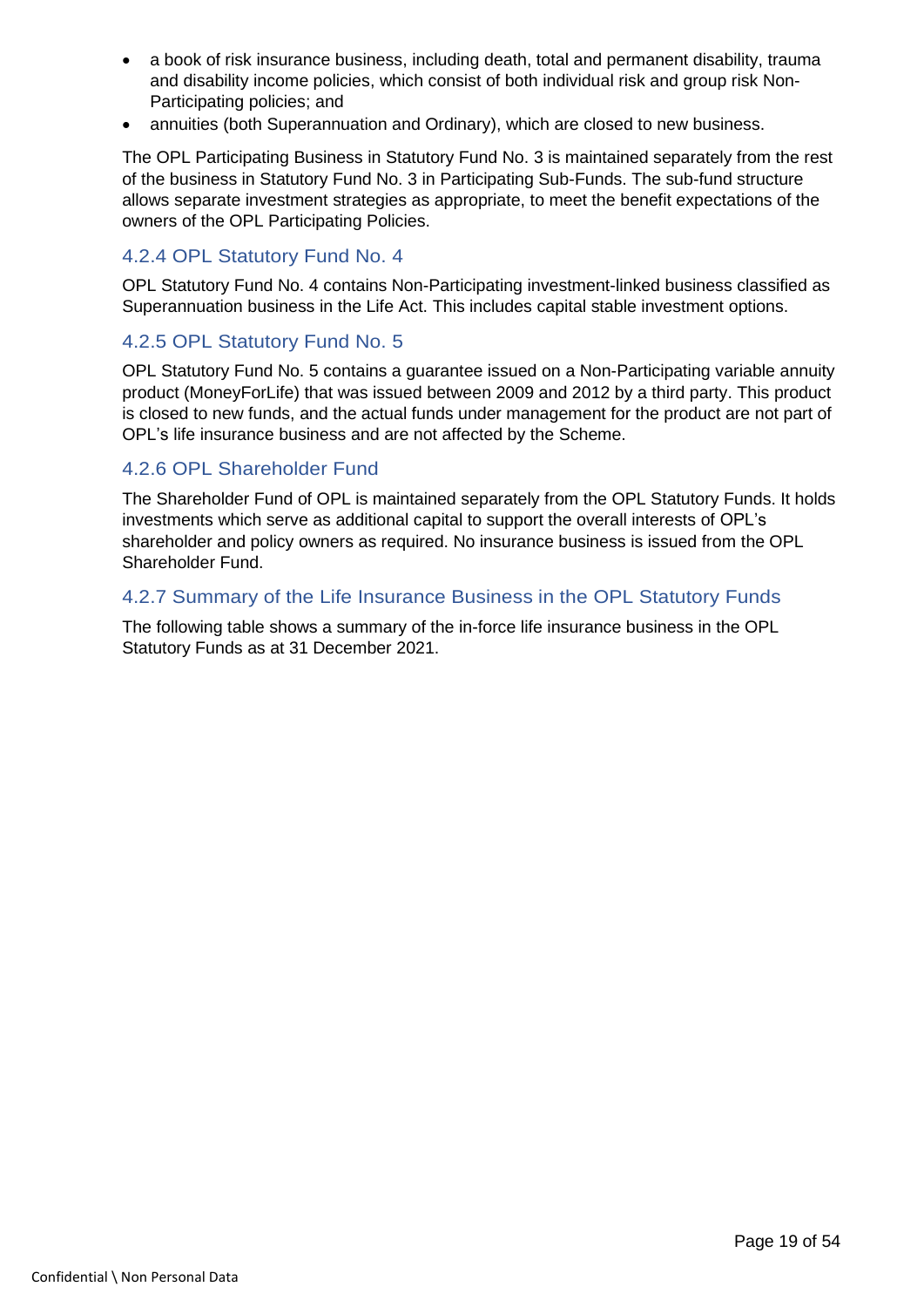| Table 4: OPL Life Insurance Business as at 31 December 2021 |                                        |                                                             |                                       |                                        |                                                    |  |  |
|-------------------------------------------------------------|----------------------------------------|-------------------------------------------------------------|---------------------------------------|----------------------------------------|----------------------------------------------------|--|--|
| <b>Product Line</b>                                         | <b>Statutory</b><br><b>Fund</b><br>No. | <b>Annual</b><br><b>Premium</b><br><b>In-Force</b><br>\$m\$ | <b>Sum</b><br><b>Insured</b><br>\$m\$ | <b>Number</b><br>of<br><b>Policies</b> | <b>Net policy</b><br>liability<br>$\mathbf{\$m}^1$ |  |  |
| L1. Conventional Participating <sup>2</sup>                 | $\mathbf{1}$                           | $\mathbf 0$                                                 | 52                                    | 2,258                                  | 51                                                 |  |  |
| L2. Participating Investment Account                        | $\mathbf{1}$                           | $\overline{0}$                                              | 15                                    | 577                                    | 14                                                 |  |  |
| L4. Individual Lump Sum Risk                                | $\mathbf{1}$                           | 618                                                         | 129,087                               | 310,466                                | (342)                                              |  |  |
| L5. Individual Disability Income<br>Insurance               | 1                                      | 322                                                         | 624                                   | 65,229                                 | 989                                                |  |  |
| L6. Group Lump Sum Risk                                     | 1                                      | 9                                                           | 6,739                                 | 92                                     | 2                                                  |  |  |
| L7. Group Disability Income<br>Insurance                    | 1                                      | 63                                                          | 640                                   | 340                                    | 191                                                |  |  |
| L8. Non-par Investment Policy                               | 1                                      | 0                                                           | 65,290                                | 2,859                                  | 65                                                 |  |  |
| <b>Total Statutory Fund No. 1</b>                           |                                        | 1,012                                                       | 202,448                               | 381,821                                | 971                                                |  |  |
| L8. Non-par Investment Policy                               | $\overline{2}$                         | 0                                                           | 479                                   | 7,869                                  | 479                                                |  |  |
| <b>Total Statutory Fund No. 2</b>                           |                                        | $\boldsymbol{0}$                                            | 479                                   | 7,869                                  | 479                                                |  |  |
| L1. Conventional Participating <sup>2</sup>                 | 3                                      | $\mathbf 0$                                                 | 8                                     | 128                                    | 8                                                  |  |  |
| L2. Participating Investment Account                        | 3                                      | $\overline{0}$                                              | 76                                    | 2,043                                  | 73                                                 |  |  |
| L3. Annuity with Longevity Risk                             | 3                                      | $\mathbf 0$                                                 | 0                                     | 2,751                                  | 237                                                |  |  |
| L4. Individual Lump Sum Risk                                | 3                                      | 211                                                         | 76,332                                | 68,329                                 | 30                                                 |  |  |
| L5. Individual Disability Income<br>Insurance               | 3                                      | 74                                                          | 133                                   | 3,956                                  | 182                                                |  |  |
| L6. Group Lump Sum Risk                                     | 3                                      | 176                                                         | 66,536                                | 33                                     | 278                                                |  |  |
| L7. Group Disability Income<br>Insurance                    | 3                                      | 46                                                          | 379                                   | 20                                     | 183                                                |  |  |
| L8. Non-par Investment Policy                               | 3                                      | 0                                                           | 449                                   | 16,326                                 | 436                                                |  |  |
| L9. Annuity without Longevity Risk                          | 3                                      | $\mathbf 0$                                                 | 0                                     | 194                                    | 5                                                  |  |  |
| <b>Total Statutory Fund No. 3</b>                           |                                        | 506                                                         | 143,913                               | 93,779                                 | 1,432                                              |  |  |
| L8. Non-par Investment Policy                               | $\overline{\mathbf{4}}$                | $\mathbf 0$                                                 | 418                                   | 9,790                                  | 437                                                |  |  |
| <b>Total Statutory Fund No. 4</b>                           |                                        | $\mathbf 0$                                                 | 418                                   | 9,790                                  | 437                                                |  |  |
| L8. Non-par Investment Policy                               | 5                                      | $\mathbf 0$                                                 | 35                                    | 215                                    | (1)                                                |  |  |
| <b>Total Statutory Fund No. 5</b>                           |                                        | $\overline{0}$                                              | 35                                    | 215                                    | (1)                                                |  |  |
| <b>Overall Total</b>                                        |                                        | 1,518                                                       | 347,292                               | 493,474                                | 3,318                                              |  |  |

Notes:

1. Funds under administration is represented by the policy liability (net of reinsurance) for the relevant product lines. This is sourced from the APRA return LRF400 where net policy liability does not include the cost of declared bonus.

2. The sum insured for Traditional- Par includes any bonuses declared on the policies prior to 31 December 2021.

The OPL Participating Business is "participating", as defined by section 15 of the Life Act. Participating policy owners are entitled to share in the profits arising from these policies. As a result, issues concerning OPL Participating Policy owner benefit rights and reasonable benefit expectations are an important consideration under the Scheme. These issues are discussed in more detail in Section [7](#page-41-0) of this report.

The product lines currently open for new business are Individual Lump Sum Risk, Individual Disability Income Insurance, Group Lump Sum Risk, and Group Disability Income Insurance. All of these product lines will remain open following the execution of the Scheme, including the OnePath branded retail insurance product (OneCare) which will continue to be offered alongside the Zurich Wealth Protection retail insurance product.

#### <span id="page-19-0"></span>4.3 Policy Guarantees

Under the terms and conditions of its policies, OPL provides its policy owners with a variety of guarantees and options. These guarantees are managed such that they pose a manageable level of residual risk to OPL, for example by allowing the re-rating of premiums in line with experience, matching assets to liability guarantees, or explicit reserving.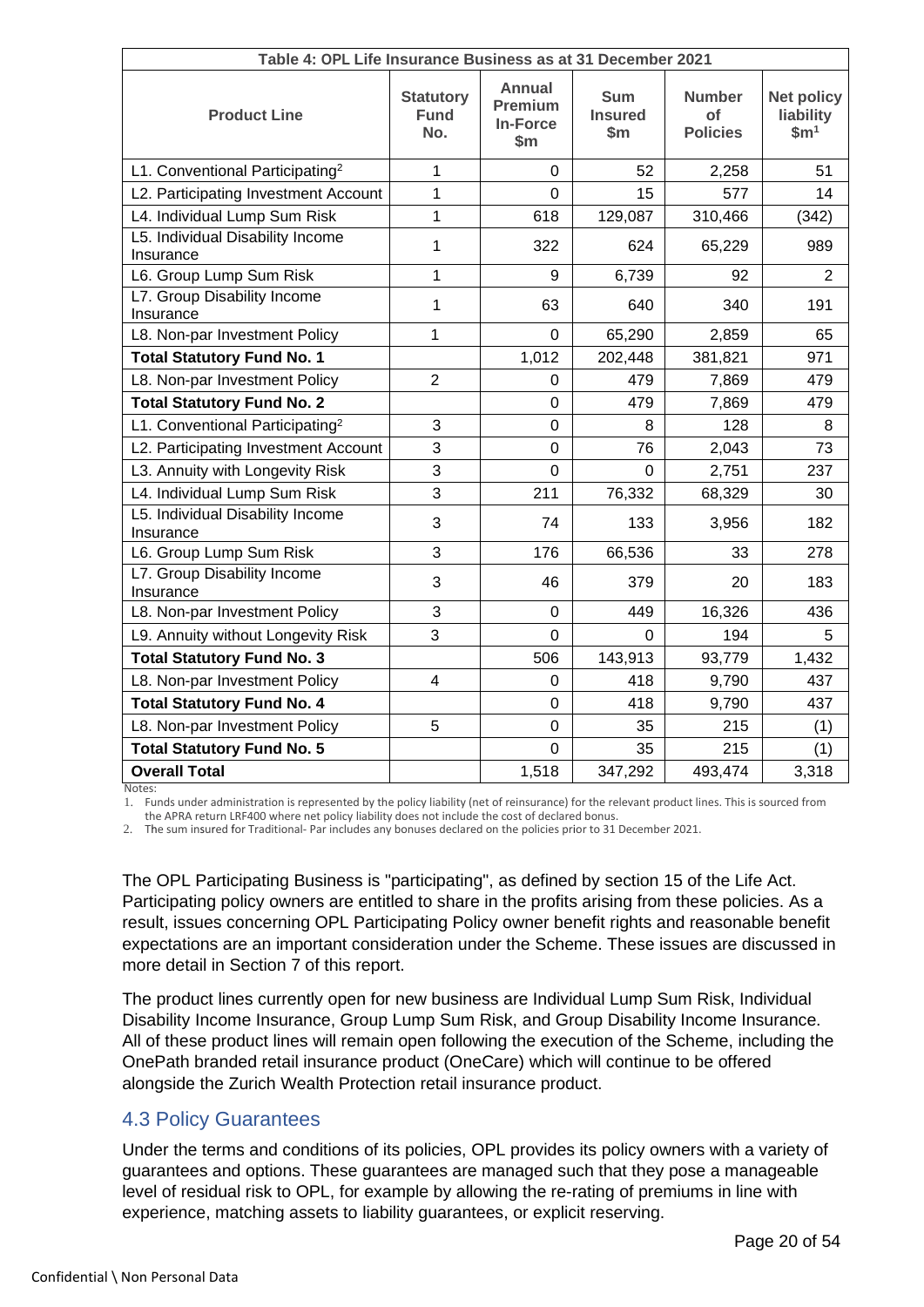The key guarantees provided by OPL are set out below:

- Sums insured for all traditional business, and declared reversionary bonuses for Participating traditional business, are guaranteed payable on death or maturity. While surrender values are not guaranteed, they are subject to minimum values specified under APRA Prudential Standards.
- Annuity payments are guaranteed payable in line with the terms and conditions of the policy, either for a fixed term or for the life of the annuitant.
- For risk insurance products, the sum insured is guaranteed payable on death, total and permanent disablement, temporary disablement, or trauma subject to policy terms and conditions including definitions of disablement or trauma. Some benefits also provide guarantees to limit total premiums, guarantees not to increase premiums for certain periods, and guarantees of future insurability.
- For the investment account business, there are various guarantees applying to the investment return for certain investment options, including typically a guaranteed minimum return of nil. Most policies also have some form of maximum limits applying to the asset charges and policy fees. For the capital guaranteed option, the policy allows OPL to pay out larger withdrawal benefit requests over time, but only up to a maximum time limit (up to five years in some cases).
- For the investment-linked business, most options have a maximum limit on asset charges, and there are some guarantees provided on certain investment options.
- Statutory Fund No. 5 issues the variable annuity guarantee component of the MoneyForLife product that is managed and invested externally by a third party. The guarantee is a payment for life, should the related allocated pension balance be exhausted. The guaranteed payment increases annually during the accumulation phase as the account balance increases with investment returns. A minimum annual withdrawal benefit is also guaranteed post retirement.
- For MoneyForLife and certain investment account business issued to a third party trustee, OPL receives a fee from the third party for providing the guarantee, which can only be renegotiated at 5-yearly intervals following the acquisition of OPL by the Zurich Group.

# <span id="page-20-0"></span>4.4 Financial Performance

| Table 5: OPL Shareholder Profit (net of tax) <sup>1</sup> |                             |                                          |                             |                             |  |  |  |  |  |
|-----------------------------------------------------------|-----------------------------|------------------------------------------|-----------------------------|-----------------------------|--|--|--|--|--|
| \$m                                                       | 12 months to<br>30 Sep 2018 | 15 months to<br>31 Dec 2019 <sup>2</sup> | 12 months to<br>31 Dec 2020 | 12 months to<br>31 Dec 2021 |  |  |  |  |  |
| <b>Statutory Fund No.1</b>                                | (141)                       | (343)                                    | 33                          | 46                          |  |  |  |  |  |
| <b>Statutory Fund No.2</b>                                |                             | 5                                        | 6                           |                             |  |  |  |  |  |
| <b>Statutory Fund No.3</b>                                | 14                          | (72)                                     | (49)                        | (9)                         |  |  |  |  |  |
| <b>Statutory Fund No.4</b>                                | 61                          | (4)                                      |                             | 2                           |  |  |  |  |  |
| <b>Statutory Fund No.5</b>                                |                             |                                          | Ω                           |                             |  |  |  |  |  |
| Shareholder Fund                                          |                             | (6)                                      |                             |                             |  |  |  |  |  |
| <b>TOTAL</b>                                              | (60)                        | (420)                                    | (8)                         | 45                          |  |  |  |  |  |
| Notes:                                                    |                             |                                          |                             |                             |  |  |  |  |  |

The following table provides a recent history of shareholder profits of OPL.

1. Profit shown is for the entity on a non-consolidated basis.

2. 15 months of profit is shown for 2019 due to the change from September to December for the OPL financial year end.

OPL in aggregate has reported an operating loss over 2018-2020, with a return to profitability in 2021.

Statutory Funds No. 1 and No. 3 contain risk business, where profits have been impacted by future assumption changes resulting in significant loss recognition (-\$211m in 2018, -\$297m in 2019), provisions established for expected remediation programs (-\$114m in 2019), and adverse claims experience.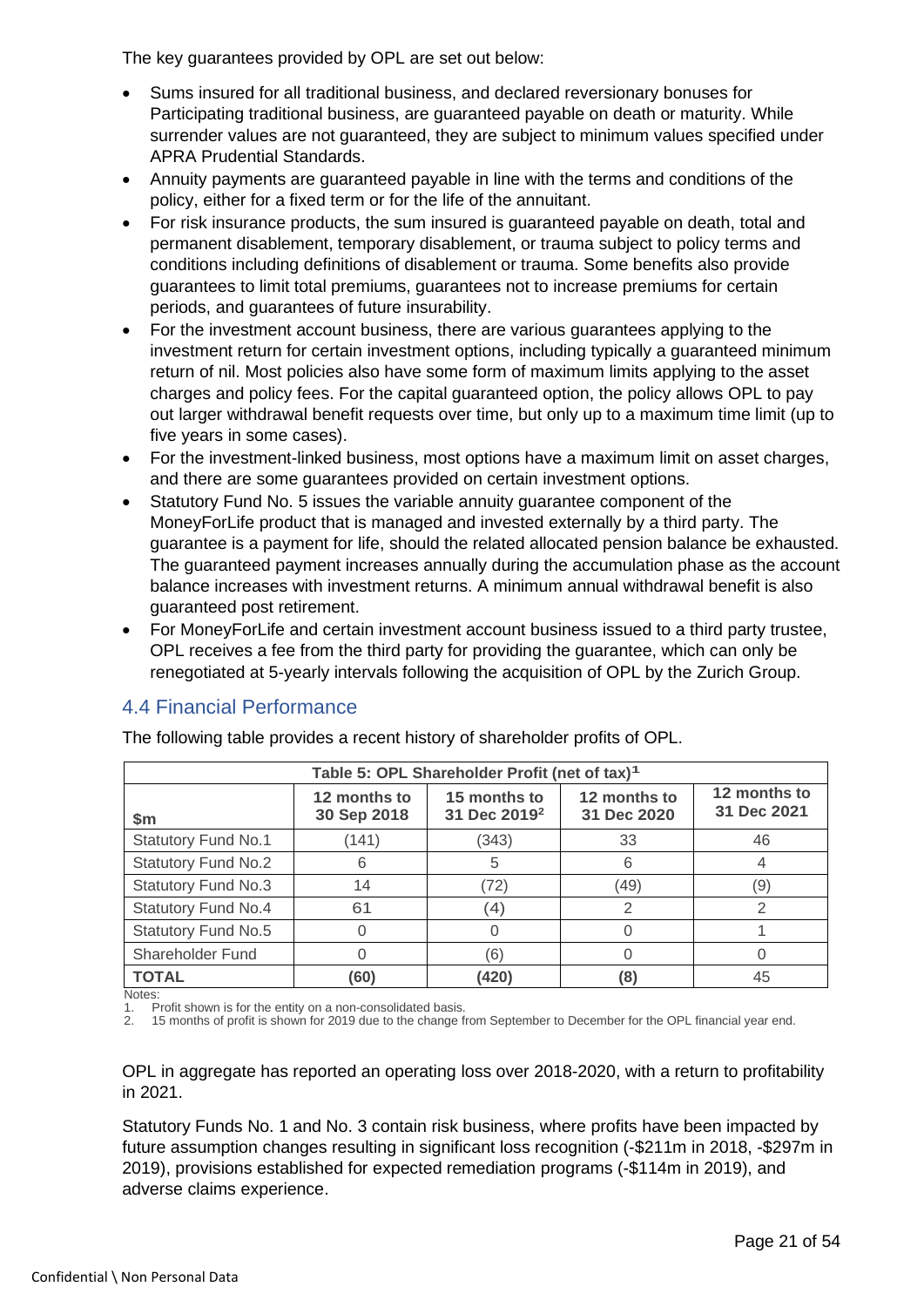The majority of the business in Statutory Fund No. 4, being Superannuation investment-linked business invested into OPL by the OnePath MasterFund (**OPMF**), was redeemed by OnePath Custodians Pty Ltd (**OPC**) in April 2019 as part of the successor fund transfer from the OPMF to Retirement Portfolio Service (**RPS**), prior to the sale of OPL to the Zurich Group. OPC , the OPMF, and the RPS were not part of that sale and are not part of the Zurich Group. A portion of the business within OPL continues to be owned by OPC as the trustee for RPS. A portfolio of investment account business in Statutory Fund No. 3, and investment-linked business in Statutory Fund No. 4, remained with OPL following the successor fund transfer.

The 2019 loss in the OPL Shareholder Fund relates to remediation provisions established during 2019.

Future financial performance of OPL is forecast to remain profitable in the future. The Zurich Group also benefits from profits arising from OPL's reinsurance of the lump sum risk insurance business with ZIC. Following the Scheme taking effect, ZAL in aggregate is forecast to be profitable.

#### <span id="page-21-0"></span>4.5 Capital Position

The capital position of OPL as at 31 December 2021, and calculated in accordance with Australian regulatory requirements, is shown in the table below.

| Table 6: OPL Capital Position as at 31 December 2021 |                                                           |             |                  |             |                  |                  |                                                       |                       |            |
|------------------------------------------------------|-----------------------------------------------------------|-------------|------------------|-------------|------------------|------------------|-------------------------------------------------------|-----------------------|------------|
| \$m                                                  | These funds are proposed to transfer to<br><b>ZAL SF2</b> |             |                  |             |                  |                  | These funds are<br>proposed to transfer<br>to ZAL SF3 | Share-                | Total      |
|                                                      | SF1 <sup>1</sup>                                          |             | SF3 <sup>1</sup> |             | SF5 <sup>1</sup> | SF2 <sup>1</sup> | SF4 <sup>1</sup>                                      | holder<br><b>Fund</b> | <b>OPL</b> |
|                                                      | Par                                                       | Non-<br>Par | Par              | Non-<br>Par | Non-Par          | Non-Par          | Non-Par                                               |                       |            |
| Net assets                                           | 14                                                        | 870         | 1                | 315         | 19               | 13               | 20                                                    | $\mathcal{P}$         | 1253       |
| Intangibles                                          | $\Omega$                                                  | $\Omega$    | $\Omega$         | $\Omega$    | $\Omega$         | $\Omega$         | $\Omega$                                              | 0                     | $\Omega$   |
| Regulatory adjustments <sup>2</sup>                  | $-1$                                                      | $-425$      | $-1$             | $-13$       | $-1$             | $\Omega$         | $-1$                                                  | 0                     | $-441$     |
|                                                      | 14                                                        | 445         | $\Omega$         | 302         | 18               | 13               | 19                                                    | $\overline{2}$        |            |
| <b>Capital Base</b>                                  |                                                           | 459         |                  | 302         | 18               | 13               | 19                                                    | $\overline{2}$        | 812        |
| PCA <sup>3</sup>                                     |                                                           | 272         | 213              |             | 9                | 3                | $\overline{2}$                                        | 0                     | 499        |
| Surplus above PCA<br>187                             |                                                           |             | 88               | 8           | 10               | 17               | $\overline{2}$                                        | 313                   |            |
| PCA Coverage Ratio %                                 |                                                           | 169%        |                  | 142%        | 189%             | 408%             | 1089%                                                 | 5391%                 | 163%       |

Notes:

1. These headings represent Statutory Funds No. 1, No. 3, No. 5, No. 2, and No. 4 respectively.

2. Regulatory adjustments are the adjustments to net assets defined in LPS 112 to determine the Capital Base. These include adjusting policy liabilities for minimum surrender values, adjusting for regulatory capital held in subsidiaries, and adjusting for excess deferred tax assets in the balance sheet.

3. The PCA is a risk-based capital amount defined in the prudential capital standards.

# 4.5.1 Capital Adequacy

The total PCA as at 31 December 2021 was \$499m. Comments on each OPL Statutory Fund and the OPL Shareholder Fund are provided below:

- For OPL Statutory Funds No. 1 and No. 3, the Capital Base is required to cover operational risk, insurance risk, credit risk and the risk of changes to asset values relative to the liabilities. There are two sections to these Statutory Funds:
	- o OPL Participating Business, where the Capital Base is principally required to cover the risk of changes to asset values relative to the liabilities; and
	- $\circ$  OPL Non-Participating Business, where the Capital Base is principally required to meet operational risk, the risk of higher than expected insurance claims and the risk of changes to asset values relative to the liabilities. For OPL Statutory Fund No. 1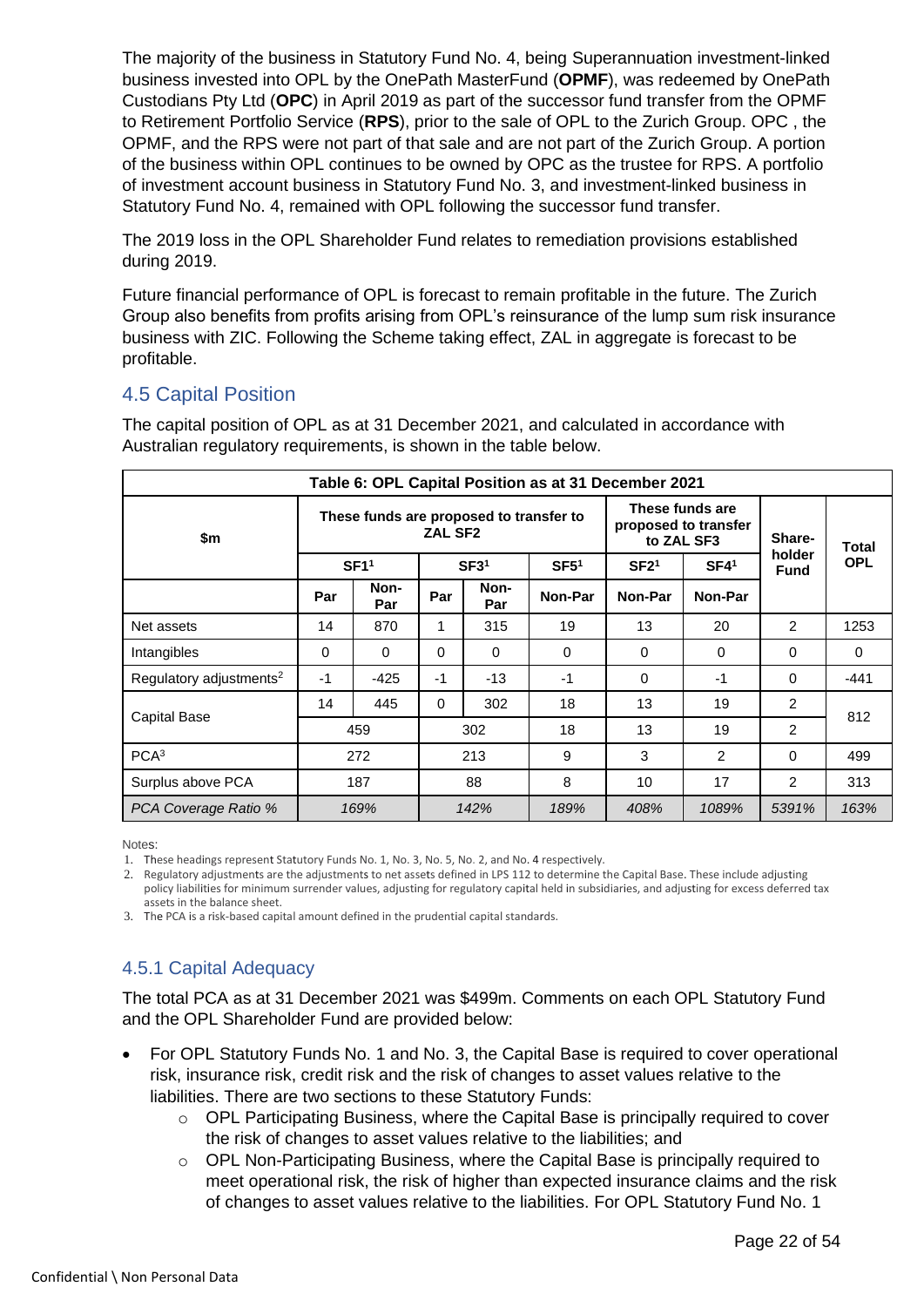there is also a significant credit risk to a single reinsurer counterparty due to the future claim recoveries expected to occur, which has been offset by a bank guarantee agreement approved by APRA (which is expected to be terminated upon implementation of the Scheme).

- For OPL Statutory Fund No. 2 and OPL Statutory Fund No. 4, the PCA is a relatively small proportion of the Statutory Fund liabilities and mainly reflects operational risk, since the nature of the investment-linked liabilities is that they vary with asset values.
- For OPL Statutory Fund No. 5, the PCA reflects the specific risk charge for the guarantees underwritten in this fund.
- For the OPL Shareholder Fund, the PCA is immaterial.

As at 31 December 2021, all of the OPL Statutory Funds and the OPL Shareholder Fund had a PCA Coverage Ratio exceeding 100% and within the normal operating range centred on Target Surplus. This means that each of the OPL Statutory Funds and the OPL Shareholder Fund met APRA's prudential capital requirements.

#### 4.5.2 Target Surplus

Target Surplus provides added benefit security to policy owners by providing additional capital above the PCA. It provides a buffer to allow the company reasonable time to implement remedial action in the event of significant adverse experience emerging, without breaching its PCA. The risks considered in calibrating Target Surplus include asset-liability mismatch risk, insurance risk, and operational risk.

Target Surplus is derived at a company level, as opposed to a Statutory Fund level, taking into account that assets in excess of the PCA for each Statutory Fund and the Shareholder Fund are available to be transferred to another Statutory Fund (with Board approval) if required.

The level of surplus may vary above or below Target Surplus over time, depending on the experience of the business. The ICAAP contains trigger points for management actions, including points at which various actions are considered in order to bring the level of surplus back to a normal operating range for Target Surplus.

As at 31 December 2021, all of the OPL Statutory Funds and the OPL Shareholder Fund met regulatory capital requirements and had surplus within the normal operating range for Target Surplus.

# 4.5.3 Overall Capital Position

Overall, I regard the capital position of OPL and the benefit security that this provides to OPL Policy Owners as sound. In particular, I note the following points:

- The amount of capital at 31 December 2021 is at or above that required in the context of the current regulatory environment and within the normal operating range of Target Surplus. The existing capital protects the financial position of the business against a wide range of foreseeable adverse circumstances over an extended timeframe. Further, the capital management framework which forms part of the ICAAP contains trigger points for management actions, including points at which various remedial actions are considered to increase the level of surplus.
- I do not believe there are any issues, including the effects of investment market volatility, which under reasonable circumstances would be expected to materially affect the viability of OPL in the short term.
- Although sustained adverse scenarios are always possible, based on OPL's current management practices and business plans, I have no concern about the long-term financial condition of OPL. All OPL Statutory Funds and the OPL Shareholder Fund meet the regulatory minimum capital requirements and are expected to do so in the foreseeable future.
- The ultimate shareholder of OPL, ZIG, is a large international company with financial resources to provide additional capital in the event of unexpected stress. Although there is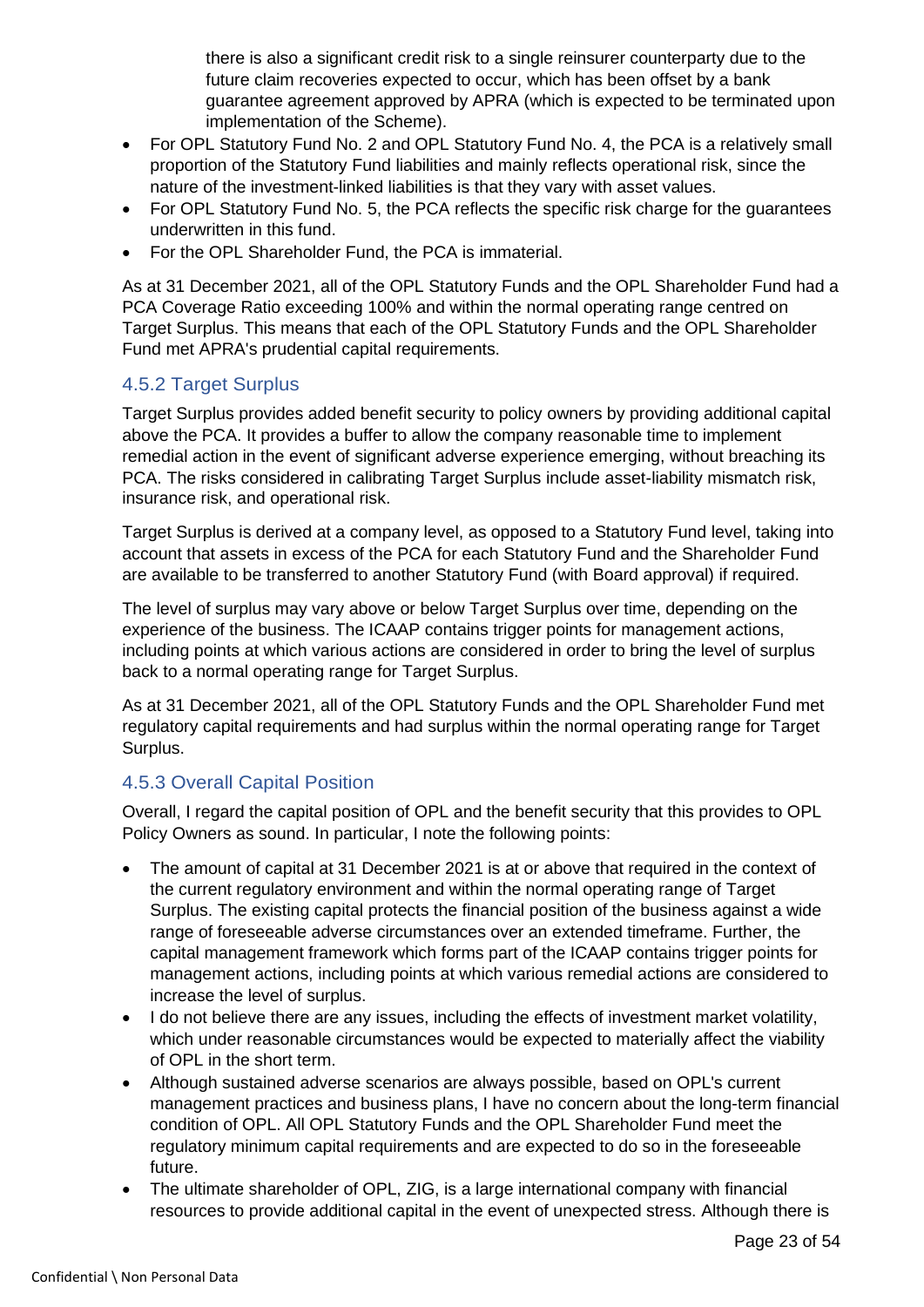no legal obligation on it to do so, it has provided OPL with additional capital as required on several occasions following the acquisition of OPL by the Zurich Group.

#### <span id="page-23-0"></span>4.6 Company Management Practices

The following points summarise the key arrangements and practices.

#### 4.6.1 Risk and Capital Management

The risk management framework for OPL is outlined in a Board-approved risk management strategy document. This document is common to OPL and ZAL, and describes the policies, procedures and controls that OPL and ZAL have in place to manage risk. The document also satisfies the requirements of APRA Prudential Standards to maintain a risk framework that includes a documented risk management strategy, sound risk management policies and procedures, clearly defined managerial responsibilities and controls, and a documented business plan.

Each of ZAL and OPL adopt a common Board approved lCAAP in respect of how it manages its capital.

Like ZAL, OPL reinsures a portion of its mortality and morbidity risk for risk management and capital efficiency purposes.

ZAL and OPL adopt a common governance framework. Some governance activities are overseen for both OPL and ZAL by a single management committee while other activities are overseen for each of OPL and ZAL by separate management committees that operate under a common framework.

#### 4.6.2 Operational Management

The basic policy administration, sales and marketing, business management, finance, investment management and reporting functions are substantially conducted in-house by employees of ZFSA and ZSA (a services company owned by ZFSA) through a Resources Deed with OPL.

Product management and pricing functions have been combined under a common management structure across ZAL and OPL, and operate under a common governance framework, with pricing actions considered separately for the OPL and ZAL portfolios of products. Pricing profitability targets are defined by the global Zurich Risk Policy and apply to both OPL and ZAL, and hence the Scheme will not impact product management and pricing activities for these portfolios.

The approach to upgrading benefit definitions has been similar for both OPL and ZAL, and both entities have historically reviewed benefit definitions on a regular basis. Both entities are signatories to the Life Insurance Code of Practice and its principles around currency of definitions. For trauma cover both entities have a policy of reviewing definitions at least every three years for medical currency. The product and pricing teams have been now combined and a similar approach has been adopted to definitions review and upgrade for both entities. Definitions are expected to continue to be aligned over time.

Policy records are currently maintained on numerous administration platforms. There is a project underway to migrate OPL Policy administration data onto ZAL systems, principally Life3, which is scheduled to be completed prior to the Scheme Effective Date. This will occur regardless of the Scheme and is unaffected by the Scheme.

ZFSA currently has a Transitional Services Agreement in place with Australia and New Zealand Banking Group Limited (**ANZ**), the prior owner of OPL, to provide a suite of administration and other services whilst various OPL operational functions, data and systems are being migrated to ZFSA. It is expected that this Transitional Services Agreement will terminate and all functions will commence being conducted on ZAL systems (either on current ZAL systems or systems transferred from ANZ to ZAL), prior to the Scheme Effective Date.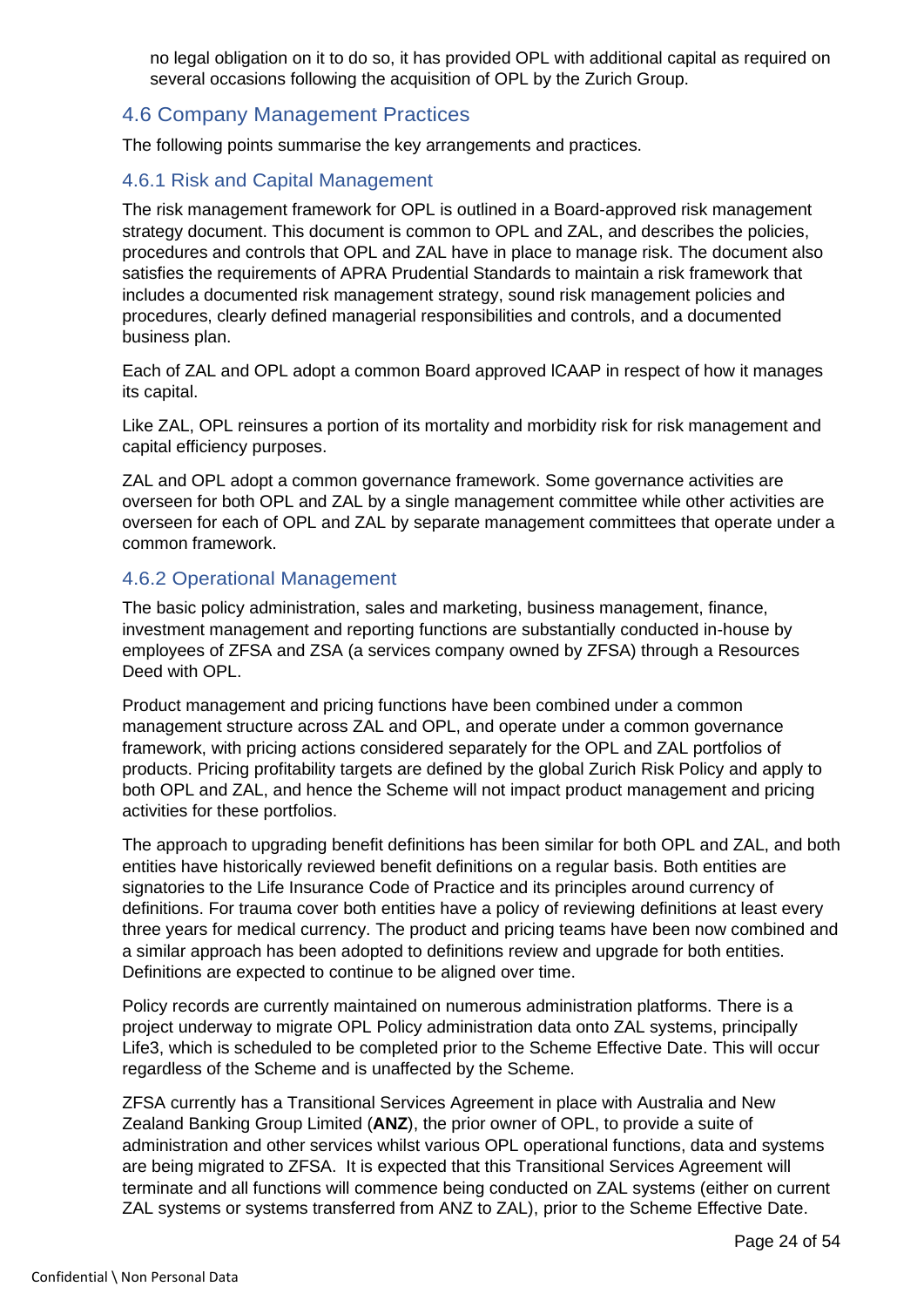#### *Claims Management and Underwriting*

Claims management and underwriting services are also conducted in-house by employees of ZFSA and ZSA under a Resources Deed with ZAL.

The ZAL and OPL claims management and underwriting functions were combined under a single management structure in late 2020. Most OPL and ZAL underwriting and claims management policies, processes and procedures have also been aligned. The process of completing the alignment of ZAL and OPL policies, processes and procedures is expected to be finalised prior to the Effective Date and this alignment will occur irrespective of whether the Scheme is implemented.

Some processes and procedures that apply only to transferring OPL Policy Owners or only to Existing ZAL Policy Owners will, however, be maintained where required to manage differences in terms and conditions of policies issued by OPL and ZAL, differences in underlying systems and tools, or differences in underlying reinsurance arrangements. The maintenance of certain separate processes and procedures for transferring OPL Policy Owners and Existing ZAL Policy owners is intended to ensure that where policy terms and conditions or underlying reinsurance arrangements require particular treatment, the Scheme will not impact the manner in which policy and benefit increases are applied.

As noted earlier in this report, both ZAL and OPL have adopted the Life Insurance Code of Practice, which documents the key commitments and obligations of life insurers to customers on standards of practice, disclosure and principles of conduct for their life insurance services. In addition, the ZAL and OPL claims teams share the following objectives:

- (a) pay valid and legitimate claims when they are rightfully due (we honour the intent of the insurance policy);
- (b) ensure that the process for making a claim is not encumbered and tedious;
- (c) ensure claims are assessed fairly by technically competent claims assessors;
- (d) treat all policy owners and claimants with respect and empathy during the claims process;
- (e) provide honest and transparent communications when advice is sought; and
- (f) act ethically and maintain our record as a socially responsible corporate citizen.

Claims on OPL and ZAL policies are managed in accordance with the philosophy described above.

#### *OPL Participating Business*

The Board of OPL receives at least annual advice from the OPL Appointed Actuary regarding the management of the OPL Participating Business, including advice on the regular declarations of crediting rates to participating investment account policies and declarations of bonus rates to participating whole of life and endowment policies. Some discretion also exists in relation to the values payable on surrender of a policy.

#### *Unit Pricing*

Unit pricing is the mechanism used to calculate the value of an individual unit within a fund, for the purpose of attributing investment performance to the unit holders, which are ultimately the policy owners. OPL maintains a unit pricing governance structure that is common to ZAL, and operates a pricing framework specific to its investment options under the same framework as ZAL.

For some of the OPL investment options, unit pricing is conducted in-house using the pControl system, a specialist application used by several companies in Australia, including ZAL. For the other OPL investment options, pricing is outsourced to Oasis Asset Management Limited and OPL conducts due diligence on those unit prices prior to their release.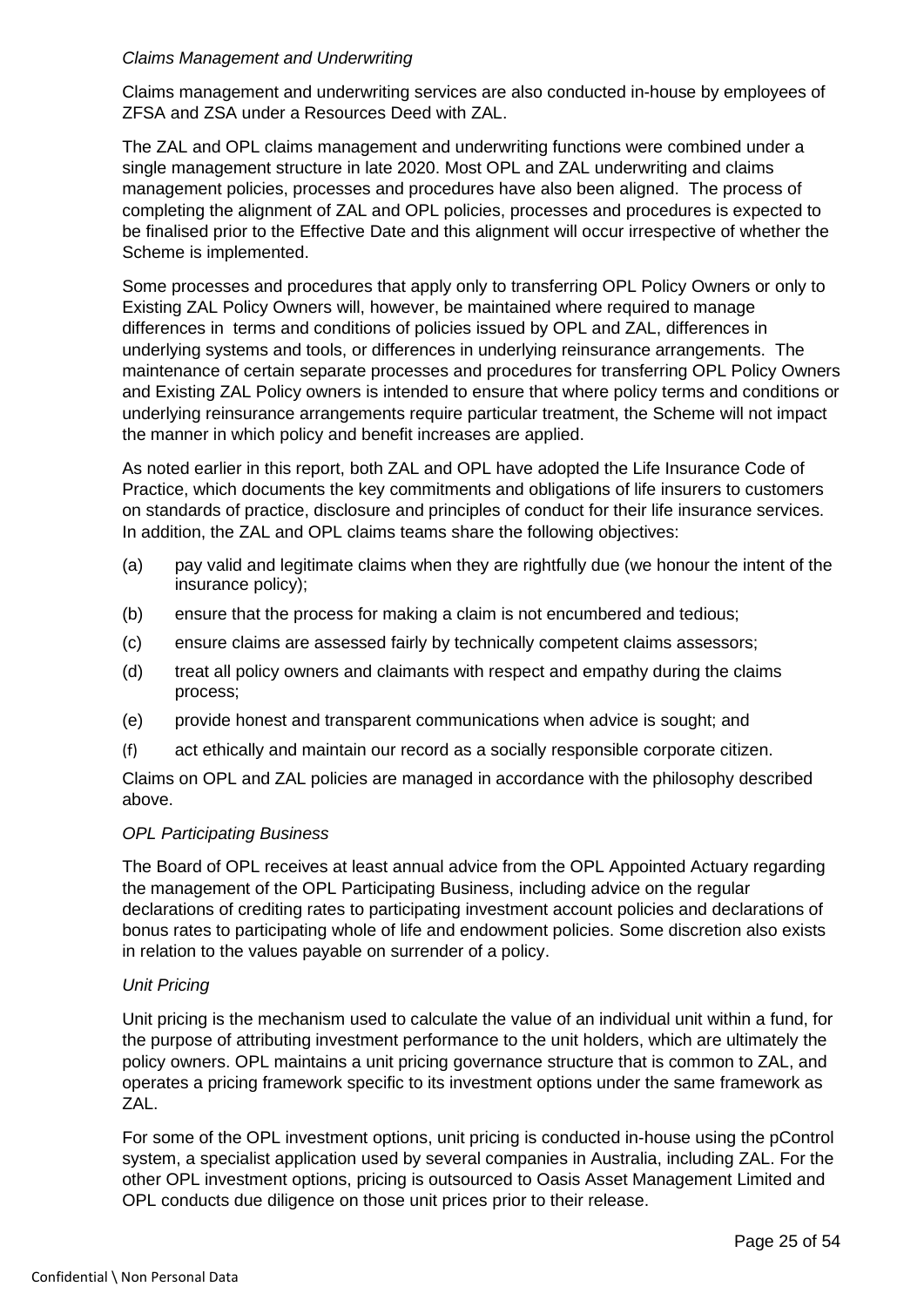There will be no change in unit pricing practices as a result of the Scheme. The unit pricing policy and processes are regularly reviewed and this activity will not be affected by the Scheme.

#### 4.6.3 Investment Management

A number of investment guidelines are maintained based on the nature of the various liabilities of each Statutory Fund, shareholder risk appetite and the variety of investment expectations of policy owners. Each investment mandate has its own investment rules relating to permitted investments, ranges for the mix of assets and rules related to the quality of those assets.

In Statutory Fund No. 1 and Statutory Fund No. 3, assets supporting investment account or Participating products are invested according to the underlying commitment to, or reasonable expectations of, policy owners. Assets which are held at the risk of the shareholder are invested in accordance with shareholder risk appetite, and can include holdings in pooled investment trusts operated by third parties, direct holdings managed through investment mandates, or assets managed in house. Investments for different product groups are held in discrete sub-funds, each reflecting the relevant asset allocation for that product group.

In Statutory Fund No. 2 and Statutory Fund No. 4, assets backing unit linked business are invested in unit trusts managed by external investment managers.

#### 4.6.4 OPL Company Policies

OPL maintains a number of company policies, systems and practices. These will continue to apply as at and from the Effective Date. OPL reviews its policies, systems and practices periodically and may amend them in the future consistent with its contractual and other legal obligations.

#### <span id="page-25-0"></span>4.7 Consumer Credit Insurance Class Action

On 28 February 2020, a class action relating to consumer credit insurance (**CCI Class Action**) was filed in the Federal Court against ANZ, OPL, OnePath General Insurance Pty Limited (**OPGI**) and QBE Insurance (Australia) Limited (**QBE**). The class action primarily concerns allegations that ANZ, OPL, OPGI and QBE engaged in misleading or deceptive conduct and unconscionable conduct by selling certain consumer credit insurance policies to customers which had very little value to them.

As this matter is currently at an early stage, the ultimate outcome is unknown. The outcome is subject to uncertain events that are not wholly within the control of OPL. As such, any possible obligation cannot be reliably estimated. OPL is vigorously defending the class action.

The treatment of the CCI Class Action in the Scheme is set out in section 5.13.

#### <span id="page-25-1"></span>4.8 Superannuation Class Action

On 23 December 2020, a class action was filed in the Federal Court against OPC, ANZ and OPL (**Superannuation Class Action**), which was registered and served in January 2021. The Superannuation Class Action was brought on behalf of certain members of the OPMF and the RPS fund in relation to alleged contraventions by OPC of statutory and general law duties, and allegations that ANZ and OPL (as the administrator of the OPMF and issuer of investment life policies to OPC) were involved in the alleged contraventions by OPC.

As this matter is currently at an early stage, the ultimate outcome is unknown. The outcome is subject to uncertain events that are not wholly within the control of OPL. As such, any possible obligation cannot be reliably estimated. OPL is vigorously defending the class action.

The treatment of the Superannuation Class Action in the Scheme is set out in section 5.13.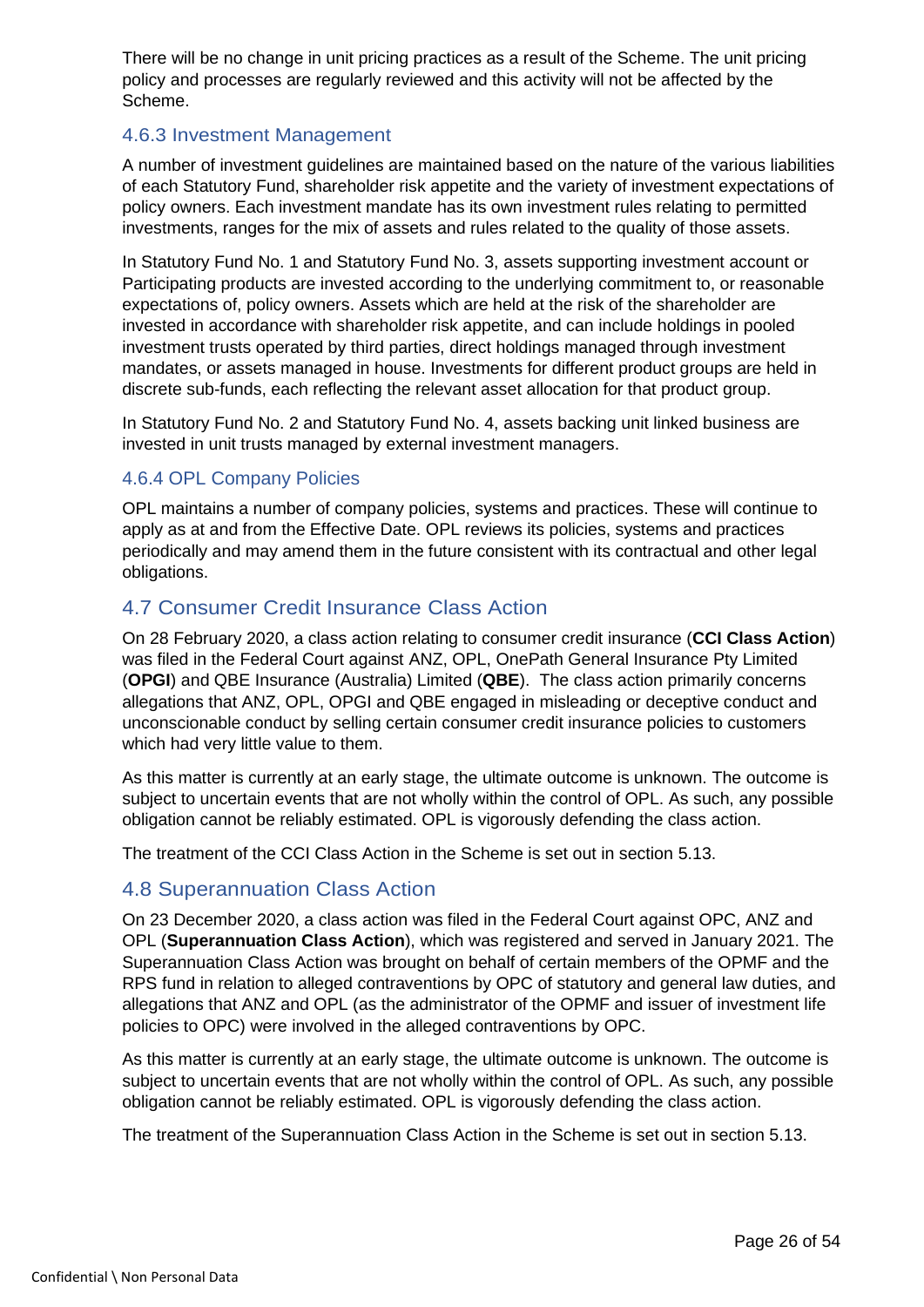# <span id="page-26-0"></span>4.9 Events Subsequent to 31 December 2021

There have been no events or circumstances during the period from 31 December 2021 up to the date of this report that would alter the opinions presented in this section of the report.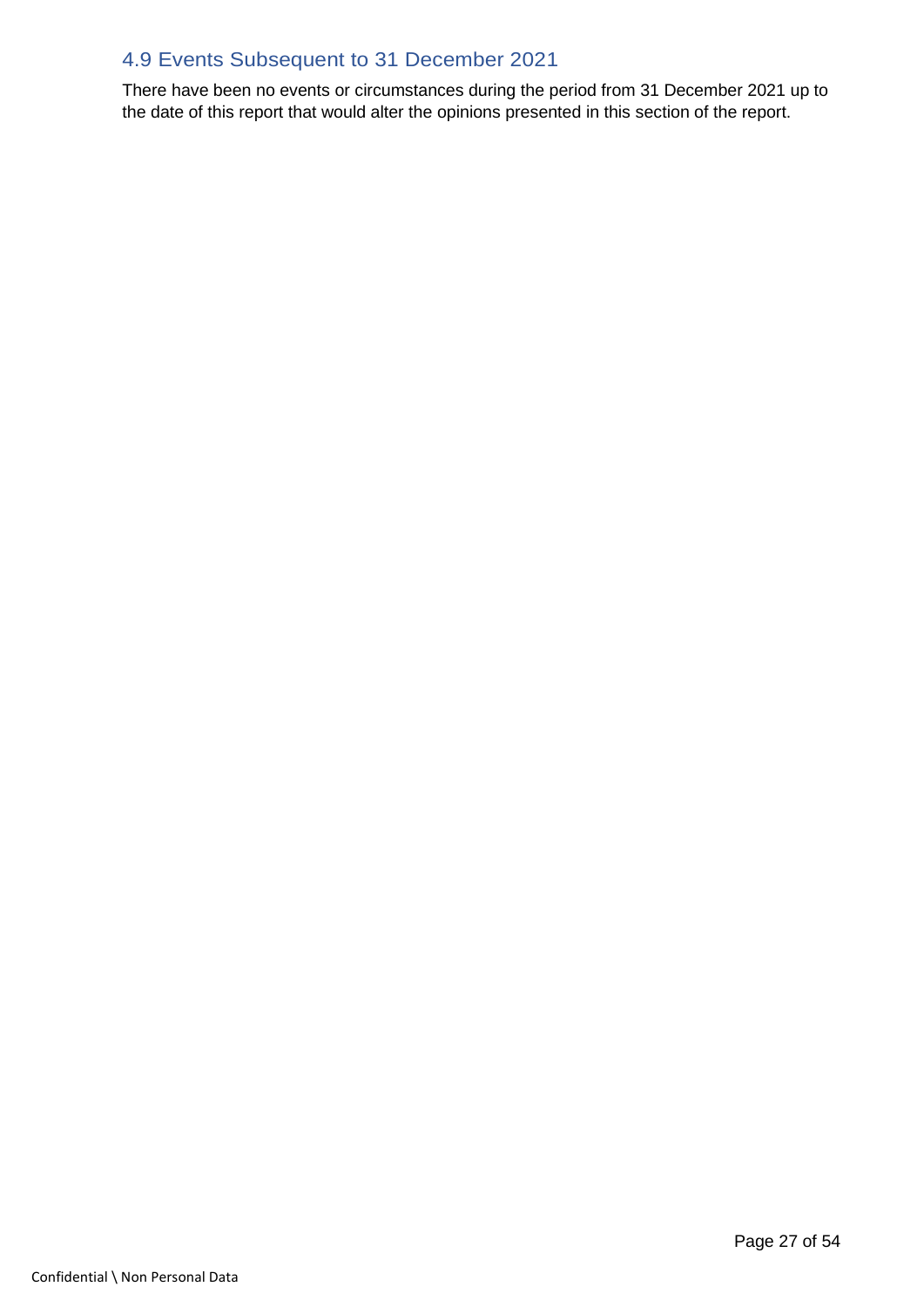# <span id="page-27-0"></span>5. OVERVIEW OF THE SCHEME

# <span id="page-27-1"></span>5.1 Background to the Scheme

During 2019, ZFSA acquired all shares in OPLAH, the sole shareholder of OPL. ZFSA is the ultimate Australian parent company of both ZAL and OPL. Since 2019, there has been ongoing integration and harmonisation of business practices between ZAL and OPL.

The Scheme will result in the rationalisation of ZFSA's Australian life insurance businesses into a single legal entity, with a simplified Statutory Fund structure. This rationalisation will improve the efficiency of policy owner and shareholder capital use through improved risk diversification within the Statutory Funds, simplified administrative processes (such as the production of statutory financial reports), and future operational efficiency improvements.

# <span id="page-27-2"></span>5.2 Description of the Scheme

It is proposed that all OPL Policies will be transferred to ZAL on the Effective Date. The Scheme will comprise the following movements:

- All assets and liabilities of OPL Statutory Fund No. 1 will be transferred to ZAL Statutory Fund No. 2, except for:
	- $\circ$  Contingent liabilities relating to the CCI Class Action which will transfer to the ZAL Shareholder Fund.
	- o Shareholder assets of \$12m which will remain in OPL Statutory Fund No. 1 to satisfy prudential capital requirements.
- All assets and liabilities of OPL Statutory Fund No. 3 and OPL Statutory Fund No. 5 will be transferred to ZAL Statutory Fund No. 2.
- All assets and liabilities of OPL Statutory Fund No. 2 and OPL Statutory Fund No. 4 will be transferred to ZAL Statutory Fund No. 3, except for:
	- $\circ$  Contingent liabilities relating to the Superannuation Class Action, which will transfer to the ZAL Shareholder Fund.
- All assets and liabilities of the OPL Shareholder Fund will transfer to the ZAL Shareholder Fund.

These movements include the OPL Participating Business, which is currently managed in subfunds representing major product groupings. No changes to these sub-funds will occur upon the Scheme taking effect, with equivalent sub-funds being replicated within ZAL Statutory Fund No. 2.

By virtue of these transfers of assets and liabilities, the existing related capital and retained profits in each OPL Statutory Fund and the OPL Shareholder Fund will also be transferred in the same form and become part of the capital and retained profits in the relevant ZAL Statutory Fund or ZAL Shareholder Fund to which the assets and liabilities are transferred.

To avoid any misunderstanding, the transfer of all liabilities in respect of a Statutory Fund includes any liability as at the Effective Date to make future payments for existing claims (whether reported or not) incurred prior to the Effective Date.

The following table summarises the existing Statutory Fund structure of OPL and identifies the ZAL Statutory Fund to which the assets and liabilities of the products in each OPL Statutory Fund will be transferred under the Scheme.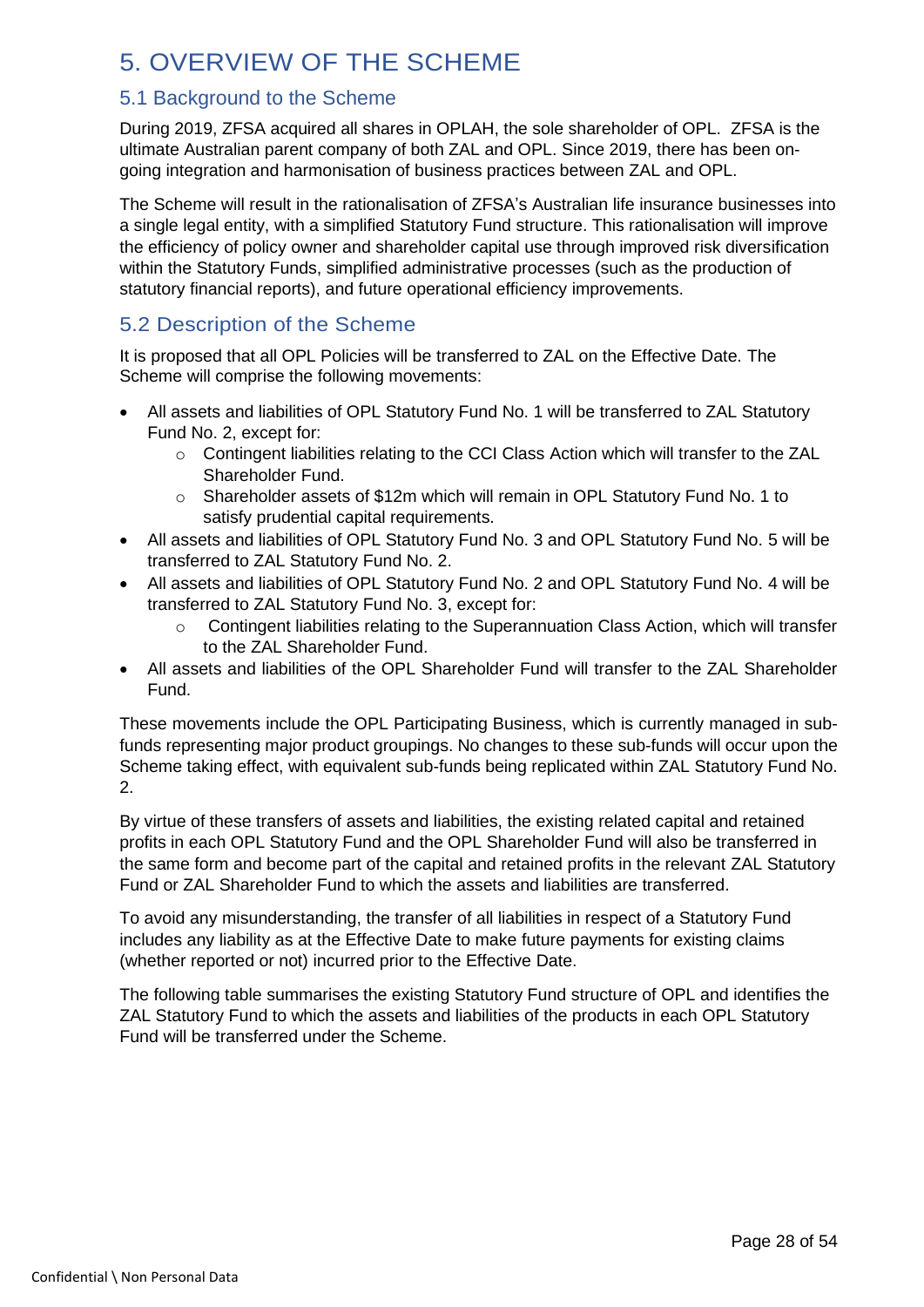| Table 7: OPL - Statutory Funds       |                                                                                                                                            |                                                                                                                    |                            |                                    |  |  |  |  |  |
|--------------------------------------|--------------------------------------------------------------------------------------------------------------------------------------------|--------------------------------------------------------------------------------------------------------------------|----------------------------|------------------------------------|--|--|--|--|--|
| <b>OPL</b><br>Fund No.               | <b>Class of Business</b><br>for Life Act                                                                                                   | <b>Key Product Groups</b><br><b>Benefit Type</b>                                                                   |                            | <b>Transfer to ZAL</b><br>Fund No. |  |  |  |  |  |
| 1                                    | Traditional.<br>Predominantly<br>Participating and<br><b>Investment Account,</b><br>Non-Participating<br>Ordinary<br><b>Risk Insurance</b> |                                                                                                                    | 2                          |                                    |  |  |  |  |  |
| $\mathfrak{D}$                       | Ordinary                                                                                                                                   | Non-Participating                                                                                                  | <b>Investment Linked</b>   | 3                                  |  |  |  |  |  |
| Predominantly<br>3<br>Superannuation |                                                                                                                                            | Traditional.<br>Participating and<br><b>Investment Account,</b><br>Non-Participating<br>Risk Insurance,<br>Annuity |                            | 2                                  |  |  |  |  |  |
| $\overline{4}$                       | Superannuation<br>Non-Participating                                                                                                        |                                                                                                                    | <b>Investment Linked</b>   | 3                                  |  |  |  |  |  |
| 5                                    | Ordinary                                                                                                                                   | Non-Participating                                                                                                  | Variable Annuity Guarantee | $\mathfrak{D}$                     |  |  |  |  |  |

The final Statutory Fund structure of ZAL following the Effective Date is shown below as "New ZAL Structure". The proposed transfer of the assets and liabilities of each OPL Statutory Fund under the Scheme is illustrated by the movement of life insurance business from the Existing OPL Structure (on the left) to the New ZAL Structure (in the middle). The existing structure of ZAL is shown (on the right) for completeness.

| <b>Existing OPL Structure</b>                                                                                            | <b>New ZAL Structure</b>                                                                                                               | <b>Existing ZAL Structure</b>                                                                            |
|--------------------------------------------------------------------------------------------------------------------------|----------------------------------------------------------------------------------------------------------------------------------------|----------------------------------------------------------------------------------------------------------|
| <b>OPL Statutory Fund No.1</b><br><b>Traditional Par</b><br><b>Traditional Non-Par</b>                                   |                                                                                                                                        |                                                                                                          |
| Investment Account Par<br>Investment Account Non-Par<br>Risk Insurance                                                   | ZAL Statutory Fund No. 2<br><b>Traditional Par</b><br><b>Traditional Non-Par</b>                                                       | ZAL Statutory Fund No. 2<br><b>Traditional Par</b><br><b>Traditional Non-Par</b>                         |
| <b>OPL Statutory Fund No. 3</b><br><b>Traditional Par</b><br><b>Traditional Non-Par</b><br><b>Investment Account Par</b> | <b>Investment Account Par</b><br>Investment Account Non-Par<br>Risk Insurance<br>Annuity - Life and Term<br>Variable Annuity Guarantee | <b>Investment Account Par</b><br>Investment Account Non-Par<br>Risk Insurance<br>Annuity - Life and Term |
| Investment Account Non-Par<br>Risk Insurance<br>Annuity - Life and Term                                                  |                                                                                                                                        |                                                                                                          |
| OPL Statutory Fund No. 5<br>Variable Annuity Guarantee                                                                   | ZAL Statutory Fund No. 3<br>Investment Linked - Ordinary<br>Investment Linked - Super                                                  | ZAL Statutory Fund No. 3<br>Investment Linked - Ordinary<br>Investment Linked - Super                    |
| <b>OPL Statutory Fund No. 4</b><br>Investment Linked - Super                                                             |                                                                                                                                        |                                                                                                          |
| <b>OPL Statutory Fund No. 2</b><br>Investment Linked - Ordinary                                                          |                                                                                                                                        |                                                                                                          |

The following sections provide more detail on the Scheme for each of the OPL Statutory Funds.

# <span id="page-28-0"></span>5.3 Transfer of Policies from OPL Statutory Fund No. 1

This Statutory Fund contains both OPL Participating Business and OPL Non-Participating Business related to the Ordinary class of business under the Life Act. The transfer of each of these is described separately below.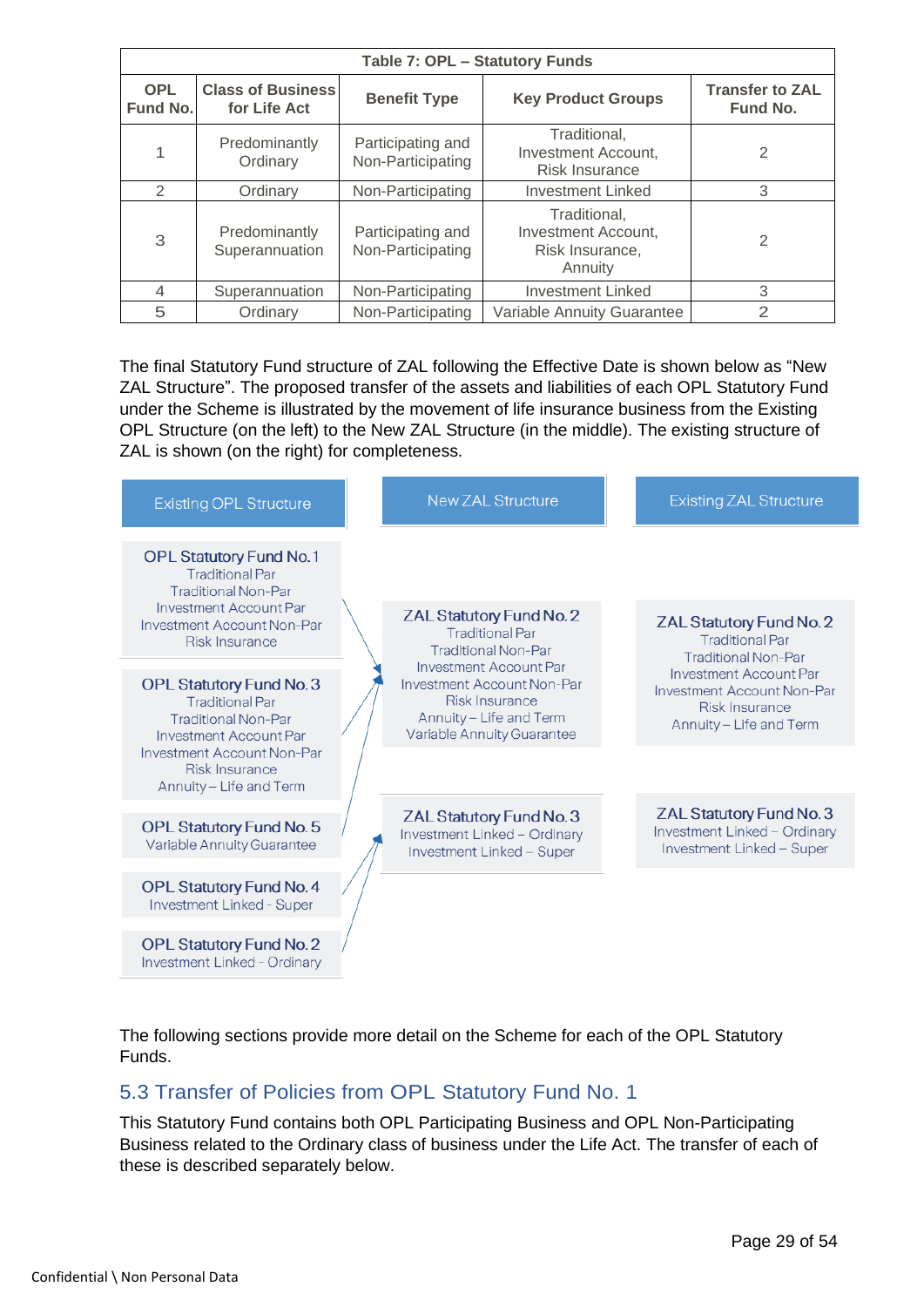#### 5.3.1 OPL Participating Business

The OPL Participating Policies will be transferred to ZAL Statutory Fund No. 2.

The OPL Participating Business is currently managed in a number of sub-funds representing key product groupings.

All the assets and liabilities of the Participating Sub-Funds of OPL Statutory Fund No. 1 will be transferred to ZAL Statutory Fund No. 2. The assets being transferred will remain invested in accordance with the existing OPL investment strategies for this business. The Participating Sub-Funds used to manage the OPL Participating Business will be replicated in ZAL Statutory Fund No. 2. The existing practices for the declaration of bonuses and crediting rates to OPL Participating Policies will be unaffected by the Scheme.

#### 5.3.2 OPL Non Participating Business

The OPL Non-Participating Business consists of:

- traditional whole of life and endowment business;
- investment account business; and
- risk insurance business death, total and permanent disability, trauma and disability income insurances, for both individuals and groups.

This business will be transferred to ZAL Statutory Fund No. 2 which contains a similar set of Non-Participating policies. The existing charging structures, terms and conditions of the OPL Policies as contained in their respective policy documents will be unaffected by the Scheme. The business which has been declared by APRA to be life insurance business under section 12A of the Life Act will continue to be considered life insurance after the transfer.

All the assets and liabilities in respect of the OPL Non-Participating Business will be transferred to ZAL Statutory Fund No. 2, except for:

- contingent liabilities relating to the CCI Class Action which will transfer to the ZAL Shareholder Fund; and
- \$12m which will remain in OPL to satisfy prudential capital requirements.

Where OPL Policy Owner benefits are impacted by the investment returns of assets backing those policies, the assets being transferred will remain invested in accordance with the existing OPL investment strategies for this business, and the existing sub-funds used to manage this OPL Non-Participating Business will be replicated in ZAL Statutory Fund No. 2.

# <span id="page-29-0"></span>5.4 Transfer of Policies from OPL Statutory Fund No. 2

This Statutory Fund contains Non-Participating Ordinary investment-linked policies (including capital stable investment options) which will be transferred to ZAL Statutory Fund No. 3.

All the assets and liabilities of OPL Statutory Fund No. 2 will be transferred to ZAL Statutory Fund No. 3. The existing OPL and ZAL investment units will be maintained separately in ZAL Statutory Fund No. 3.

# <span id="page-29-1"></span>5.5 Transfer of Policies from OPL Statutory Fund No. 3

This Statutory Fund contains both OPL Participating Business and OPL Non-Participating Business related to the Superannuation class of business under the Life Act. The transfer of each of these is described separately below.

#### 5.5.1 OPL Participating Business

The OPL Participating Policies will be transferred to ZAL Statutory Fund No. 2.

The OPL Participating Business is currently managed in a number of sub-funds representing key product groupings.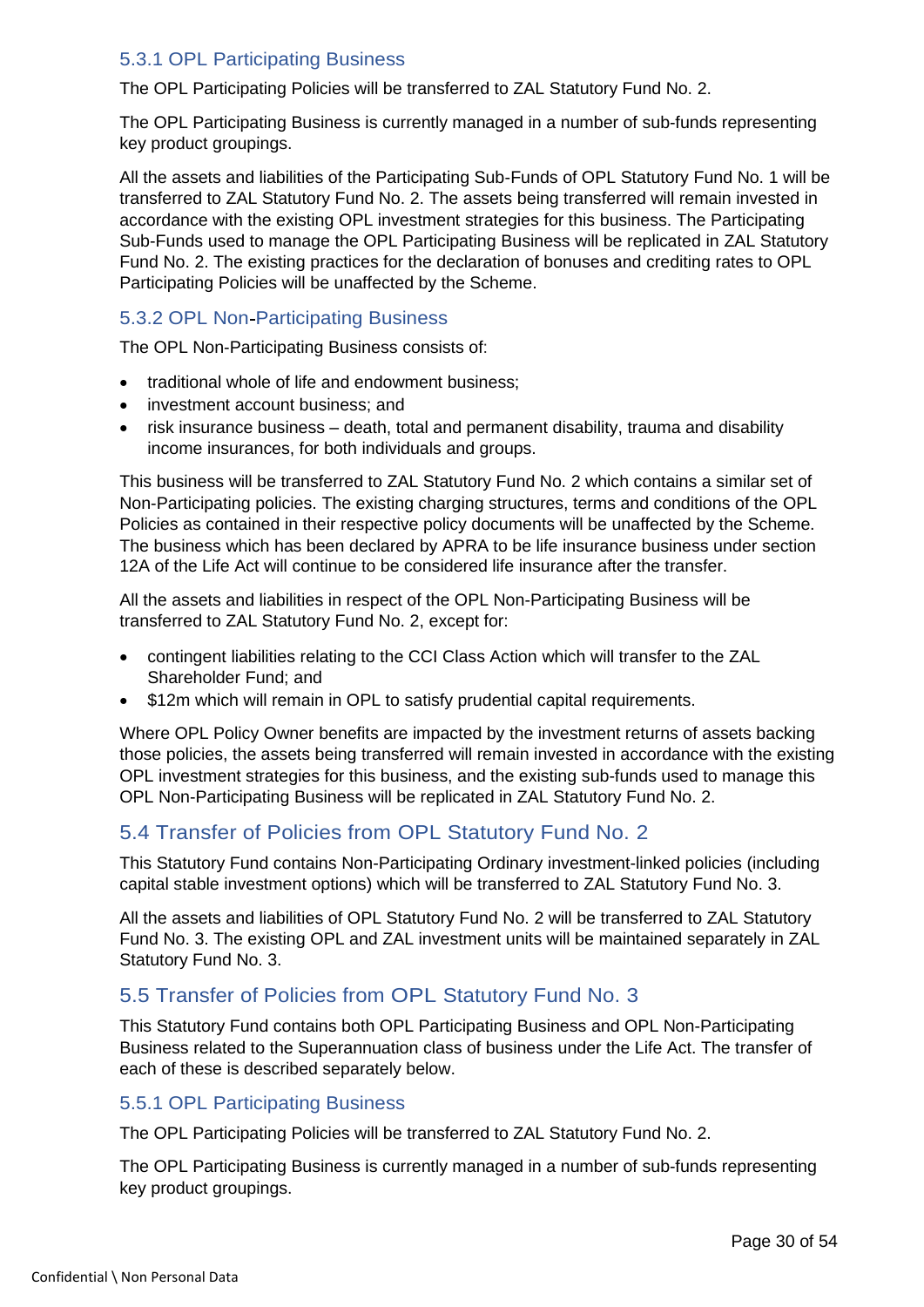All the assets and liabilities of the Participating Sub-Funds of OPL Statutory Fund No. 3 will be transferred to ZAL Statutory Fund No. 2. The assets being transferred will remain invested in accordance with the existing OPL investment strategies for this business. The Participating Sub-Funds used to manage the OPL Participating Business will be replicated in ZAL Statutory Fund No. 2. The existing practices for the declaration of bonuses and crediting rates to OPL Participating Policies will be unaffected by the Scheme.

#### 5.5.2 OPL Non Participating Business

The OPL Non-Participating Business consists of:

- traditional whole of life and endowment business;
- investment account business:
- risk insurance policies death, total and permanent disability, trauma and disability income insurances, for both individuals and groups; and
- annuity business for either fixed terms or for the lifetime of the annuitant.

This business will be transferred to ZAL Statutory Fund No. 2 which contains a similar set of Non-Participating policies. The existing charging structures, terms and conditions of the OPL Policies as contained in their respective policy documents will be unaffected by the Scheme.

All the assets and liabilities in respect of the OPL Non-Participating Business will be transferred to ZAL Statutory Fund No. 2.

Where OPL Policy Owner benefits are impacted by the investment returns of assets backing those policies, the assets being transferred will remain invested in accordance with the existing OPL investment strategies for this business, and the existing sub-funds used to manage this OPL business will be replicated in ZAL Statutory Fund No. 2.

#### <span id="page-30-0"></span>5.6 Transfer of Policies from OPL Statutory Fund No. 4

This Statutory Fund contains Non-Participating Superannuation investment-linked business, which will be transferred to ZAL Statutory Fund No. 3.

All the assets and liabilities of OPL Statutory Fund No. 4 (other than contingent liabilities relating to the Superannuation Class Action) will be transferred to ZAL Statutory Fund No. 3. The existing OPL and ZAL investment units will be maintained separately in ZAL Statutory Fund 3.

# <span id="page-30-1"></span>5.7 Transfer of Policies from OPL Statutory Fund No. 5

This Statutory Fund contains Non-Participating business related to the Ordinary class of business under the Life Act. The policies referrable to this Statutory Fund relate to variable annuity business with a longevity guarantee, which will be transferred to ZAL Statutory Fund No. 2. Note that OPL Statutory Fund No. 5 only provides the guarantee in respect of this business and that guarantee will be transferred to ZAL Statutory Fund 2.

All the assets and liabilities of OPL Statutory Fund No. 5 will be transferred to ZAL Statutory Fund No. 2.

#### <span id="page-30-2"></span>5.8 Costs and Expenses

All costs and expenses (including any stamp duty and additional taxes) incurred by ZAL and OPL in connection with the Scheme will be borne by ZFSA. No costs will be borne by either ZAL Policy Owners or OPL Policy Owners or be directly or indirectly allocated to the participating policy owners of ZAL or OPL.

#### <span id="page-30-3"></span>5.9 Policy Amendments

There will be no amendments to any of the terms and conditions of the ZAL Policies as a result of the Scheme.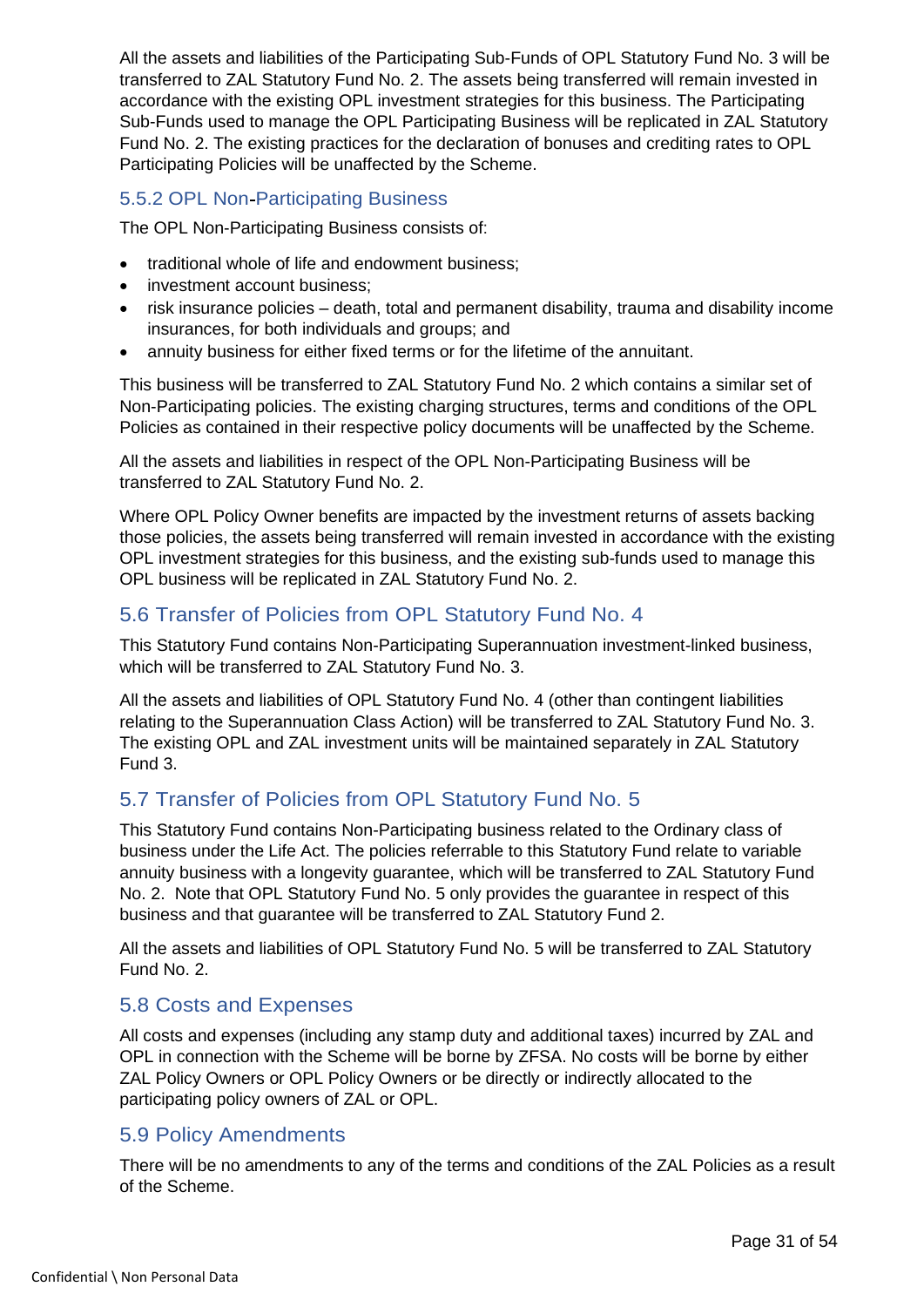The only change that will be made to OPL Policies as a result of the Scheme will be that all references in the policy to "OPL" will be deemed to be a reference to "ZAL", and references to an OPL statutory fund will be deemed to be a reference to the corresponding destination statutory fund in ZAL.

# <span id="page-31-0"></span>5.10 Mechanics of the Scheme

Subject to the Federal Court's confirmation of the Scheme, the transfer of assets and liabilities described above will be effective on and from the Effective Date. The procedure for the transfer will include the following elements:

- the assets, liabilities and associated retained profits (other than the contingent liabilities arising from the CCI Class Action and Superannuation Class Action, and \$12m of assets in OPL Statutory Fund No. 1) of the various OPL Statutory Funds as at the Effective Date for the business being transferred will transfer to the relevant ZAL Statutory Funds;
- the contingent liabilities of OPL Statutory Funds No. 1 and No. 4 arising from the CCI Class Action and Superannuation Class Action respectively will transfer to the ZAL Shareholder Fund;
- the capital that exists in the Statutory Funds of OPL will be transferred to the Statutory Funds of ZAL to which the OPL business is being transferred;
- the PCA will be determined for ZAL in accordance with APRA Prudential Standards, with allowance for the business being transferred; and
- all balances (both assets and liabilities) in the OPL Shareholder Fund as at the Effective Date will be transferred to the ZAL Shareholder Fund.

Any amounts payable by OPL as at the Effective Date, including both policy and other liabilities, will be settled by ZAL on and from the Effective Date from the assets of the relevant ZAL Statutory Fund or the ZAL Shareholder Fund. This includes any claims on OPL Policies related to events occurring prior to the Effective Date that had not been reported to OPL by the Effective Date.

Any tax liabilities or assets, including income tax, GST or stamp duty incurred or payable by OPL, will be settled by ZAL on and from the Effective Date from the assets of the relevant ZAL Statutory Fund or the ZAL Shareholder Fund. There are no capital gains tax consequences of the transfer as the transfer is within the same consolidated tax group.

Any pending applications for an OPL product made prior to the Effective Date will be treated as if they are an application to be issued from ZAL. Any pending alteration requests for OPL Policies at the Effective Date will be executed by ZAL.

Any liability relating to OPL Policies that becomes payable after the Effective Date as a result of any action, error or omission of OPL, for example an administration error, will become a liability of ZAL.

On and from the Effective Date, each ZAL Statutory Fund and the ZAL Shareholder Fund will continue to be subject to the APRA Prudential Standards. To the extent that ZAL has assets either in excess of, or lower than, Target Surplus as at the Effective Date, the surplus position will be managed in the normal course of business in accordance with the ICAAP.

No changes will be made to ZAL Policies, systems and practices as at the Effective Date. For example, the determination of Target Surplus under the ICAAP for ZAL on and from the Effective Date will effectively reflect the requirement as it currently applies to existing ZAL business and the relevant business transferred from OPL. In accordance with ZAL's normal business practice, the ICAAP will be subject to at least one update during 2022. The ICAAP will incorporate any diversification benefits available from the larger insurance pools from the Scheme Effective Date.

ZAL will adopt the OPL policies, systems and practices as at the Effective Date for administering and managing the OPL Policies. ZAL will maintain the OPL administration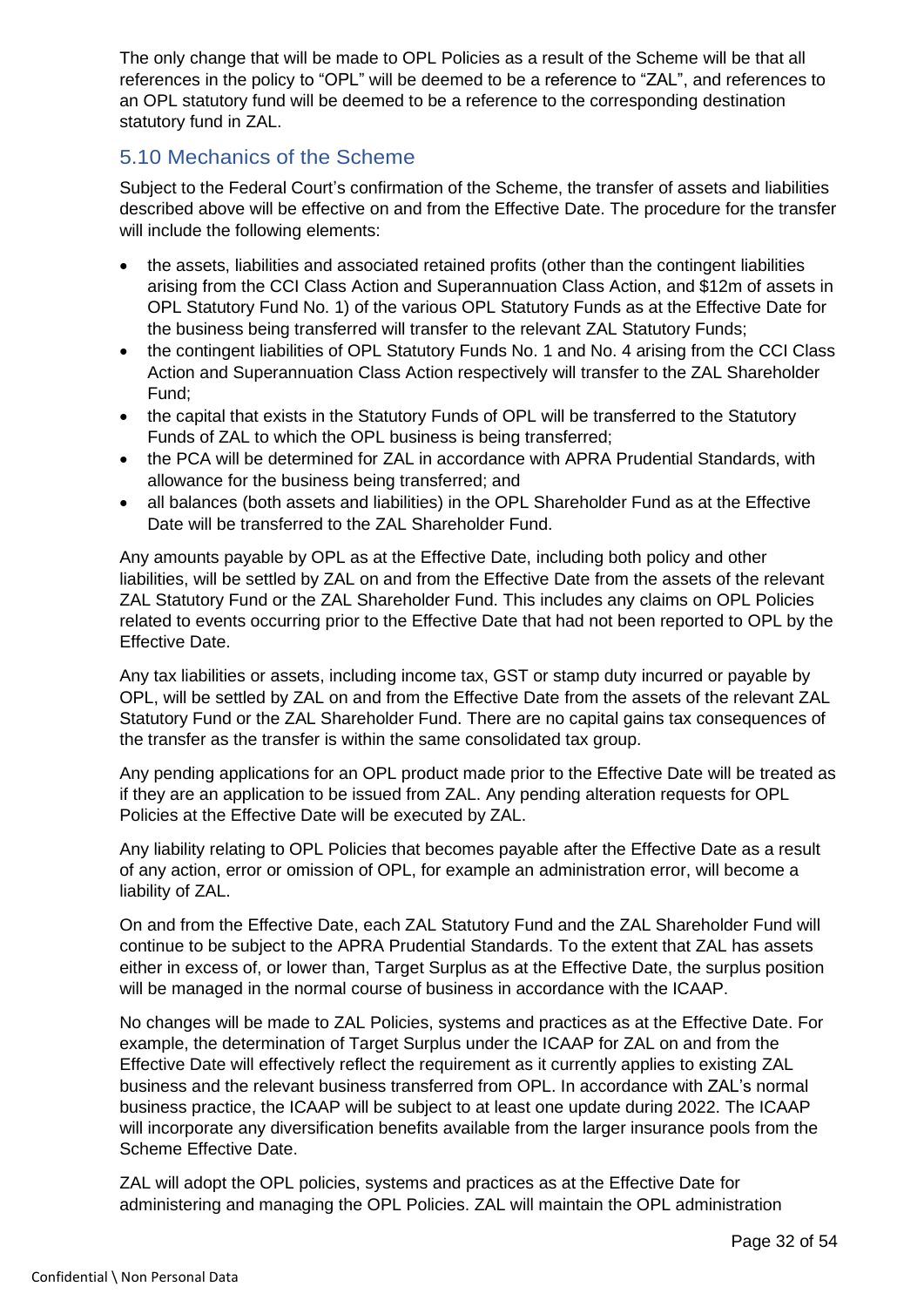platforms and operational management practices (including pricing, underwriting, claims management, asset valuation bases, taxation and accounting approaches, Participating business management, unit pricing and investment management). Transactions related to the transferring OPL Policies will continue to be processed by ZAL in the same way as they were processed by OPL prior to the transfer.

Given that there will be no change in the administration of either the ZAL or OPL Policies, the expense base of the combined operation is not expected to alter materially following the implementation of the Scheme. Expenses are currently allocated by each of OPL and ZAL to relevant segments of the business and ultimately to the Statutory Fund to which those segments of the business relate. No change will be made to the principles for allocating expenses to the relevant segments of the business as a result of the Scheme. Where a segment of the business will be transferred under the Scheme, the expenses for that segment of the business will in future be met from the ZAL Statutory Fund for that transferred business. An example is the Participating business currently in OPL Statutory Funds No. 1 and No. 3, where the expenses allocated to those policies will in future relate to ZAL Statutory Fund No. 2. However, there is no expectation that the expenses allocated to either the Participating or Non-Participating segments of the business will change materially as a result of the Scheme. A small reduction in expenses is anticipated, but the effect is immaterial from a policy owner perspective.

From the Effective Date, it is expected that all rights and obligations of OPL under reinsurance treaties to which OPL is a party will become rights and obligations of ZAL on their current terms and accordingly will continue after the Effective Date unaffected by the Scheme. Formal confirmation has been sought and obtained from the reinsurers that treaties will be unaffected by the Scheme, including from ZIC.

From the Effective Date, OPL will cease to carry on business as a life insurer.

#### <span id="page-32-0"></span>5.11 Effect of the Scheme on the Capital Position

Table 8 below provides an indication of the effect of the Scheme on the capital position of the Statutory Funds and Shareholder Fund of ZAL if the Scheme had taken effect as at 31 December 2021. For comparison purposes, Table 8 also shows the equivalent PCA Coverage Ratio before the proposed transfers under the Scheme (including the transfer to the ZAL Shareholder Fund in March 2022). The capital position shown is the regulatory capital required to be held in accordance with LPS 110. The post transfer capital position is based on the capital position of ZAL as at 31 December 2021 (including the transfer to the ZAL Shareholder Fund in March 2022), allowing for the assets and liabilities as at 31 December 2021 to be transferred under the Scheme, and an estimate of the impact of the application of LPS 110 to the combined business. The Capital Base and PCA have been calculated using methods and assumptions that satisfy the regulatory requirements. The surplus above PCA of the Statutory Funds immediately after the transfers under the Scheme may be greater than the aggregate surplus above PCA of the corresponding Statutory Funds prior to the Scheme, due to diversification of risks from the combination with the existing business.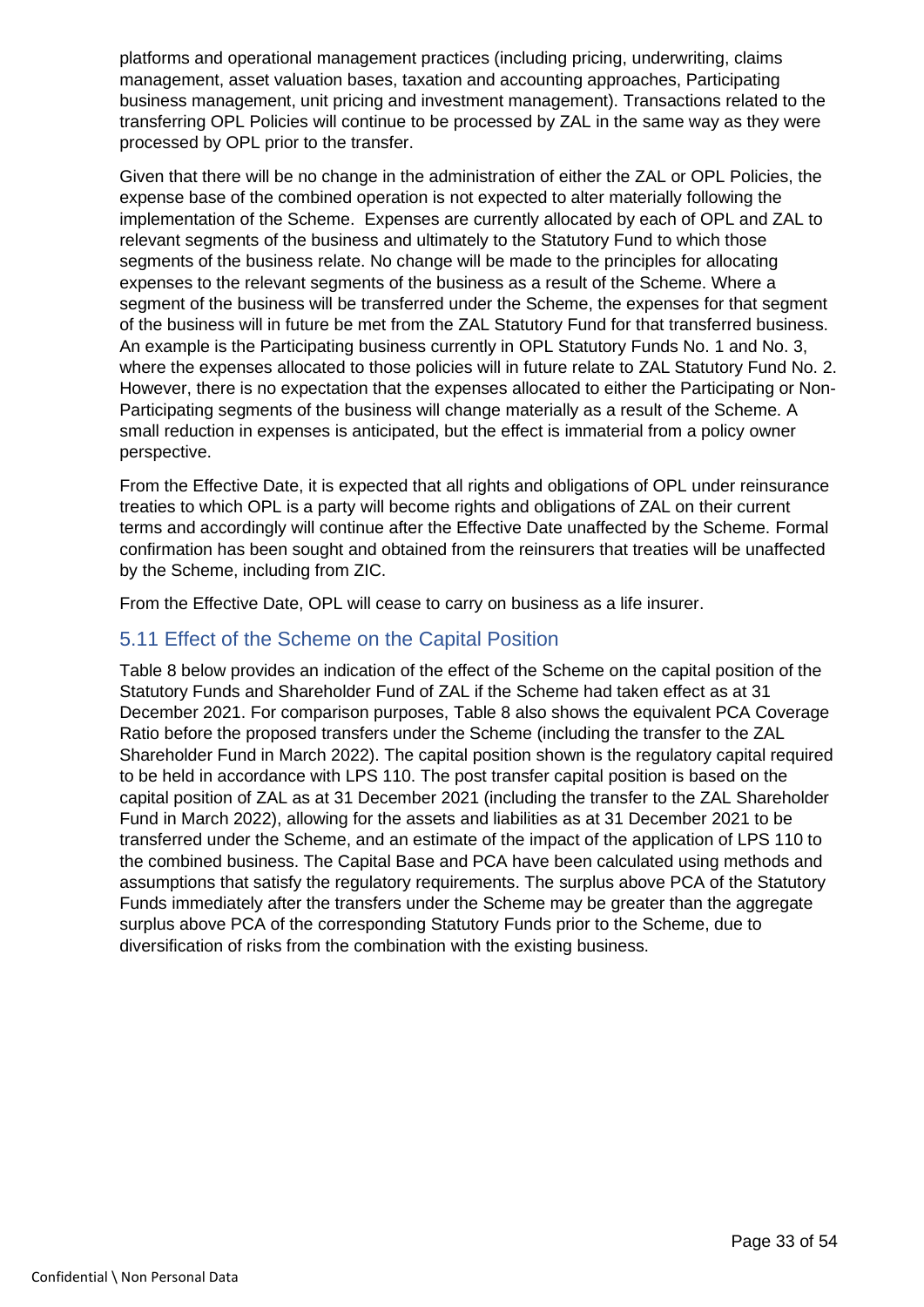| Table 8: ZAL Capital Position as at 31 December 2021 <sup>1</sup> |                  |                         |                  |                                   |                  |  |  |
|-------------------------------------------------------------------|------------------|-------------------------|------------------|-----------------------------------|------------------|--|--|
|                                                                   |                  | <b>After the Scheme</b> |                  |                                   |                  |  |  |
| \$m                                                               | SF2 <sup>1</sup> |                         | SF3 <sup>1</sup> | <b>Shareholder</b><br><b>Fund</b> | <b>Total ZAL</b> |  |  |
|                                                                   | Par              | Non-Par                 | Non-Par          | Non-Par                           |                  |  |  |
| <b>Net Assets</b>                                                 | 21               | 2,488                   | 52               | 299                               | 2,860            |  |  |
| Intangibles                                                       | 0                | 0                       | 0                | $-246$                            | -246             |  |  |
| Regulatory adjustments <sup>2</sup>                               | 4                | $-1,460$                | $-2$             | $-1$                              | $-1,459$         |  |  |
| <b>Capital Base</b>                                               | 25<br>1,028      |                         | 50               | 52                                | 1,155            |  |  |
|                                                                   | 1,052            |                         |                  |                                   |                  |  |  |
| PCA <sup>3</sup>                                                  |                  | 600                     | 8                | $\overline{2}$                    | 611              |  |  |
| <b>Surplus above PCA</b>                                          |                  | 452                     | 42               | 50                                | 544              |  |  |
| 175%<br><b>PCA Coverage Ratio %</b>                               |                  | 605%                    | 2367%            | 189%                              |                  |  |  |
| <b>Before the Scheme</b>                                          |                  |                         |                  |                                   |                  |  |  |
| <b>PCA Coverage Ratio %</b>                                       |                  | 211%                    | 539%             | 2318%                             | 252%             |  |  |
| Notes:                                                            |                  |                         |                  |                                   |                  |  |  |

1. These headings represent Statutory Funds No. 2 and No. 3 respectively.

2. Regulatory adjustments are the adjustments to net assets defined in LPS 112 to determine the Capital Base. These include adjusting policy liabilities for minimum surrender values, adjusting for regulatory capital held in subsidiaries, and adjusting for excess deferred tax assets in the Balance Sheet.

3. The PCA is a risk based capital amount defined in the prudential capital standards. The PCA includes an estimate of the diversification benefit (PCA reduction of \$29m) expected to be achieved following the transfer of assets and liabilities under the Scheme and the application of LPS 110 to the combined business.

If the Scheme had taken effect as at 31 December 2021, each of the ZAL Statutory Funds and the ZAL Shareholder Fund would have had a PCA Coverage Ratio greater than 100%. This means that each of these funds would have met APRA's prudential capital requirements. While the capital standards operate at total Statutory Fund level, if the Participating and Non-Participating business within ZAL Statutory Fund No. 2 were considered separately on a standalone basis, each would have had a PCA Coverage Ratio greater than 100% if the Scheme had taken effect as at 31 December 2021.

We are not aware of any differences in the assumptions adopted by ZAL and OPL that would need to be amended after the Effective Date and that if amended, would threaten the ability of ZAL to meet its regulatory capital adequacy requirements.

The capital management practices of ZAL aim to ensure that sufficient capital is retained in the regulated entity to protect policy owners against a wide range of foreseeable adverse circumstances over an extended timeframe. Projections of the capital position of ZAL have been carried out that demonstrate the capacity of ZAL to absorb the impact of a range of material adverse events. After the Scheme takes effect, ZAL will be expected to continue to be able to maintain a PCA Coverage Ratio above 100% for the foreseeable future.

# <span id="page-33-0"></span>5.12 Impact of the Scheme on the Administration of the Business

During the period after OPL became part of the Zurich Group in 2019, there has been significant alignment of administration practices across the two life companies, and the combined business is managed by business units that span the two companies. There is a project underway to migrate most of the OPL data from legacy OPL systems onto ZAL systems, which is scheduled to be completed prior to the Scheme Effective Date. Key operational management practices together with frameworks for risk and capital management have already been significantly aligned, to the extent practicable given underlying product and system considerations.

Since ZAL will adopt the OPL policies, systems and practices as at the Effective Date related to the administration and management of the OPL Policies, the administration of the OPL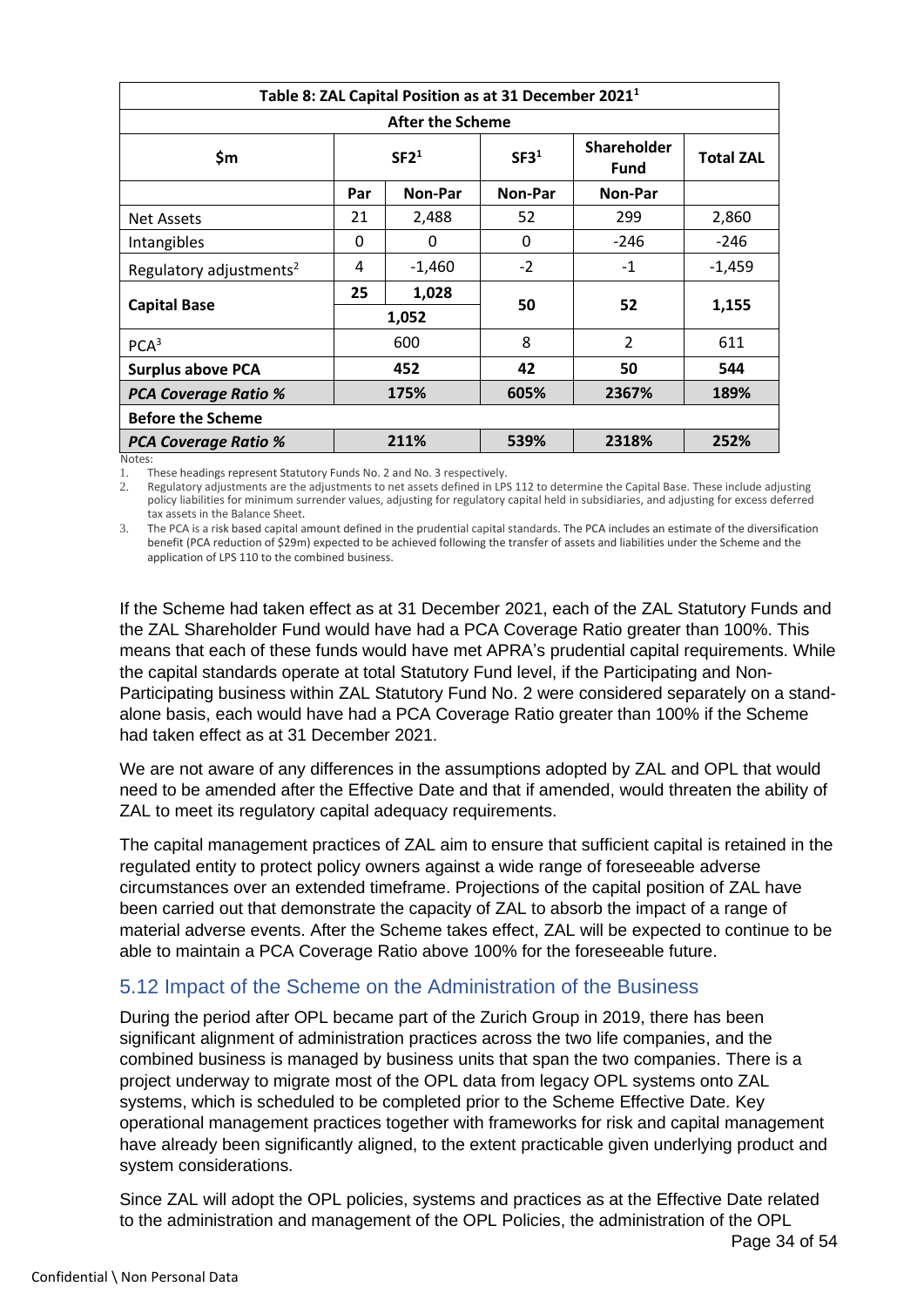Policies will not be impacted by the Scheme. While the OPL Policies will have been transferred to ZAL systems, they will continue to be identifiable as ex-OPL business, in order to facilitate the application of any specific procedures, terms or conditions that may apply to the OPL Policies.

# <span id="page-34-0"></span>5.13 Treatment of Class Action Proceedings in the Scheme

At the date of this report, OPL is defending two class actions.

#### *Superannuation Class Action*

As noted in section 4.8, a class action on behalf of certain members of the OPMF and the RPS fund was commenced in the Federal Court on 23 December 2020 against OPC, ANZ and OPL. The class action concerns allegations of contraventions by OPC of statutory and general law duties, and allegations that ANZ and OPL were involved in the alleged contraventions by OPC. It is alleged that those contraventions resulted in reductions to member account balances.

#### *CCI Class Action*

As noted in section 4.7, on 28 February 2020 a class action relating to consumer credit insurance was filed in the Federal Court against ANZ, OPL, OPGI and QBE. The class action primarily concerns allegations that ANZ, OPL, OPGI and QBE engaged in misleading or deceptive conduct and unconscionable conduct by selling certain consumer credit insurance policies to customers which had very little value to them.

The Court proceedings in the Superannuation Class Action and the CCI Class Action remain in progress as at the date of this report. It is anticipated that the outcome of both the Superannuation Class Action and the CCI Class Action will not be determined until after the Scheme becomes effective.

If the Scheme becomes effective, on and from the Effective Date any legal proceedings commenced against OPL in connection with an OPL Policy (including the Superannuation Class Action and the CCI Class Action) will be continued against ZAL instead of OPL and the proceedings will be amended to that effect. The Scheme will also result in OPL's contingent liabilities under the CCI Class Action and Superannuation Class Action being transferred to the ZAL Shareholder Fund.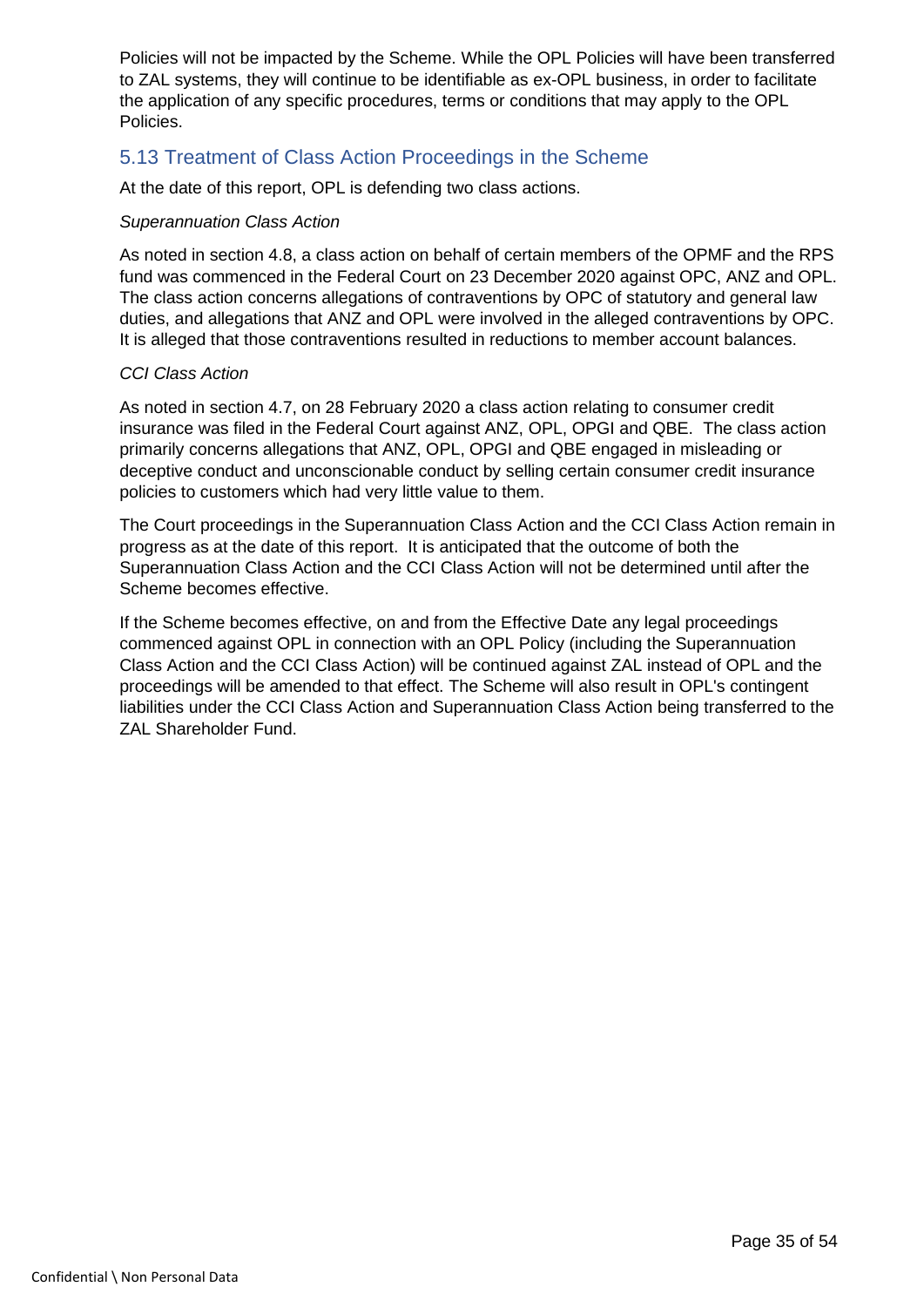# <span id="page-35-0"></span>6. EFFECT OF THE SCHEME ON EXISTING ZAL POLICY **OWNERS**

# <span id="page-35-1"></span>6.1 Overview

This section reviews the effect of the Scheme on the Existing ZAL Policy Owners. In assessing the significant issues relevant to the Existing ZAL Policy Owners, the following points have been considered:

- ZAL Policy Owners' contractual benefits and other rights;
- ZAL Policy Owners' reasonable benefit expectations; and
- ZAL Policy Owners' benefit security.

These points are discussed in more detail below.

# <span id="page-35-2"></span>6.2 Contractual Benefits and Other Rights

This section of the report considers the effect of the Scheme on the contractual benefits and other rights of Existing ZAL Policy Owners.

Under the Scheme, there are no changes to the contractual policy terms or conditions for any Existing ZAL Policy Owners, and no changes to administration practices. All existing guarantees in respect of Existing ZAL Policy Owners are managed by ZAL and will continue to be managed and met by ZAL and are unaffected by the Scheme.

On this basis, we conclude that there will be no effect on the contractual benefits or other rights of Existing ZAL Policy Owners arising from the Scheme.

# <span id="page-35-3"></span>6.3 Reasonable Benefit Expectations

The fundamental expectation of policy owners is that they will receive their contractual benefit entitlements as they fall due. Consistent with this, they will expect the life company to manage their business in a sound and prudent manner. We have considered the following aspects related to policy owner expectations:

- for Participating policies bonus/crediting rates, investment strategy, expenses, and profit allocations;
- for Non-Participating policies premium rates and charges, and investment strategy; and
- for all policies the administration of the business.

# 6.3.1 ZAL Participating Policies

The ZAL Participating Policies are entitled to share in the profits arising from the operation of the relevant ZAL Policies. Profits are distributed to the ZAL Participating Policies principally by means of reversionary bonuses (for traditional policies) or credited interest (for investment account policies). Future bonus additions and interest credits will depend primarily on investment performance, surrender and insurance experience, the method of profit allocation, the retained profits yet to be distributed, and the expenses allocated to the relevant part of ZAL Statutory Fund No. 2.

ZAL Participating Policies are currently maintained in a series of separate sub-funds, which will not change as a result of the Scheme. Separate sub-funds will be established in ZAL for the OPL Participating Business transferred from OPL Statutory Funds No. 1 and No. 3. The OPL Participating Business will remain distinct from the existing Participating business in ZAL Statutory Fund No. 2. Policy owners from a ZAL participating sub-fund cannot benefit from retained profit of an OPL participating sub-fund and similarly policy owners from an OPL participating sub-fund cannot benefit from retained profit of a ZAL participating sub-fund.

No changes are proposed to the investment strategies, the profit allocation approach, the bonus policy, or the bases used to determine any discretionary benefit entitlements (such as surrender values, bonus rates or interest crediting rates) in respect of the existing owners of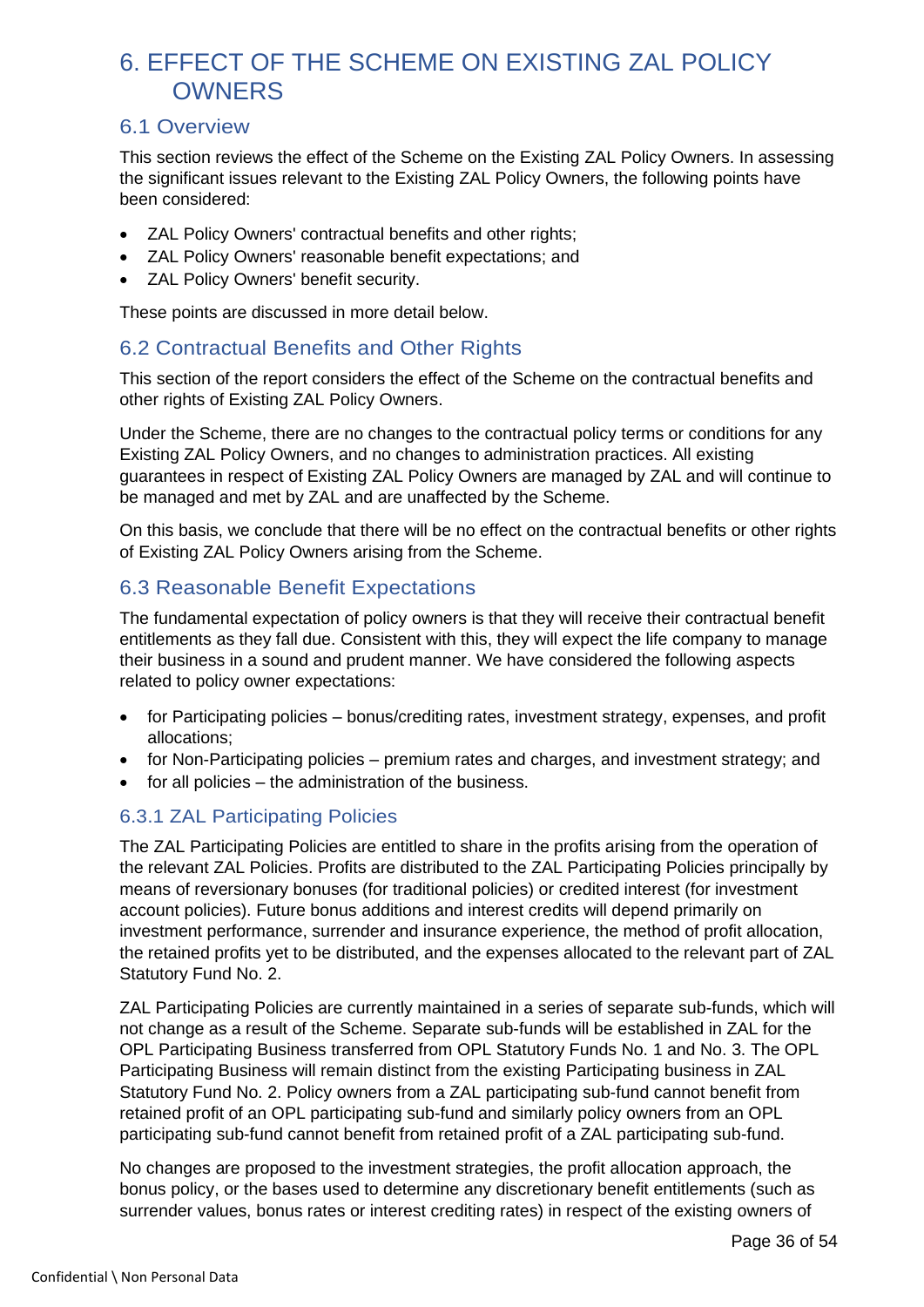ZAL Participating Policies, noting that ZAL can review the appropriateness of these items from time to time and this is unaffected by the Scheme.

Expenses for ZAL are allocated to relevant segments of the business and ultimately to the Statutory Fund to which those segments of the business relate. No change will be made to the principles for allocating expenses to the relevant segments of the business as a result of the Scheme. Where a segment of the business will relate to a different Statutory Fund if the Scheme proceeds, such as the Participating business currently in OPL Statutory Funds No. 1 and No. 3, the expenses allocated to those policies will in future relate to ZAL Statutory Fund No. 2. Assuming the Scheme proceeds, no material change in the expenses allocated to these ZAL Participating Policies is expected.

Overall, the reasonable benefit expectations of owners of ZAL Participating Policies will not be adversely affected by the proposed addition to the Participating Sub-Fund of ZAL Statutory Fund No. 2 of those Participating policies previously referrable to OPL Statutory Funds No. 1 and No. 3.

#### 6.3.2 ZAL Non-Participating Policies

For the ZAL Non-Participating Business, premium rates and charges are important components of policy owner expectations. Where premium rates and charges are not guaranteed and can be changed by ZAL, the review of premium rates and charges is a regular company activity, and this is unaffected by the Scheme. In carrying out these reviews, consideration is given both to individual product experience and the experience of the portfolio of similar products (where each portfolio comprises products of both ZAL and OPL). As the Scheme will not lead to changes to any individual products or product portfolios, it will have no impact on pricing for Existing ZAL Policy Owners. Where premium rates and charges are guaranteed, these guarantees will continue to apply. Consequently, we do not consider that the reasonable benefit expectations of policy owners are affected by the Scheme.

The investment guidelines for the ZAL Non-Participating Business will be unaffected by the Scheme. Additional investment guidelines will be required for the business relating to the transferring OPL Policy Owners, however these will be established such that they are the same as those currently applying in OPL and will not affect Existing ZAL Policy Owners.

The ZAL non-participating investment account business receives discretionary declared crediting rates determined by management, based on the investment return on assets backing this business, and available reserves. The policies and processes relating to the declaration of crediting rates for this business will not be impacted by the Scheme.

#### 6.3.3 Administration of the Business

No changes are proposed to administration systems or management policies or practices in respect of Existing ZAL Policy Owners as a result of the Scheme.

Policy administration will be unaffected by the Scheme and will continue to be performed using the existing administration systems and processes. Management may review administrative structures in the normal course of business, and this is unaffected by the Scheme.

As noted elsewhere in this report, ZAL will continue to review the appropriateness of its policies from time to time and any changes that are made in the future will be consistent with the contractual and legal obligations of ZAL.

#### 6.3.4 Conclusion

We conclude that there will be no adverse effect on the reasonable benefit expectations of Existing ZAL Policy Owners arising from the Scheme.

# <span id="page-36-0"></span>6.4 Benefit Security

To assess the benefit security of ZAL Policy Owners after the Scheme takes effect, it is important to consider the financial effect of the Scheme on the ZAL Statutory Funds and the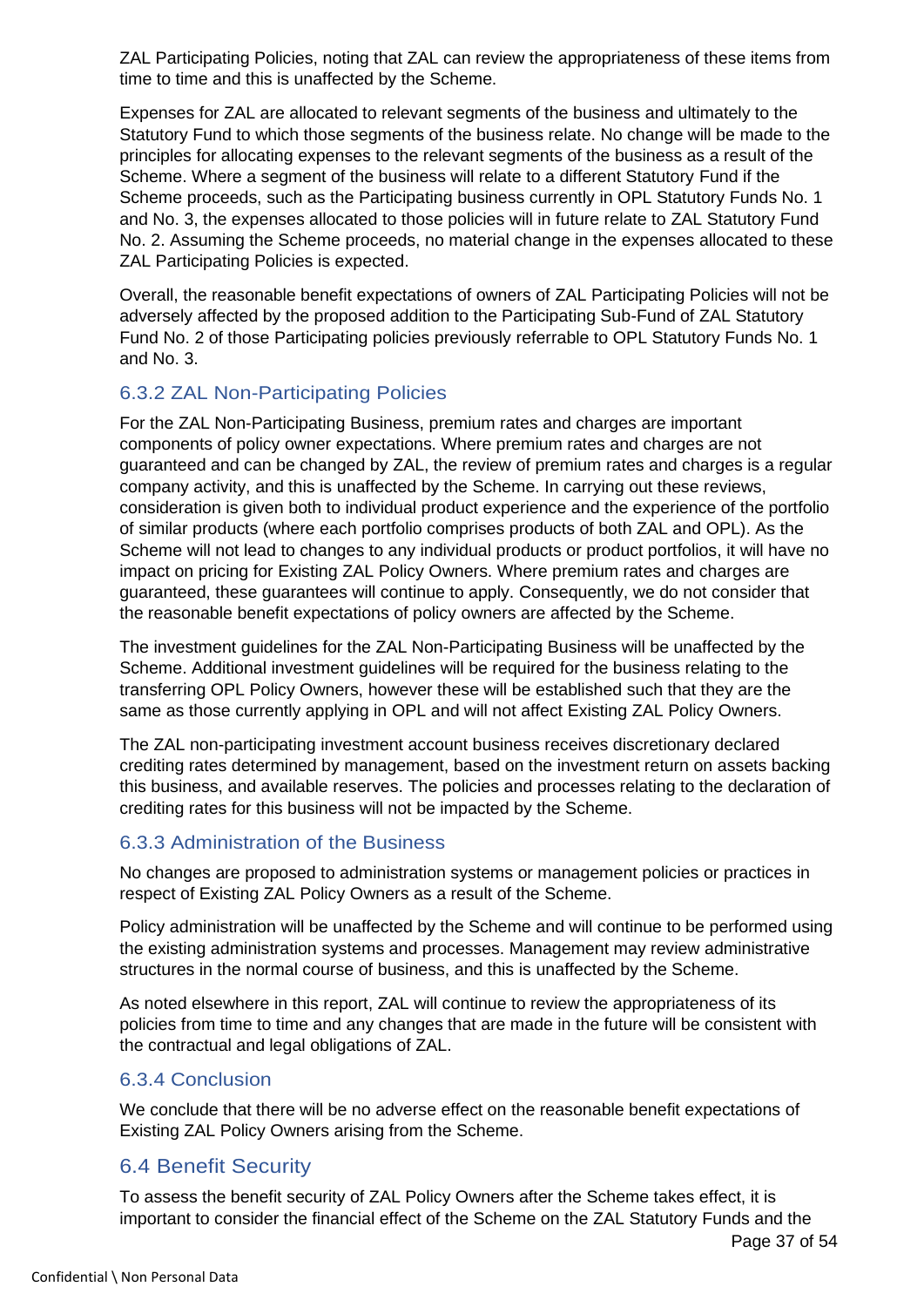ongoing risk management framework. In this regard, we have considered the investment strategy, the capital position including the ZAL Shareholder Fund, the change in the business in each ZAL Statutory Fund and, for risk insurance business, the reinsurance arrangements and any bespoke risks.

#### 6.4.1 Investment Strategy

The investment strategy relating to the assets in a Statutory Fund can affect the risks to which the Statutory Fund is exposed, and therefore the amount of capital required in that Statutory Fund to meet these risks and provide a particular level of benefit security. Where OPL Policy Owner benefits are impacted by the investment returns of assets backing those policies, the business proposed to be transferred from OPL will be invested in accordance with the existing OPL investment strategy, which will be replicated in ZAL and will be unaffected by the Scheme. In all cases, the investment strategy is consistent with the benefit structure of the policies. The investment strategy that applies to the Existing ZAL Policy Owners will be unaffected by the Scheme.

The ZAL and OPL investment governance frameworks were aligned in late 2021. Hence, ZAL Policy Owners will not be adversely impacted by the nature of the OPL investments transferred to ZAL under the Scheme.

At all times, ZAL will be required under the Life Act to maintain sufficient reserves to meet the PCA, and ZAL holds Target Surplus above regulatory capital appropriate to the overall asset and liability profile of each Statutory Fund and the company as a whole.

#### 6.4.2 Capital Position

To protect the security of policy owner benefits, regulatory capital standards require life companies to ensure that each Statutory Fund maintains a PCA Coverage Ratio at or above 100%. It is common practice for life companies to maintain a buffer above the minimum capital requirement to provide further security for policy owner benefits, and for each of ZAL and OPL this buffer is managed in accordance with its ICAAP.

The following table shows the PCA, surplus assets above PCA and PCA Coverage Ratio for each of the ZAL Statutory Funds, both prior to the Scheme and after the Scheme on the basis that the transfer had occurred on 31 December 2021.

| Table 9: Impact of the Scheme on ZAL Capital |                      |                     |                |                            |              |  |  |
|----------------------------------------------|----------------------|---------------------|----------------|----------------------------|--------------|--|--|
|                                              | \$m                  | ZAL SF <sub>2</sub> | <b>ZAL SF3</b> | Shareholder<br><b>Fund</b> | Total        |  |  |
| <b>Before</b><br>Proposed                    | <b>PCA</b>           | 135                 | 3              | 2                          | 141          |  |  |
|                                              | Surplus above PCA    | 176                 | 15             | 23                         | 214          |  |  |
| Transfer*                                    | PCA Coverage Ratio % | 211%                | 539%           | 2318%                      | 252%         |  |  |
|                                              |                      | ZAL SF <sub>2</sub> | ZAL SF3        | Shareholder<br><b>Fund</b> | <b>Total</b> |  |  |
| After                                        | <b>PCA</b>           | 600                 | 8              | 2                          | 611          |  |  |
| Proposed                                     | Surplus above PCA    | 452                 | 42             | 50                         | 544          |  |  |
| Transfer                                     | PCA Coverage Ratio % | 175%                | 605%           | 2367%                      | 189%         |  |  |

\* ZAL capital position "Before Proposed Transfer" includes the impact of the March 2022 transfer of \$25m from ZAL Statutory Fund No. 2 to the ZAL Shareholder Fund.

In the case of each ZAL Statutory Fund, following the implementation of the Scheme:

- the minimum capital required by regulatory capital standards (PCA) would continue to be met;
- the amount of surplus above the PCA, in dollar terms, would be greater than before the Scheme; and
- the PCA Coverage Ratio would be within the normal operating range as set out in the ZAL ICAAP.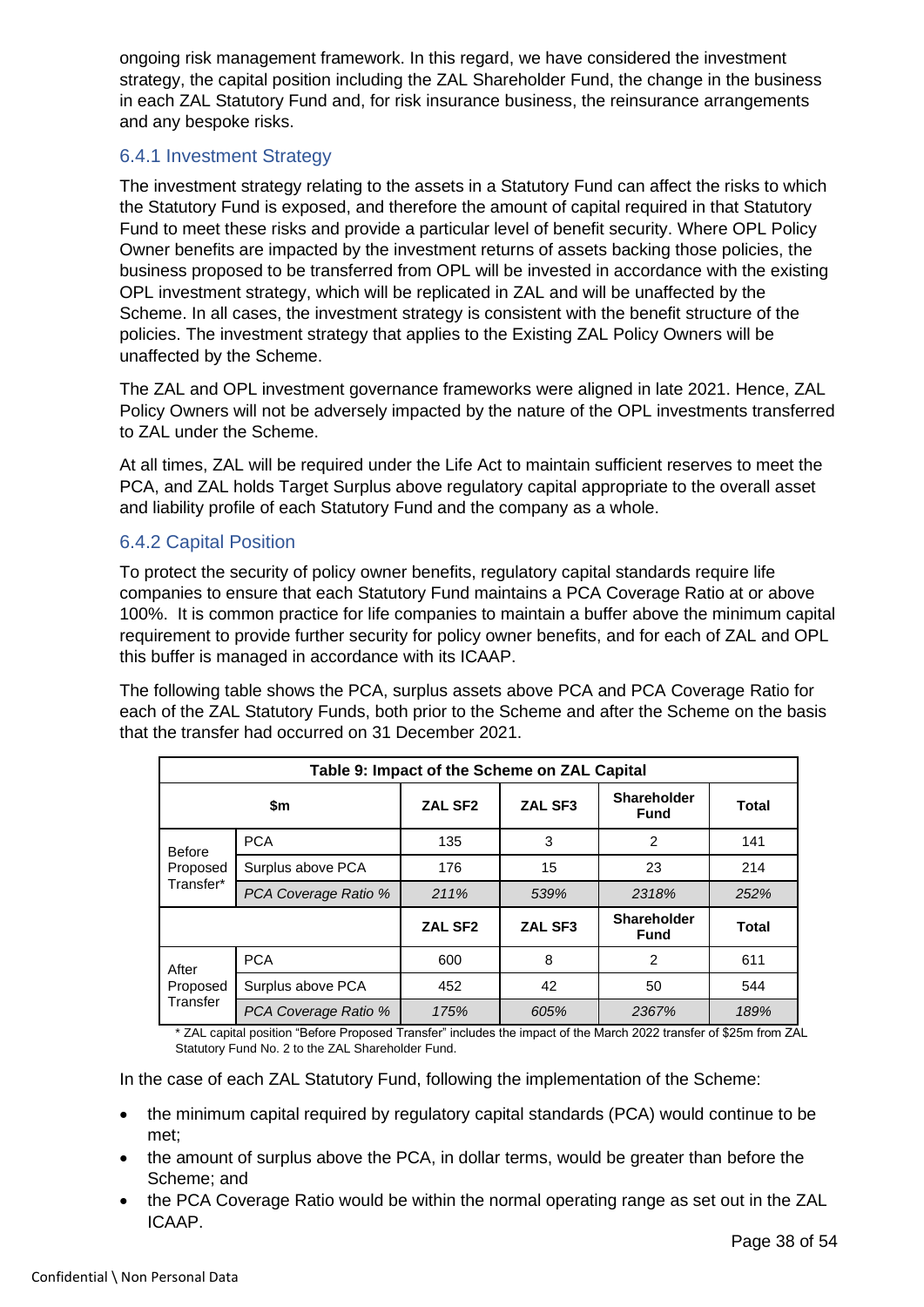Assuming the proposed transfer had occurred at 31 December 2021, the assets of the Shareholder Fund of ZAL would continue to have had more than sufficient assets to meet regulatory capital requirements.

As at 31 December 2021 the PCA Coverage Ratio for ZAL across all of its Statutory Funds and the Shareholder Fund was 252% before the Scheme. Following the transfer of OPL assets and liabilities to ZAL under the Scheme, ZAL's PCA Coverage Ratio would have been 189%. The PCA Coverage Ratio for ZAL across all of its Statutory Funds and the Shareholder Fund both before the Scheme and after the Scheme (had the Scheme been implemented on 31 December 2021) is more than sufficient to meet regulatory capital requirements, and is in the normal operating range for Target Surplus under the ZAL ICAAP.

The normal operating range for Target Surplus referred to above has been determined by applying the ZAL ICAAP to the aggregated business in ZAL, following the implementation of the Scheme.

Any surplus above the bottom end of the normal operating range for Target Surplus is available to be paid as a dividend to shareholders. Therefore, the security of ZAL Policy Owner benefits in the Statutory Funds will remain appropriate so long as the surplus remains within that normal operating range. In all cases, both for the ZAL Statutory Funds and for ZAL as a whole, surplus continues to be in the normal operating range after the implementation of the Scheme.

In our opinion, the benefit security of ZAL Policy Owners following execution of the Scheme will continue to be appropriate.

#### 6.4.3 Change in the Life Insurance Business of the ZAL Statutory Funds as a result of the Scheme

ZAL Statutory Fund No. 2 will, if the Scheme proceeds, contain the following components:

- Participating life insurance business, including the existing ZAL Participating Business in that Statutory Fund, and the OPL Participating Business transferred from OPL Statutory Funds No. 1 and No. 3; and
- Non-Participating life insurance business, including the existing ZAL Non-Participating Business in that Statutory Fund, and the OPL Non-Participating Business transferred from OPL Statutory Funds No. 1, No. 3 and No. 5.

There will be a larger pool of business in ZAL Statutory Fund No. 2 following the transfer of the OPL Policies into that Statutory Fund. ZAL Statutory Fund No. 2 will continue to contain a mix of both Participating and Non-Participating business. Of the business to be transferred there are three elements worthy of noting:

- ZAL Statutory Fund No. 2 will have investment account business transferred to it from OPL Statutory Funds No. 1 & No. 3 if the Scheme is implemented. This business includes stronger guarantees, and is larger in scale, than the similar investment account business already in the fund. The business transfers with commensurate capital to support these risks, is expected to diversify the risks in ZAL Statutory Fund No. 2, and the risks added to ZAL Statutory Fund No. 2 by this business are well understood and managed.
- ZAL Statutory Fund No. 2 will have variable annuity guarantee business transferred to it from OPL Statutory Fund No. 5. While the nature of this risk is different to other risks within ZAL Statutory Fund 2, the quantum of this business is immaterial in relation to the size of ZAL Statutory Fund No. 2 following implementation of the Scheme.
- ZAL Statutory Fund No. 3 will have a larger book of investment-linked business following the transfer of the OPL Policies into this Statutory Fund. One point of difference will be the capital stable investment business to be transferred from OPL Statutory Funds No 2. & No. 4 where ZAL will provide a guarantee on the investment return, notwithstanding that it does not administer the policies. The existing business of ZAL Statutory Fund No. 3 does contain some guarantees on the investment return that are similar to those on the business being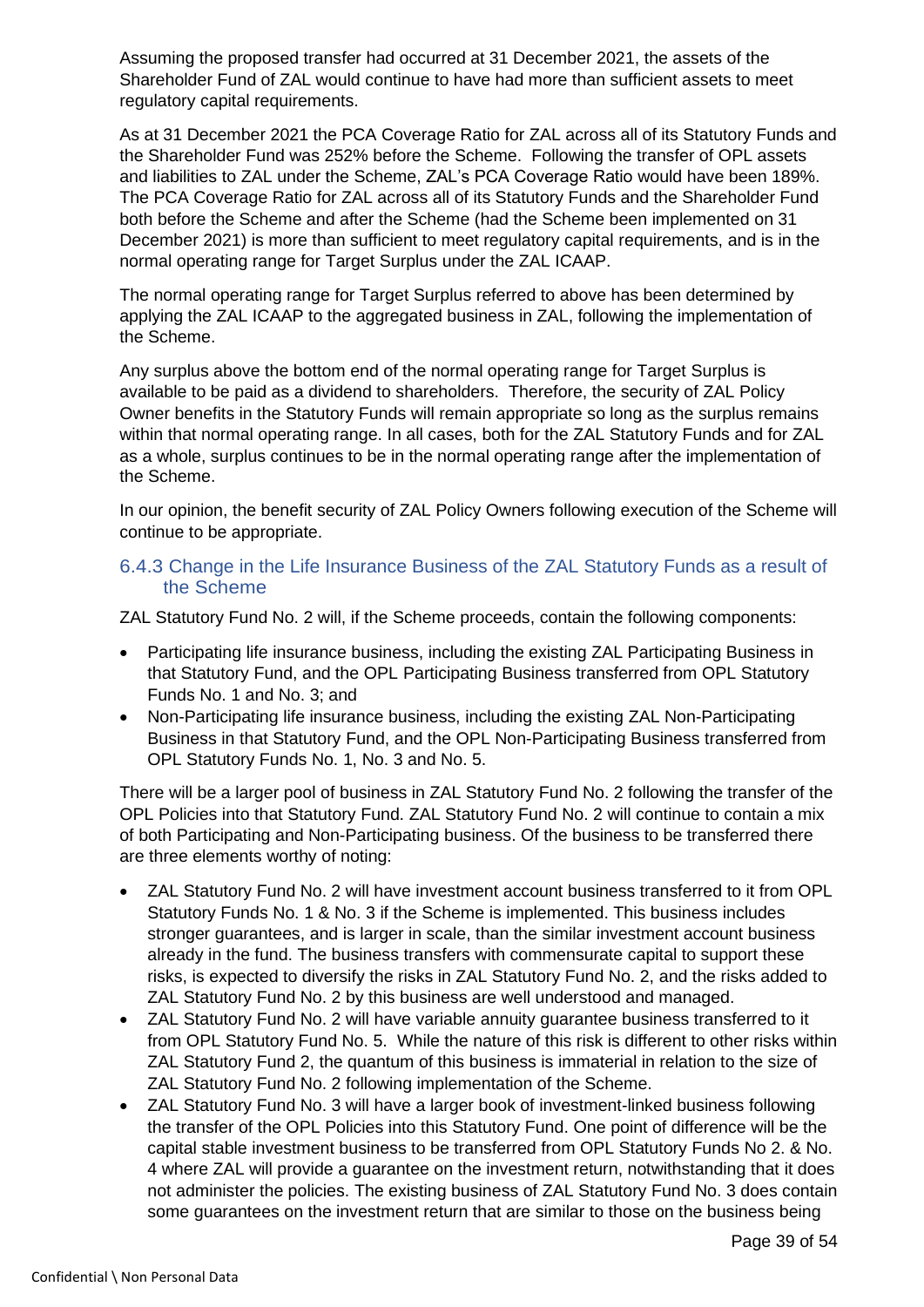transferred from OPL, although the volumes are larger in OPL. The risks added to ZAL Statutory Fund No.3 by this business are well understood and are similar to risks already present in the fund.

Overall, the above changes to the life insurance business in each of the ZAL Statutory Funds will not result in any adverse effects on the benefit security of policy owners in any material respect.

#### 6.4.4 Reinsurance Arrangements

ZAL and OPL currently adopt a common risk management strategy which extends to the approach used to manage reinsurance exposures and arrangements. The reinsurance covers associated with the transferring OPL Policies will transfer to ZAL as part of the Scheme. Therefore, there are no changes to reinsurance coverage that will result in any adverse effects to the benefit security of policy owners.

#### 6.4.5 Bespoke Risks

There are two bespoke risks in OPL which transfer to ZAL as part of the scheme, being remediation programs currently being undertaken by OPL, and OPL being named in two class actions.

#### *Remediation programs*

The remediation programs currently underway are supported by existing provisions held in the OPL Statutory Funds which will transfer to ZAL. Any residual risks transferred to ZAL are not expected to be material.

#### *Class actions*

The CCI Class Action and the Superannuation Class Action are described in paragraphs 4.7 and 4.8 respectively. It is anticipated that both class actions will remain in progress as at the date the Scheme becomes effective.

As noted in section 5.13, if the Scheme becomes effective and the class actions remain in progress at that time:

- the class actions will continue against ZAL instead of OPL; and
- on and from the Effective Date, any liabilities arising from the class actions will be transferred under the Scheme to the ZAL Shareholder Fund.

Accordingly, any liabilities of ZAL arising from the class actions on and from the Effective Date would be funded from the ZAL Shareholder Fund.

These arrangements provide additional protection for Existing ZAL Policy Owners as:

- the only liabilities that can be paid from ZAL Statutory Fund assets are liabilities to ZAL Policy Owners; and
- ZAL Statutory Fund assets could only be transferred to the ZAL Shareholder Fund and then used to pay class action liabilities or other liabilities of ZAL if the ZAL Board is satisfied (after receiving actuarial advice) that following the transfer, the relevant Statutory Fund would continue to be sufficiently capitalised to protect ZAL Policy Owners.

We consider the transfer of contingent risks associated with the two class actions to the ZAL Shareholder Fund to be appropriate having regard to the following:

- the ongoing operation of ZAL's ICAAP and risk management framework which is already aligned between the two entities and under the Zurich Group framework;
- the allowance for operational risk in this framework and the amount of capital held for conduct risk, which will be held in the ZAL Shareholder Fund;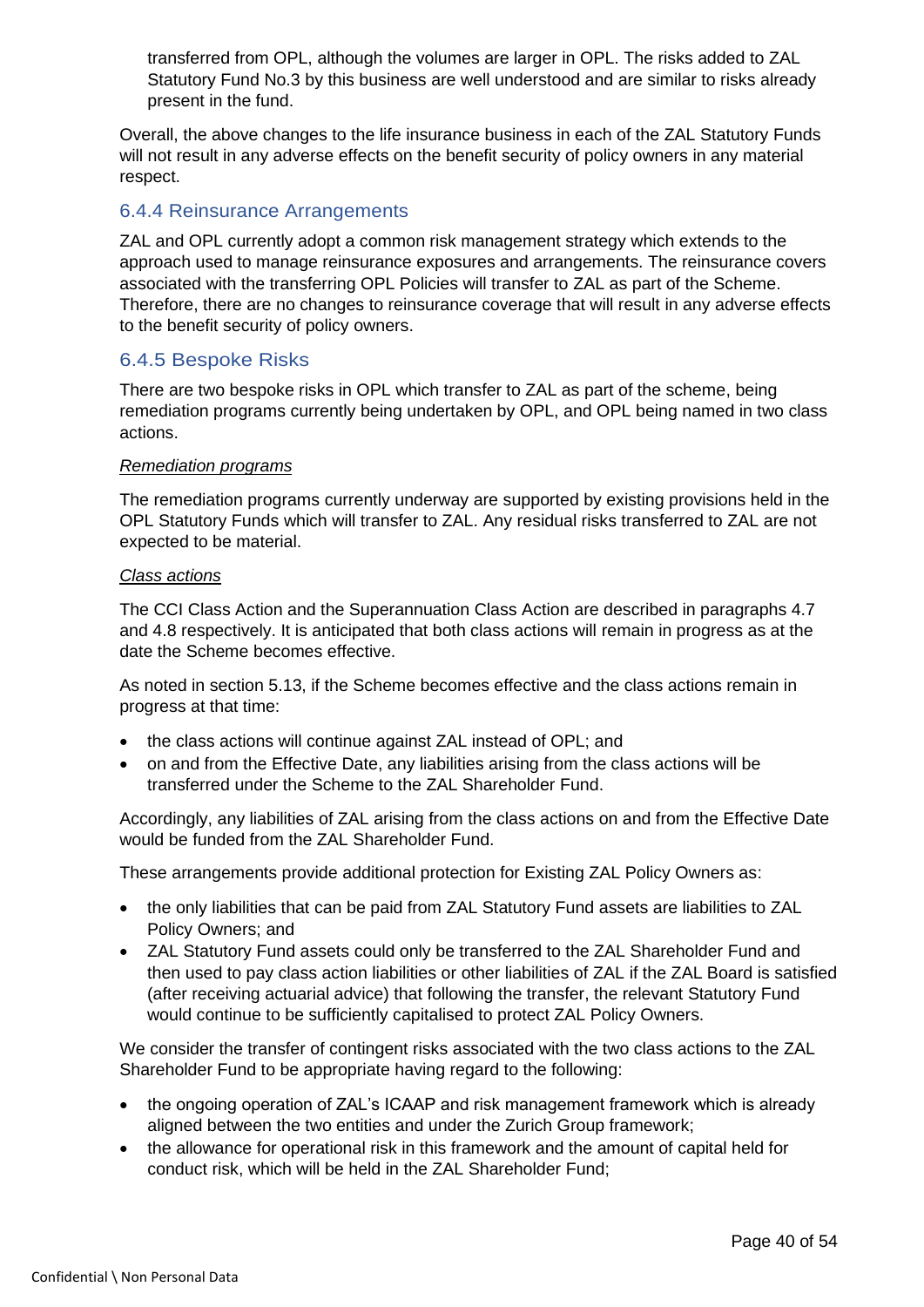- the expected level of target surplus and assets in excess of the PCA in ZAL after the execution of the Scheme, both in aggregate and in each of the ZAL Statutory Funds and the ZAL Shareholder Fund;
- the nature of the claims made against OPL as part of the proceedings;
- the potential for recoveries from third parties under contractual or insurance arrangements;
- the arrangements established with ZIC, the Swiss based holding company of ZAL, for ZIC to provide financial support that may be required by ZAL to meet liabilities arising from the class actions; and
- ZIC's strong (AA/stable) S&P rating.

#### 6.4.6 Conclusion

Based on the analysis above, we conclude that:

- each of the Statutory Funds of ZAL, and ZAL as a whole, will be in a sound financial position immediately following the Scheme taking effect; and
- the benefit security of Existing ZAL Policy Owners after the Scheme takes effect will continue to be appropriate.

# <span id="page-40-0"></span>6.5 Overall Conclusion

Overall we conclude that, as a result of the Scheme:

- there will be no effect on the contractual benefits or other rights of Existing ZAL Policy Owners;
- there will be no adverse effect on the reasonable benefit expectations of Existing ZAL Policy Owners;
- each of the Statutory Funds of ZAL, and ZAL as a whole, will be in a sound financial position immediately following the Scheme taking effect; and
- the security of the benefits of Existing ZAL Policy Owners will continue to be appropriate.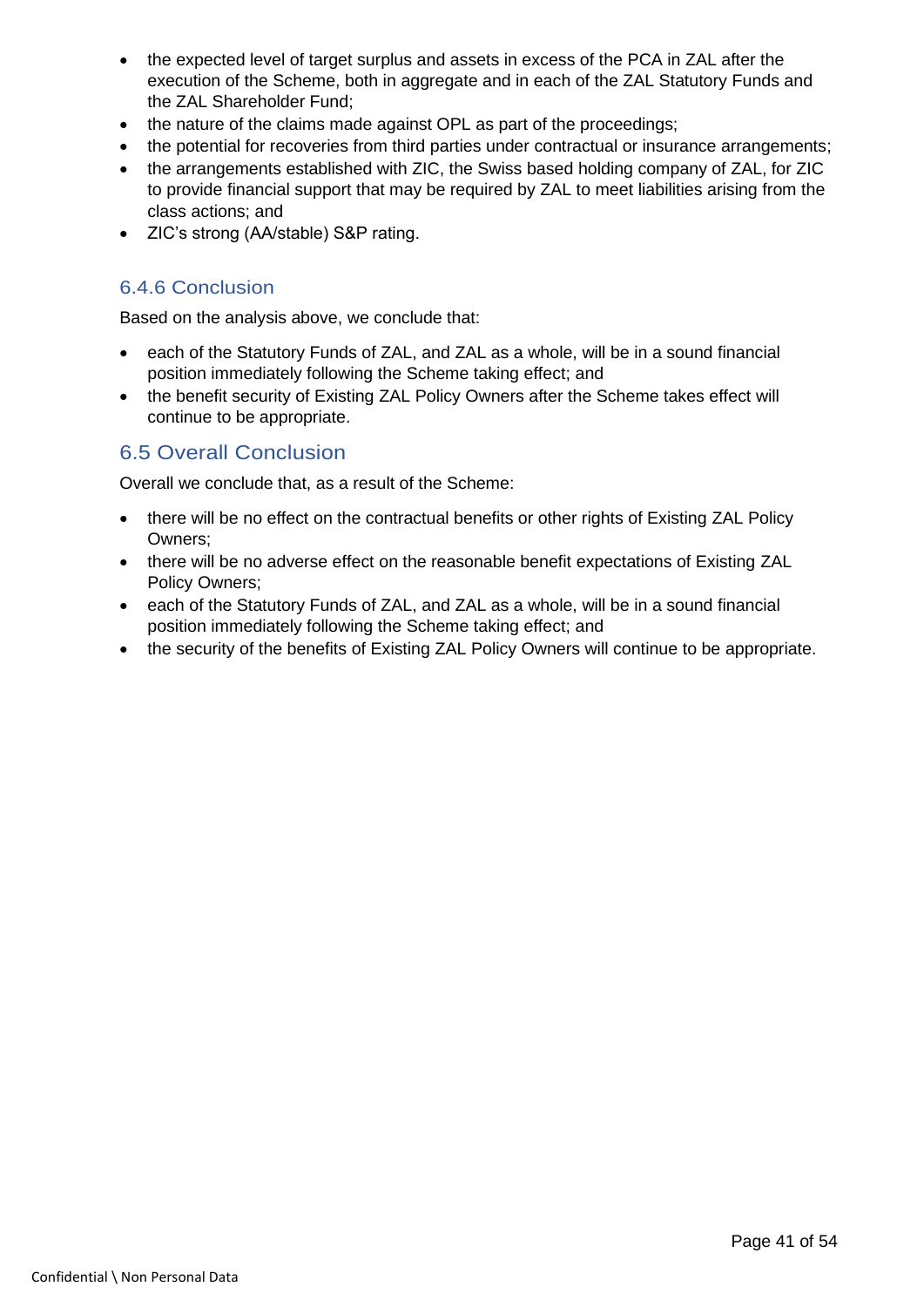# <span id="page-41-0"></span>7. EFFECT OF THE SCHEME ON TRANSFERRING OPL POLICY OWNERS

# <span id="page-41-1"></span>7.1 Overview

This section reviews the effect of the Scheme on the transferring OPL Policy Owners. In assessing the significant issues relevant to these OPL Policy Owners, the following points have been considered:

- OPL Policy Owners' contractual benefits and other rights;
- OPL Policy Owners' reasonable benefit expectations; and
- OPL Policy Owners' benefit security.

These points are discussed in more detail below.

# <span id="page-41-2"></span>7.2 Contractual Benefits and Other Rights

This section of the report considers the effect of the Scheme on the contractual benefits and other rights of the owners of transferring OPL Policies.

The only amendments proposed to the owners of transferring OPL Policies are a procedural change to reflect the issuer of the policies (ZAL), and a change to the respective Statutory Fund to which those policies will be referable (as set out in Section [5](#page-27-0) of this report). Existing guarantees under these policies are currently managed by OPL and will in future be managed and provided by ZAL, and otherwise will be unaffected by the Scheme. Policy guarantees are taken into account in determining the regulatory capital requirements and Target Surplus, and this will continue with ZAL after the Effective Date. There will be no changes to administration practices.

On this basis, we conclude that there will be no effect on the contractual benefits or other rights of the owners of transferring OPL Policies arising from the Scheme.

# <span id="page-41-3"></span>7.3 Reasonable Benefit Expectations

The fundamental expectation of policy owners is that they will receive their contractual benefit entitlements as they fall due. Consistent with this, they will expect the life company to manage their business in a sound and prudent manner. We have considered the following aspects related to policy owner expectations:

- for Participating policies bonus/crediting rates, investment strategy, expenses, and profit allocations;
- for Non-Participating policies premium rates and charges and investment strategy; and
- for all policies the administration of the business.

#### 7.3.1 OPL Participating Policies

The OPL Participating Policies are entitled to share in the profits arising from the operation of the relevant OPL Policies. Profits are distributed to the OPL Participating Policies principally by means of reversionary and terminal bonuses (for conventional policies) or credited interest (for investment account policies). Future bonus additions and interest credits will depend primarily on investment performance, surrender and insurance experience, the method of profit allocation, the retained profits yet to be distributed, and the expenses allocated to the OPL Participating Policies.

OPL Participating Policies are currently maintained in a series of separate sub-funds, which will not change as a result of the Scheme. Separate sub-funds will be established in ZAL for the Participating business transferred from OPL. The Participating business will remain distinct from the existing Participating business in ZAL Statutory Fund No. 2. Policy owners from a ZAL participating sub-fund cannot benefit from retained profit of an OPL participating sub-fund and similarly policy owners from an OPL participating sub-fund cannot benefit from retained profit of a ZAL participating sub-fund.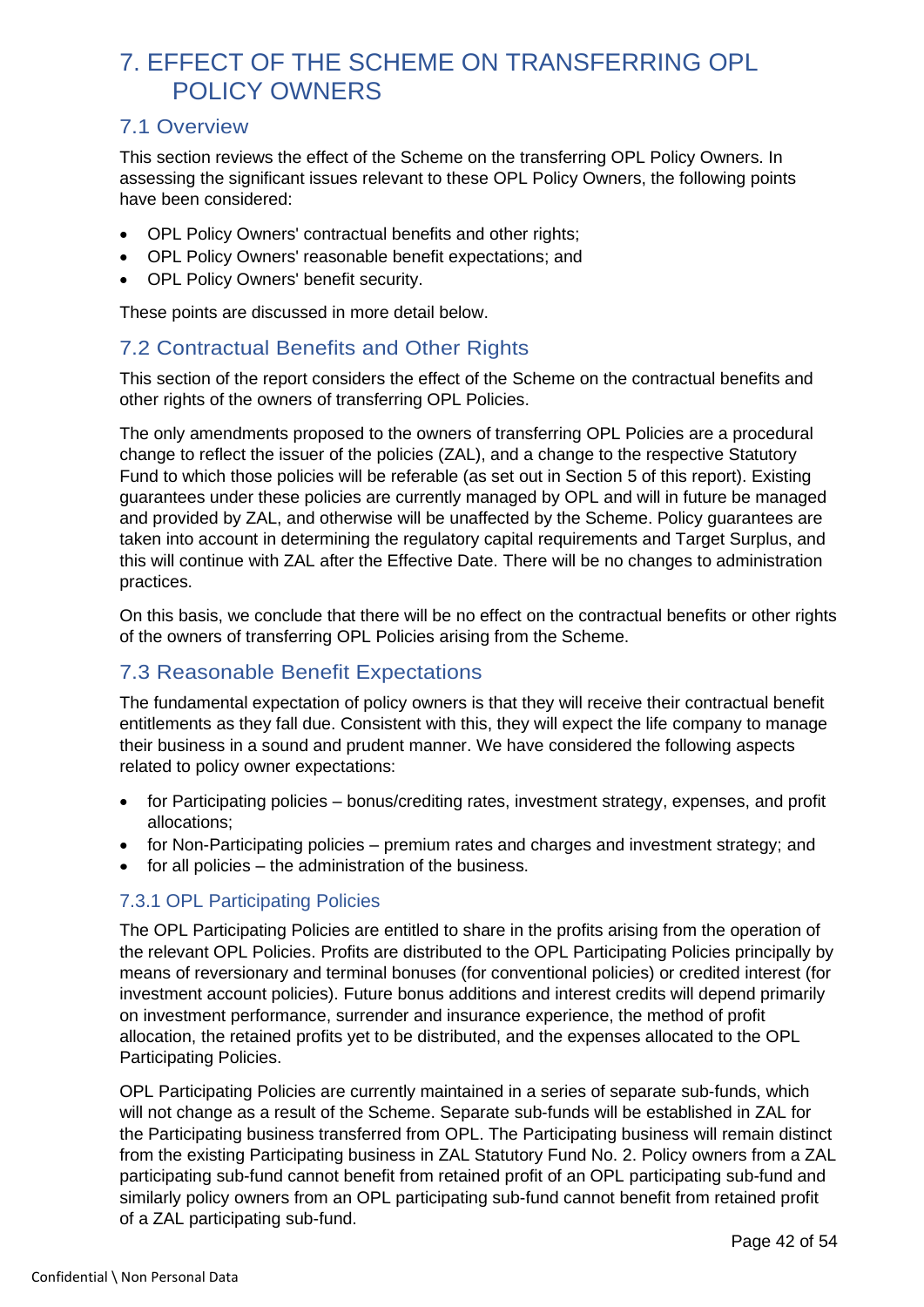No changes are proposed to the investment strategies, the profit allocation approach, the bonus policy, or the bases used to determine any discretionary benefit entitlements (such as surrender values, bonus rates or interest crediting rates) in respect of the OPL Participating Policies, noting that ZAL can review the appropriateness of these items from time to time and this is unaffected by the Scheme.

Expenses for OPL are allocated to relevant segments of the business and ultimately to the Statutory Fund to which those segments of the business relate. No change will be made to the principles of allocating expenses to the relevant segments of the business as a result of the Scheme. Where a segment of the business will relate to a different Statutory Fund if the Scheme proceeds, such as the Participating business currently in OPL Statutory Funds No. 1 and No. 3, the expenses allocated to those policies will in future relate to ZAL Statutory Fund No. 2. Assuming the Scheme proceeds, no material change in the expenses allocated to these OPL Participating Policies is expected.

Overall, the reasonable benefit expectations of owners of OPL Participating Policies will not be adversely affected by the proposed transfer of the OPL Participating Policies to ZAL Statutory Fund No. 2 under the Scheme.

#### 7.3.2 OPL Non-Participating Policies

For the OPL Non-Participating Business, premium rates and charges are important components of policy owner expectations. Where premium rates and charges are not guaranteed and can be changed by OPL, the review of premium rates and charges is a regular company activity, and this is unaffected by the Scheme. In carrying out these reviews, consideration is given both to individual product experience and the experience of the portfolio of similar products (where each portfolio comprises products of both OPL and ZAL). As the Scheme will not lead to changes to any individual products or product portfolios, it will have no impact on pricing for transferring OPL Policy Owners. Where premium rates and charges are guaranteed, these guarantees will continue to apply. The determination of crediting rates for non-participating investment account policies is based on defined methodologies which do not allow for discretion, and these will not change as a result of the scheme. Consequently, we do not consider that the reasonable benefit expectations of policy owners are altered by the Scheme.

The investment strategy for the OPL Non-Participating Business will be unaffected by the Scheme. The existing investment strategy applying to transferring OPL Policy Owners as at the Effective Date will be replicated in ZAL.

#### 7.3.3 Administration of the Business

No changes are proposed to administration systems or management policies or practices in respect of transferring OPL Policy Owners as a result of the Scheme.

Policy administration will be unaffected by the Scheme and will continue to be performed using the existing OPL administration systems and processes. There is a project underway to migrate most of the OPL data from legacy OPL systems onto ZAL systems, principally Life3, which is scheduled to complete prior to the Scheme. This will occur regardless of the Scheme and is unaffected by the Scheme. Management may review administrative structures in the normal course of business and this is unaffected by the Scheme.

As noted elsewhere in this report, ZAL will continue to review the appropriateness of its policies from time to time and any changes that are made in the future will be consistent with the contractual and legal obligations of ZAL.

#### 7.3.4 Conclusion

We conclude that there will be no adverse effect on the reasonable benefit expectations of transferring OPL Policy Owners arising from the Scheme.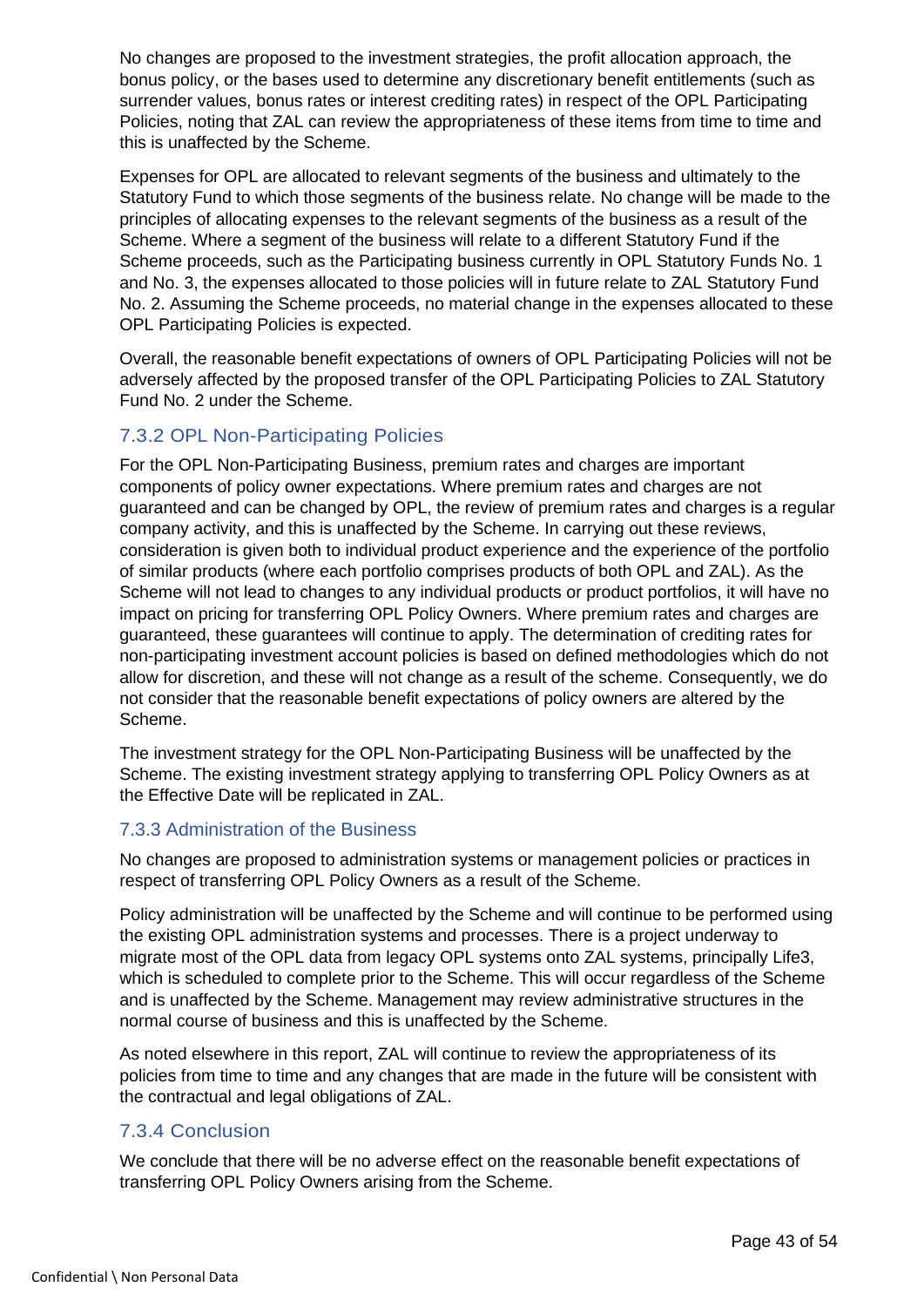# <span id="page-43-0"></span>7.4 Benefit Security

To assess the benefit security of OPL Policy Owners after the Scheme takes effect, it is important to consider the financial effect of the Scheme on the ZAL Statutory Funds and the ongoing risk management framework. In this regard, we have considered the investment strategy, the capital position including the ZAL Shareholder Fund, the change in the business in each Statutory Fund, and for risk insurance business, reinsurance arrangements and any bespoke risks.

# 7.4.1 Investment Strategy

The investment strategy relating to the assets in a Statutory Fund can affect the risks to which the Statutory Fund is exposed, and therefore the amount of capital required in that Statutory Fund to meet these risks and provide a particular level of benefit security. Where OPL Policy Owner benefits are impacted by the investment returns of assets backing those policies, the business proposed to be transferred from OPL will be invested in accordance with the existing OPL investment strategy, which will be replicated in ZAL and will be unaffected by the Scheme. In all cases, the investment strategy is consistent with the benefit structure of the policies. The investment strategy that applies to the Existing ZAL Policy Owners will be unaffected by the Scheme.

The investment governance frameworks for ZAL and OPL were aligned late in 2021. Hence, OPL Policy Owners will not be adversely impacted by the application of ZAL's investment governance framework following the implementation of the Scheme.

At all times, ZAL will be required under the Life Act to maintain sufficient reserves to meet the PCA, and ZAL holds Target Surplus above regulatory capital appropriate to the overall asset and liability profile of each Statutory Fund and the company as a whole.

# 7.4.2 Capital Position

To protect the security of policy owner benefits, regulatory capital standards require life companies to ensure that each Statutory Fund maintains a PCA Coverage Ratio at or above 100%. It is common practice for life companies to maintain a buffer above the minimum capital requirement to provide further security for policy owner benefits, and for each of ZAL and OPL this buffer is managed in accordance with its ICAAP.

The following table shows the PCA, surplus assets above PCA and PCA Coverage Ratio for each of the OPL Statutory Funds prior to the Scheme and after the Scheme on the basis that the transfer had occurred on 31 December 2021.

| Table 10: Impact of the Scheme on OPL Capital (\$m) |                         |                               |                               |                               |                               |                                   |                                   |              |
|-----------------------------------------------------|-------------------------|-------------------------------|-------------------------------|-------------------------------|-------------------------------|-----------------------------------|-----------------------------------|--------------|
|                                                     |                         | <b>OPL</b><br>SF <sub>1</sub> | <b>OPL</b><br>SF <sub>3</sub> | <b>OPL</b><br>SF <sub>5</sub> | <b>OPL</b><br>SF <sub>2</sub> | <b>OPL</b><br>SF <sub>4</sub>     | <b>Shareholder</b><br><b>Fund</b> | <b>Total</b> |
| <b>Before</b><br>Proposed<br>Transfer               | <b>PCA</b>              | 272                           | 213                           | 9                             | 3                             | 2                                 | $\Omega$                          | 499          |
|                                                     | Surplus above PCA       | 187                           | 88                            | 8                             | 10                            | 17                                | $\overline{2}$                    | 312.8        |
|                                                     | PCA Coverage Ratio<br>% | 169%                          | 142%                          | 189%                          | 408%                          | 1089%                             | 5391%                             | 163%         |
|                                                     |                         | ZAL SF <sub>2</sub>           |                               | ZAL SF3                       |                               | <b>Shareholder</b><br><b>Fund</b> | <b>Total</b>                      |              |
| After<br>Proposed<br>Transfer                       | <b>PCA</b>              | 600                           |                               |                               | 8                             |                                   | 2                                 | 611          |
|                                                     | Surplus above PCA       | 452                           |                               |                               | 42                            |                                   | 50                                | 544          |
|                                                     | PCA Coverage Ratio<br>% | 175%                          |                               |                               | 605%                          |                                   | 2367%                             | 189%         |

In the case of each OPL Statutory Fund, following the implementation of the Scheme: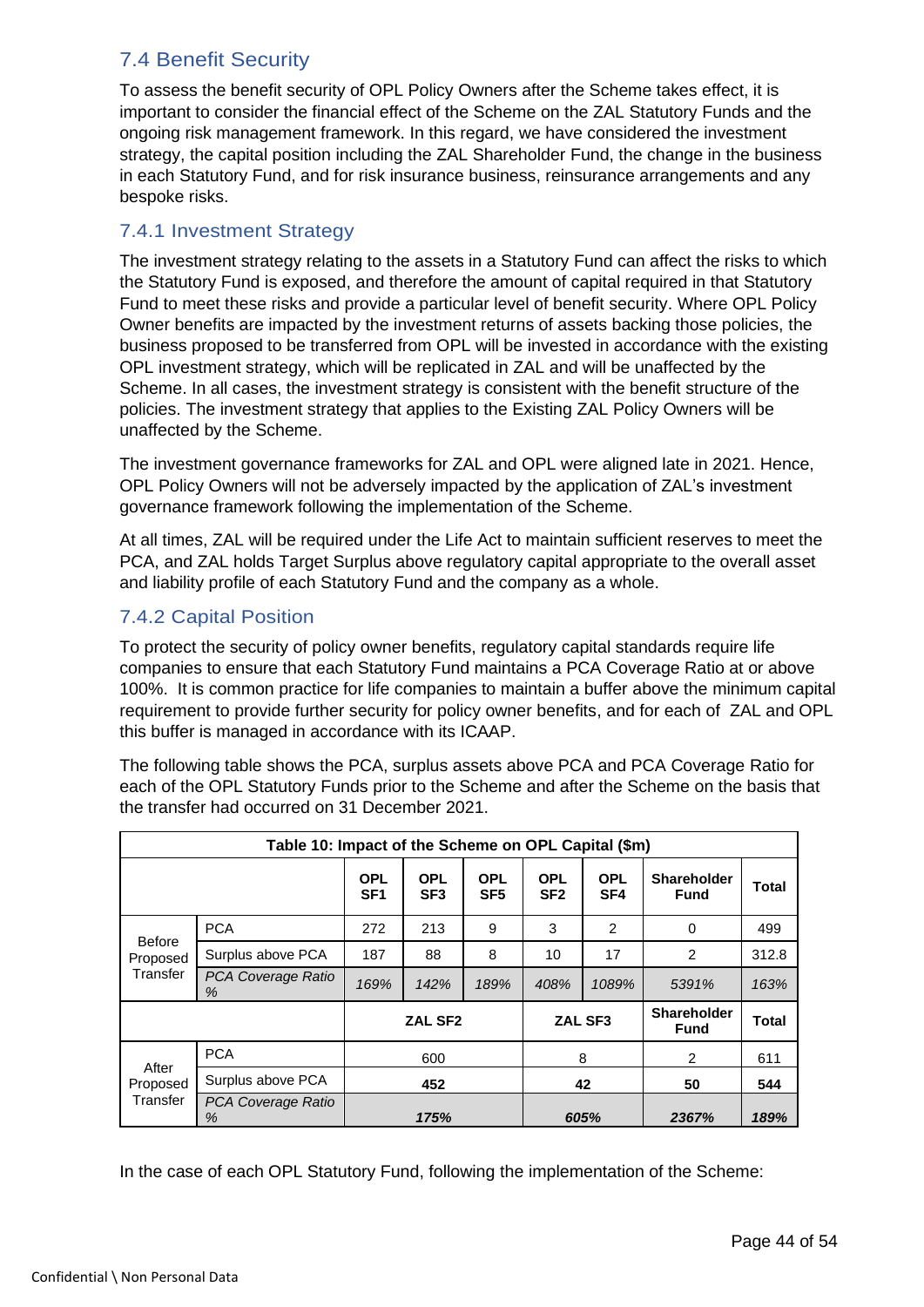- the minimum capital required by regulatory capital standards (PCA) would continue to be met;
- the amount of surplus above the PCA, in dollar terms, would be greater than that amount prior to implementation of the Scheme; and
- the PCA Coverage Ratio would be within the normal operating range as set out in the ZAL ICAAP.

Assuming the proposed transfer had occurred at 31 December 2021, the Shareholder Fund of ZAL would have had more than sufficient assets to meet regulatory capital requirements, as would the OPL Shareholder Fund prior to the transfer.

As at 31 December 2021 the PCA Coverage Ratio for OPL across all of its Statutory Funds and the Shareholder Fund was 163% before the Scheme. Following the transfer of the assets and liabilities to ZAL under the Scheme, ZAL's PCA Coverage Ratio would have been 189%. OPL's PCA coverage as at 31 December 2021 (163%), and ZAL's PCA Coverage Ratio as at 31 December 2021 if the Scheme had been implemented on that date (189%), would both have been more than sufficient to meet regulatory capital requirements, and would be in the normal operating range for Target Surplus under the OPL ICAAP and the ZAL ICAAP.

The normal operating range for Target Surplus referred to above has been determined by applying the ZAL ICAAP to the aggregated business in ZAL, following the implementation of the Scheme.

Any surplus above the bottom end of the normal operating range for Target Surplus is available to be paid as a dividend to shareholders. Therefore, the security of OPL Policy Owner benefits in the Statutory Funds will remain appropriate so long as surplus remains within that normal operating range. In all cases, both for the ZAL Statutory Funds and for ZAL as a whole, surplus continues to be in the normal operating range after the implementation of the Scheme.

In our opinion, the benefit security of OPL Policy Owners following execution of the Scheme will continue to be appropriate.

#### 7.4.3 Change in the Life Insurance Business of the OPL Statutory Funds as a result of the Scheme

ZAL Statutory Fund No. 2 will, if the Scheme proceeds, contain the following components:

- Participating life insurance business, including the existing ZAL Participating Business in that Statutory Fund, and the OPL Participating Business transferred from OPL Statutory Funds No. 1 and No. 3; and
- Non-Participating life insurance business, including the existing ZAL Non-Participating Business in that Statutory Fund, and the OPL Non-Participating Business transferred from OPL Statutory Funds No. 1, No. 3 and No. 5.

In each of these, there will be a larger pool of business in ZAL Statutory Fund No. 2 following the transfer, than in the relevant OPL Statutory Funds prior to the transfer. The Statutory Fund will continue to contain a mix of both Participating and Non-Participating business.

The business to be transferred from OPL Statutory Fund No. 5 will form part of a larger Statutory Fund with considerably greater financial resources, rather than remaining in a small stand-alone Statutory Fund.

The investment-linked business in OPL Statutory Fund No. 2 and OPL Statutory Fund No. 4 will in future exist in ZAL Statutory Fund No. 3, which will contain a larger book of investmentlinked business than the relevant OPL Statutory Fund prior to the Scheme.

Overall, the above changes to the life insurance business in respect of each OPL Statutory Fund will not result in any adverse effects on the benefit security of OPL Policy Owners in any material respect.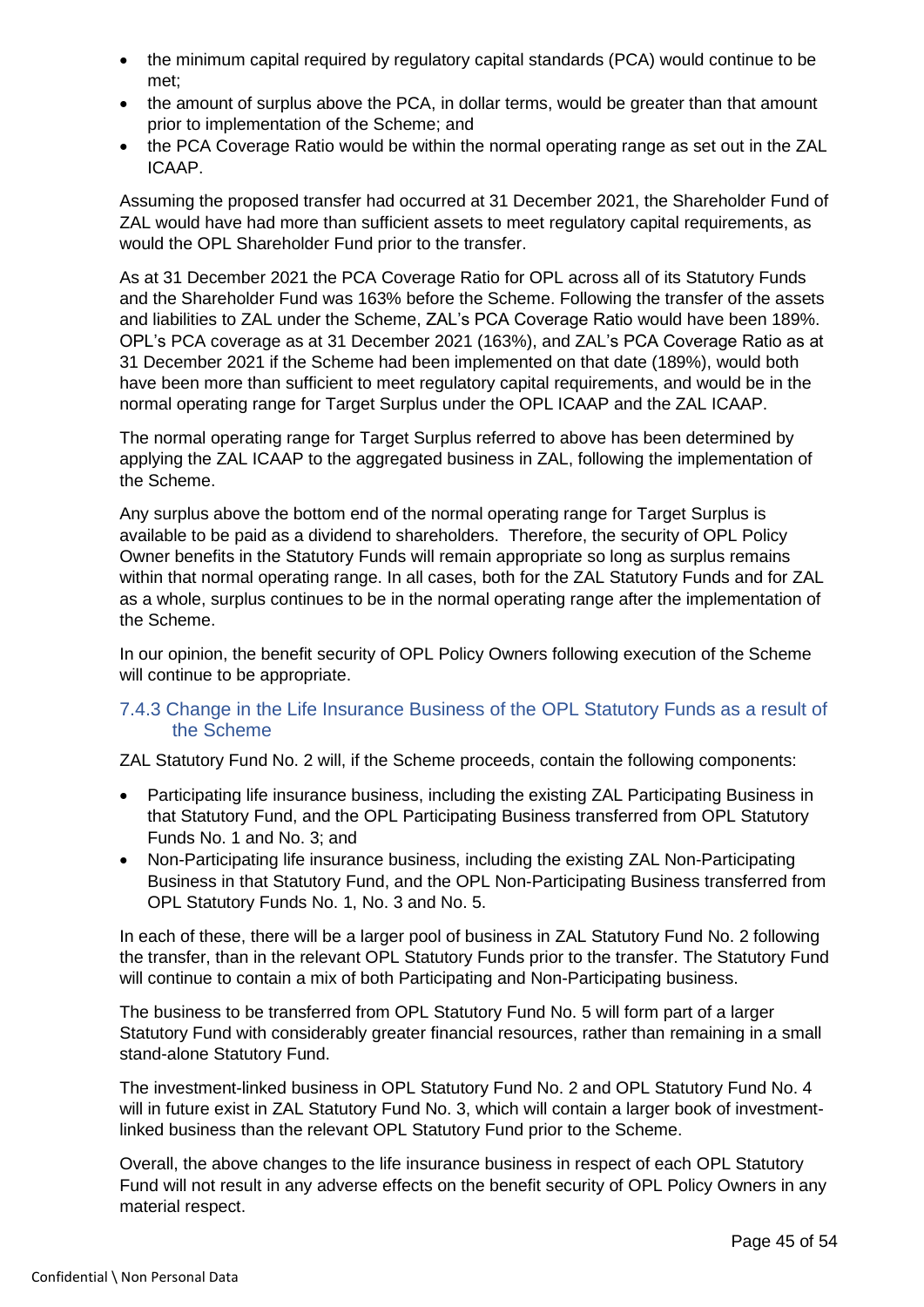#### 7.4.4 Reinsurance Arrangements

The reinsurance arrangements applying to the existing OPL insurance business have been reviewed and, other than being transferred from OPL to ZAL (and all references to OPL in the reinsurance treaties being replaced with a reference to ZAL), those reinsurance arrangements will be unaffected by the Scheme.

ZAL and OPL currently adopt a common risk management strategy which extends to the approach used to manage reinsurance exposures and arrangements. The reinsurance covers associated with the OPL Policies will transfer to ZAL as part of the Scheme. Therefore, there are no changes to reinsurance coverage that will result in any adverse effects on the benefit security of policy owners.

#### 7.4.5 Bespoke Risks

There are two bespoke risks in OPL which transfer to ZAL as part of the scheme, being remediation programs currently being undertaken by OPL, and OPL being named in two class actions.

#### *Remediation programs*

The remediation programs currently underway are supported by existing provisions held in the OPL Statutory Funds which will transfer to ZAL. Any residual risks transferred to ZAL are not expected to be material.

As OPL Policy Owners are already exposed to risks associated with current remediation programs in OPL, the Scheme will not adversely impact the benefit security of OPL Policy Owners.

There are no material remediation projects currently underway in ZAL that would present a risk to the benefit security of OPL Policy Owners.

#### *Class actions*

The CCI Class Action and the Superannuation Class Action are described in paragraphs 4.7 and 4.8 respectively. It is anticipated that both class actions will remain in progress as at the date the Scheme becomes effective.

As noted in section 5.13, if the Scheme becomes effective and the class actions remain in progress at that time:

- the class actions will continue against ZAL instead of OPL; and
- on and from the Effective Date, any liabilities arising from the class actions will be transferred under the Scheme to the ZAL Shareholder Fund.

Accordingly, any liabilities of ZAL arising from the class actions on and from the Effective Date would be funded from the ZAL Shareholder Fund.

These arrangements provide additional protection for ZAL Policy Owners (which on and from the Effective Date, will include the transferring OPL Policy Owners) as:

- the only liabilities that can be paid from ZAL Statutory Fund assets are liabilities to ZAL Policy Owners; and
- ZAL Statutory Fund assets could only be transferred to the ZAL Shareholder Fund and then used to pay class action liabilities or other liabilities of ZAL if the ZAL Board is satisfied (after receiving actuarial advice) that following the transfer, the relevant Statutory Fund would continue to be sufficiently capitalised to protect ZAL Policy Owners.

Hence, the transfer of the contingent risks associated with the class actions to the ZAL Shareholder Fund improves the benefit security of OPL Policy Owners as a whole, as they will no longer be exposed to the contingent risk from the class actions in the OPL Statutory Funds.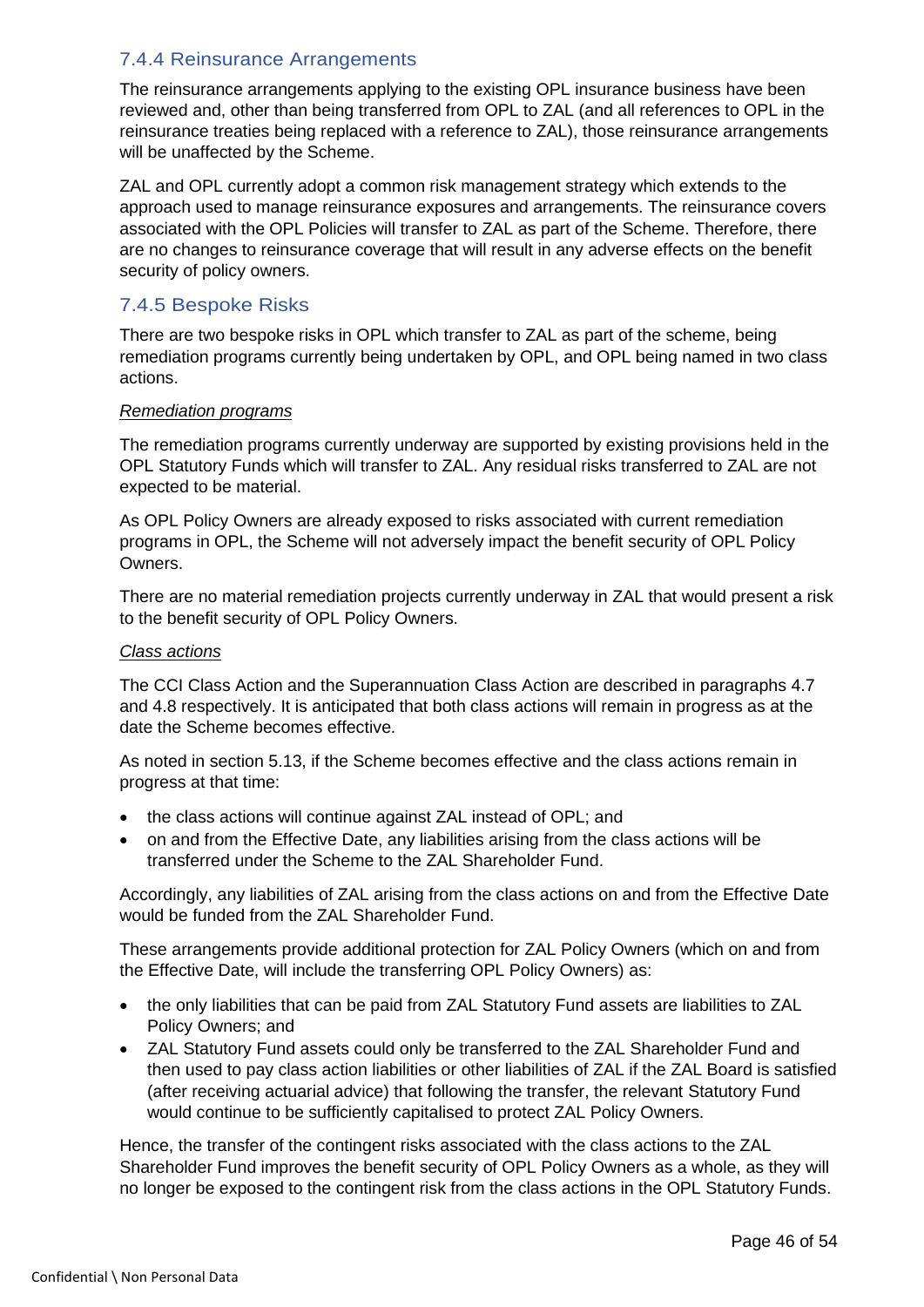We have also specifically considered the impact of transferring contingent liabilities relating to the class actions to the ZAL Shareholder Fund on those OPL Policy Owners who may be entitled to compensation if the applicants in the CCI Class Action or Superannuation Class Action are successful. We have considered a range of factors relating to the security of the contingent benefits relating to the class actions, including:

- the reduced level of surplus capital above PCA available in the ZAL Shareholder Fund to meet contingent liabilities relating to the CCI Class Action, compared to OPL Statutory Fund No. 1 (where the contingent liability currently sits);
- the increased level of surplus capital above PCA available in the ZAL Shareholder Fund to meet contingent liabilities relating to the Superannuation Class Action, compared to OPL Statutory Fund No. 4 (where the contingent liability currently sits);
- the increased level of surplus capital above PCA available in ZAL overall following the implementation of the Scheme.
- the expected level of target surplus and assets in excess of the PCA (being an amount commensurate to the conduct risk component of Target Surplus) in the ZAL Shareholder Fund;
- the ongoing operation of ZAL's ICAAP and risk management framework which is already aligned between the two entities and under the Zurich Group framework;
- the nature of the claims made against OPL as part of the proceedings;
- the potential for recoveries from third parties under contractual or insurance arrangements;
- the arrangements established with ZIC (the Swiss based holding company of OPL and ZAL) for ZIC to provide financial support that may be required by ZAL to fund any liabilities arising from the CCI Class Action; and
- ZIC's strong (AA/stable) S&P credit rating.

Based on these considerations, we believe the benefit security of OPL Policy Owners with an interest in the CCI Class Action or Superannuation Class Action will continue to be appropriate.

# 7.4.6 Conclusion

Based on the discussion above, we conclude that:

- each of the Statutory Funds of ZAL to which OPL Policy Owners will be transferred, and ZAL as a whole, will be in a sound financial position immediately following the Scheme taking effect; and
- the benefit security of OPL Policy Owners after the Scheme takes effect will continue to be appropriate.

# <span id="page-46-0"></span>7.5 Overall Conclusion

Overall we conclude that, as a result of the Scheme:

- there will be no effect on the contractual benefits or other rights of OPL Policy Owners;
- there will be no adverse effect on the reasonable benefit expectations of OPL Policy Owners;
- each of the Statutory Funds of ZAL to which OPL Policies will be transferred, and ZAL as a whole, will be in a sound financial position immediately following the Scheme taking effect; and
- the security of the benefits of OPL Policy Owners will continue to be appropriate.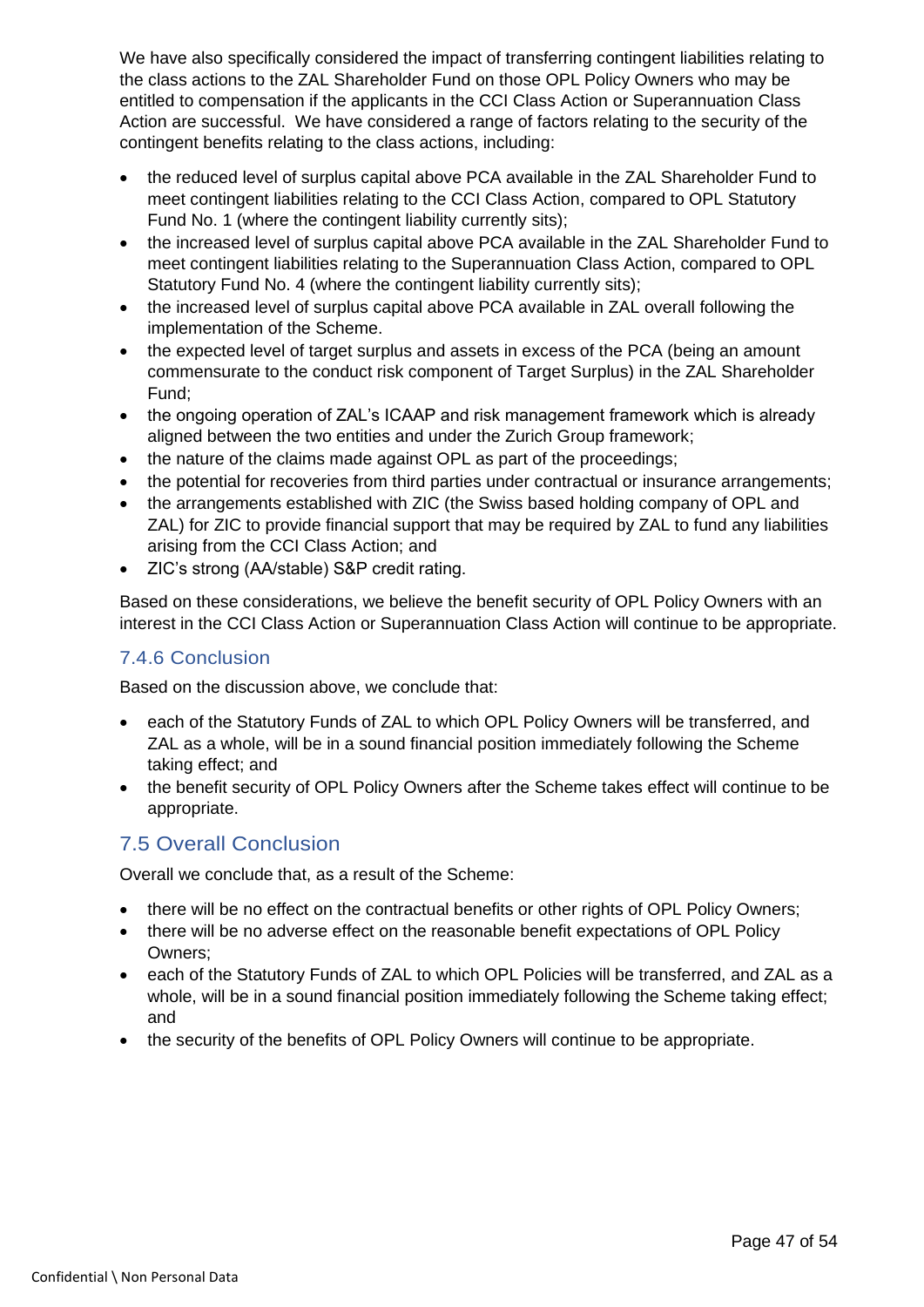# <span id="page-47-0"></span>8. SUMMARY OF CONCLUSIONS

This section summarises the opinions we have made in this report.

We have considered all matters that are relevant in forming these opinions. Our opinions are based wholly or substantially on the specialised knowledge acquired through our actuarial training and experience as a practitioner.

We have made all the enquiries that we believe are desirable and appropriate and no matters of significance that we regard as relevant have, to our knowledge, been withheld.

# <span id="page-47-1"></span>8.1 Existing ZAL Policy Owners

Our opinions, based on the comments and analysis in this report, in respect of the effect of the Scheme on Existing ZAL Policy Owners, are set out below.

#### 8.1.1 Contractual Benefits and Other Rights

There will be no effect on the contractual benefits or other rights of Existing ZAL Policy Owners.

#### 8.1.2 Benefit Expectations

There will be no adverse effect on the reasonable benefit expectations of Existing ZAL Policy Owners.

#### 8.1.3 Benefit Security

Each of the Statutory Funds of ZAL, and ZAL as a whole, will be in a sound financial position immediately following the Scheme taking effect.

The benefit security of Existing ZAL Policy Owners after the Scheme takes effect will continue to be appropriate.

# <span id="page-47-2"></span>8.2 Transferring OPL Policy Owners

Our opinions, based on the comments and analysis in this report, in respect of the effect of the Scheme on OPL Policy Owners, are set out below.

#### 8.2.1 Contractual Benefits and Other Rights

There will be no effect on the contractual benefits or other rights of OPL Policy Owners.

#### 8.2.2 Benefit Expectations

There will be no adverse effect on the reasonable benefit expectations of OPL Policy Owners.

#### 8.2.3 Benefit Security

Each of the Statutory Funds of ZAL to which OPL Policy Owners will be transferred, and ZAL as a whole, will be in a sound financial position immediately following the Scheme taking effect.

The benefit security of OPL Policy Owners after the Scheme takes effect will continue to be appropriate.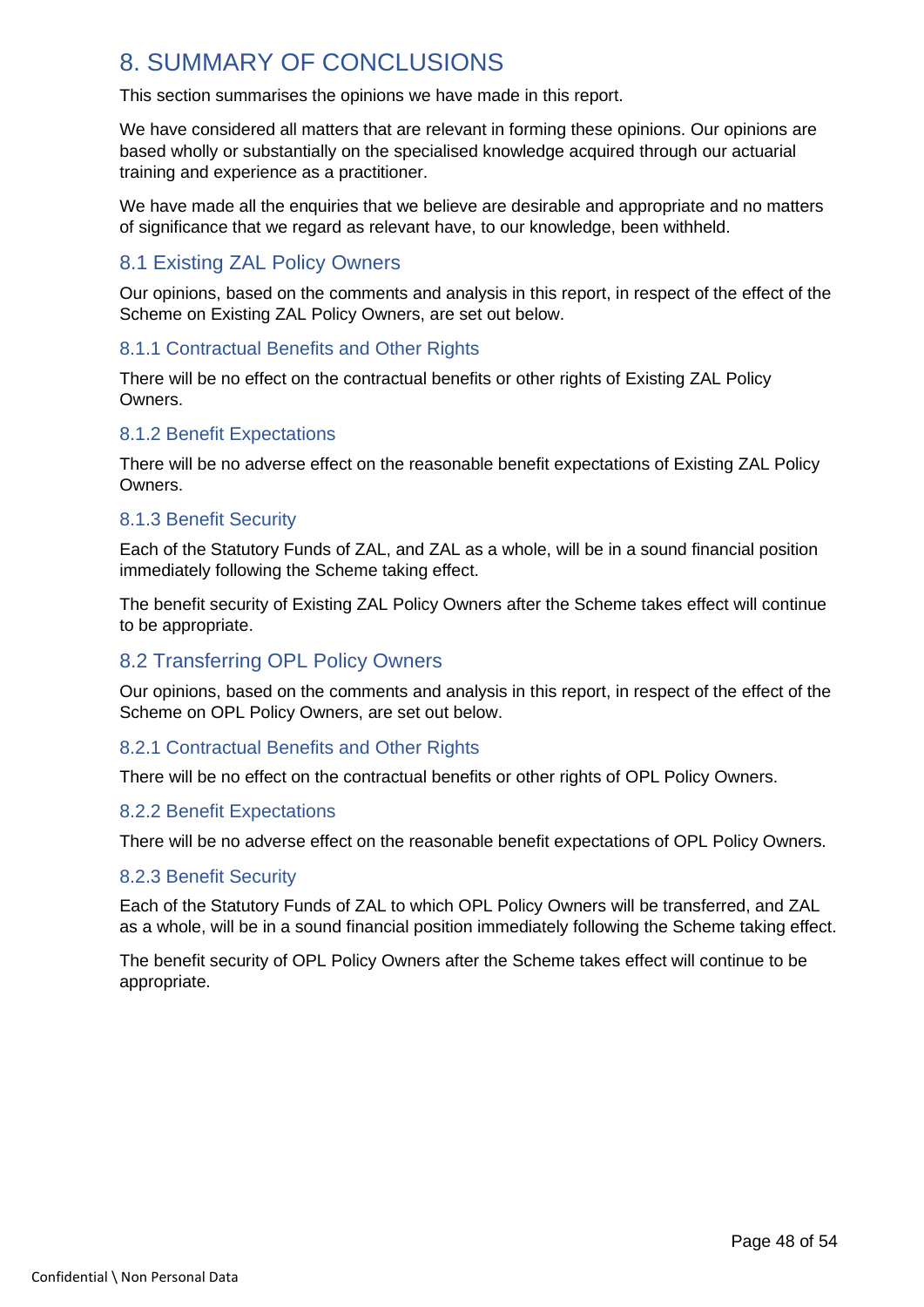# <span id="page-48-0"></span>8.3 Events Subsequent to 31 December 2021

There have been no events subsequent to 31 December 2021 up to the date of this report that would alter the opinions presented in this report.

SaJan

Mr Stuart Turner Mr Ian Wong Appointed Actuary, Zurich Australia Limited Appointed Actuary, OnePath Life Limited 23 March 2022 23 March 2022

Fellow of the Institute of Actuaries of Australia Fellow of the Institute of Actuaries of Australia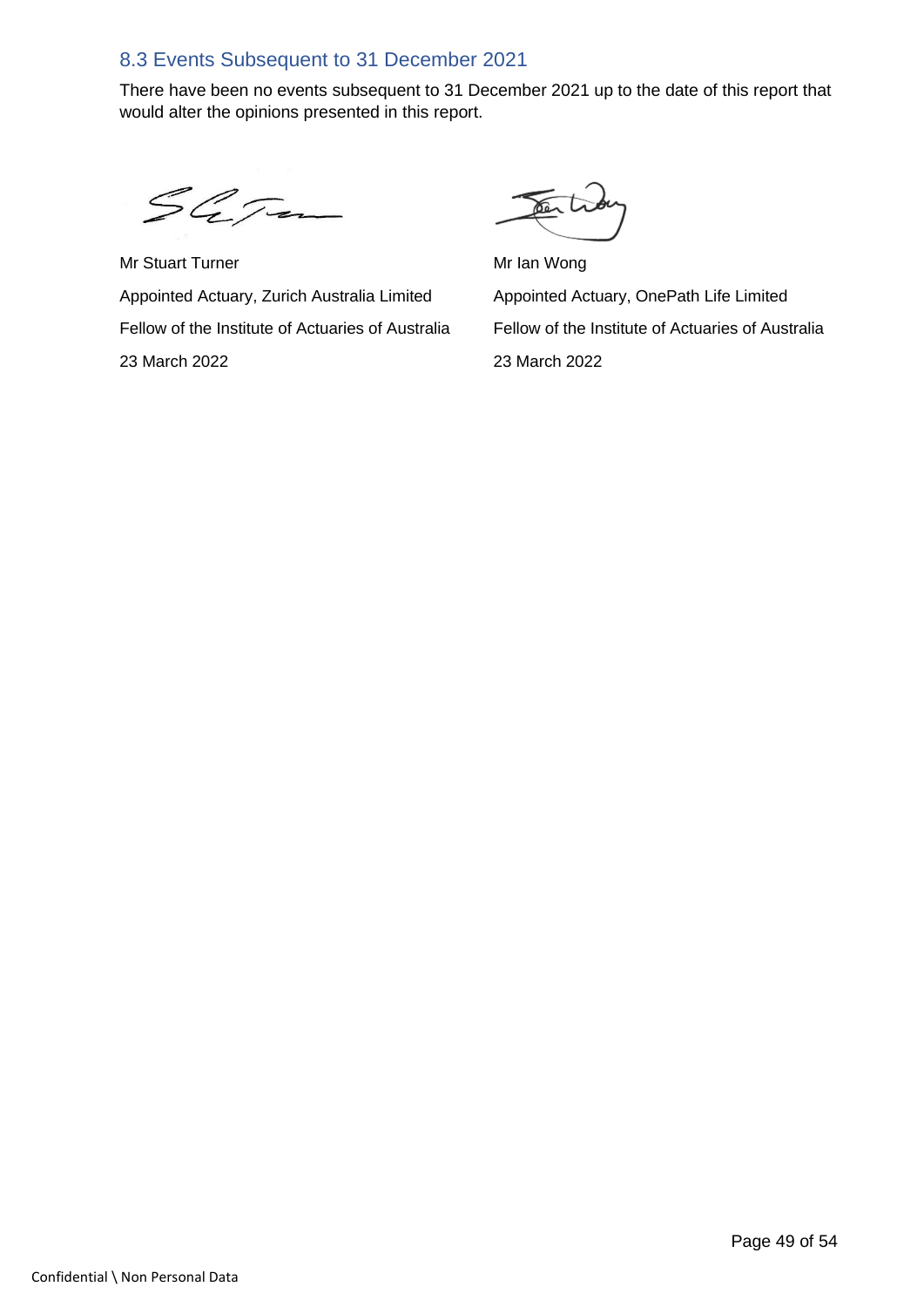# <span id="page-49-0"></span>9. APPENDICES

# <span id="page-49-1"></span>9.1 Appendix A – Glossary

| <b>Term</b>                                  | <b>Definition</b>                                                                                                                                                                                                                                                  |
|----------------------------------------------|--------------------------------------------------------------------------------------------------------------------------------------------------------------------------------------------------------------------------------------------------------------------|
| AI                                           | Actuaries Institute.                                                                                                                                                                                                                                               |
| <b>Appointed Actuary</b>                     | The actuary appointed under section 93 of the Life Act.                                                                                                                                                                                                            |
| <b>ANZ</b>                                   | Australia and New Zealand Banking Group.                                                                                                                                                                                                                           |
| <b>APRA</b>                                  | Australian Prudential Regulation Authority.                                                                                                                                                                                                                        |
| <b>APRA Prudential</b><br><b>Standards</b>   | Prudential standards made by APRA under section 230A of the Life Act,<br>including LPS 100, LPS 110 and associated capital adequacy<br>standards.                                                                                                                  |
| <b>Board/Directors</b>                       | The Board of Directors of ZAL and/or the Board of Directors of OPL as<br>the context requires.                                                                                                                                                                     |
| Board Sub-<br>Committee                      | The sub-committee constituted by each of the ZAL Board and OPL<br>Board in accordance with the constitution of ZAL and OPL respectively<br>to manage actual or possible conflicts in relation to the Scheme.                                                       |
| <b>Capital Base</b>                          | The amount of the capital base as calculated in accordance with LPS<br>110, LPS 112 and associated capital adequacy standards.                                                                                                                                     |
| <b>CCI Class Action</b>                      | The class action commenced in the Federal Court on 28 February 2020<br>against ANZ, OPL, OPGI and QBE.                                                                                                                                                             |
| <b>Effective Date</b>                        | The effective date of the Scheme which, for the purpose of this report, is<br>proposed to be 12.01am 1 <sup>st</sup> August 2022.                                                                                                                                  |
| <b>Existing ZAL Policy</b><br>Owners         | The owners of ZAL policies immediately prior to the Effective Date.                                                                                                                                                                                                |
| <b>Federal Court</b>                         | The Federal Court of Australia.                                                                                                                                                                                                                                    |
| <b>ICAAP</b>                                 | An "Internal Capital Adequacy Assessment Process" which includes,<br>inter alia, the Target Surplus framework.                                                                                                                                                     |
| Life Act                                     | Life Insurance Act 1995 (Cth) and associated regulations.                                                                                                                                                                                                          |
| <b>LPS 100</b>                               | Prudential Standard LPS 100 Solvency Standard, as determined by<br>APRA.                                                                                                                                                                                           |
| <b>LPS 110</b>                               | Prudential Standard LPS 110 Capital Adequacy, as determined by<br>APRA.                                                                                                                                                                                            |
| <b>LPS 112</b>                               | Prudential Standard LPS 112 Capital Adequacy: Measurement of<br>Capital as determined by APRA.                                                                                                                                                                     |
| Non-Participating<br>(Non-Par)               | One of the two benefit types as defined by section 15 of the Life Act,<br>distinct from Participating.                                                                                                                                                             |
| Non-Participating<br>Sub-Fund                | The portion of a Statutory Fund in which the Non-Participating business<br>is managed.                                                                                                                                                                             |
| <b>OPC</b>                                   | OnePath Custodians Pty Limited ABN 12 008 508 496.                                                                                                                                                                                                                 |
| <b>OPGI</b>                                  | OnePath General Insurance Pty Limited ABN 56 072 892 365.                                                                                                                                                                                                          |
| <b>OPL</b>                                   | OnePath Life Limited ABN 33 009 657 176.                                                                                                                                                                                                                           |
| <b>OPLAH</b>                                 | OnePath Life Australia Holdings Pty Limited ABN 31 099 145 552.                                                                                                                                                                                                    |
| OPL Non-<br>Participating<br><b>Business</b> | All the OPL Policies other than the OPL Participating Policies, and all<br>the assets in an OPL Statutory Fund that support those policies and the<br>liabilities in an OPL Statutory Fund that are referable to them,<br>immediately prior to the Effective Date. |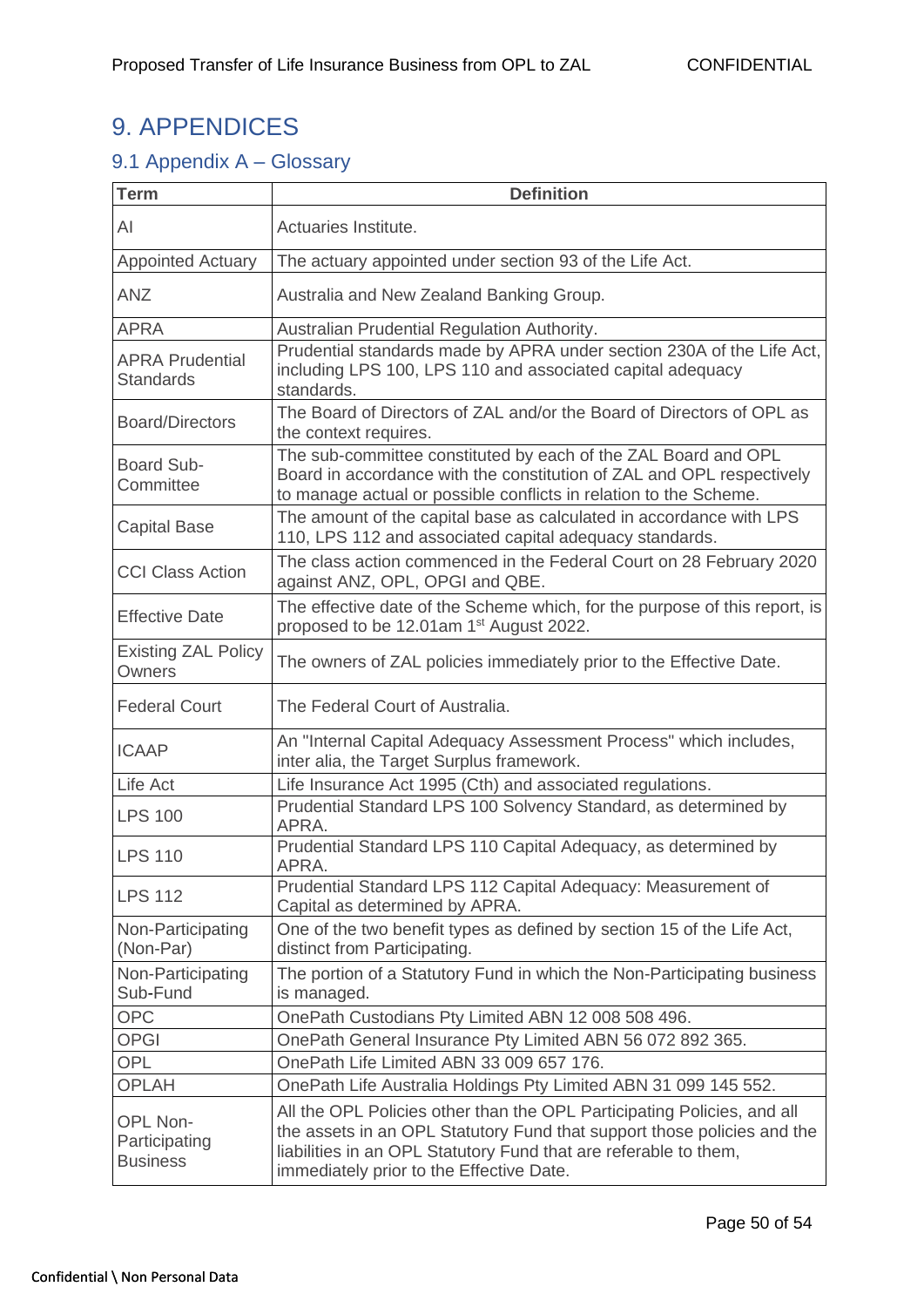| <b>Term</b>                                 | <b>Definition</b>                                                                                                                                                                                                                                                                                                           |
|---------------------------------------------|-----------------------------------------------------------------------------------------------------------------------------------------------------------------------------------------------------------------------------------------------------------------------------------------------------------------------------|
| <b>OPL Participating</b><br><b>Business</b> | The OPL Participating Policies, all the assets in OPL Statutory Funds<br>No. 1 and No. 3 that support those policies and the liabilities in OPL<br>Statutory Funds No. 1 and No. 3 that are referable to them, immediately<br>prior to the Effective Date.                                                                  |
| <b>OPL Participating</b><br><b>Policies</b> | All of the OPL Policies that are referable to OPL Statutory Funds No. 1<br>and No. 3 immediately prior to the Effective Date that are classified in<br>accordance with the Life Act as Participating.                                                                                                                       |
| <b>OPL Policies</b>                         | Life policies (as defined in the Life Act) issued by OPL that are referable<br>to the Statutory Funds of OPL immediately prior to the Effective Date.                                                                                                                                                                       |
| <b>OPL Policy Owners</b>                    | Collectively, the owners of OPL Policies.                                                                                                                                                                                                                                                                                   |
| <b>OPMF</b>                                 | OnePath MasterFund.                                                                                                                                                                                                                                                                                                         |
| Ordinary                                    | One of the two classes of business as specified by section 12 of the Life<br>Act.                                                                                                                                                                                                                                           |
| Participating (Par)                         | One of the two benefit types as defined by section 15 of the Life Act,<br>distinct from Non-Participating.                                                                                                                                                                                                                  |
| <b>Participating Sub-</b><br>Fund           | The portion of a Statutory Fund in which the Participating business is<br>managed.                                                                                                                                                                                                                                          |
| <b>Prescribed Capital</b><br>Amount (PCA)   | The amount of the "prescribed capital amount" as calculated in<br>accordance with LPS 110 and associated capital adequacy standards.                                                                                                                                                                                        |
| <b>PCA Coverage</b><br>Ratio                | Has the meaning given in section 2.1 of this report.                                                                                                                                                                                                                                                                        |
| QBE                                         | QBE Insurance (Australia) Limited ABN 78 003 191 035.                                                                                                                                                                                                                                                                       |
| <b>RPS</b>                                  | Retirement Portfolio Service.                                                                                                                                                                                                                                                                                               |
| Scheme                                      | The scheme of transfer under Part 9 of the Life Act.                                                                                                                                                                                                                                                                        |
| <b>Shareholder Fund</b>                     | The fund of a life insurance company through which the business of the<br>company is conducted, other than the business related to life policies<br>(as defined in the Life Act).                                                                                                                                           |
| Solvency<br>Requirement                     | In the case of a Statutory Fund, the "Solvency requirement" as<br>calculated in accordance with LPS 100.                                                                                                                                                                                                                    |
| <b>Statutory Fund</b>                       | A fund through which a life policy (as defined in the Life Act) is written, in<br>accordance with the Life Act.                                                                                                                                                                                                             |
| Superannuation                              | One of the two classes of business as specified by section 12 of the Life<br>Act.                                                                                                                                                                                                                                           |
| Superannuation<br><b>Class Action</b>       | The class action commenced in the Federal Court on 23 December<br>2020 against OPC, ANZ and OPL.                                                                                                                                                                                                                            |
| Supervisory<br>Adjustment                   | Any supervisory adjustment determined by APRA under paragraph 44 of<br>LPS 110.                                                                                                                                                                                                                                             |
| <b>Target Surplus</b>                       | These reserves represent the amount of capital that a life insurance<br>company targets to maintain above the PCA, plus, for the purposes of<br>this report, any Supervisory Adjustment determined by APRA (if<br>applicable), with the basis of the reserves summarised in the Board-<br>approved ICAAP Summary Statement. |
| <b>ZAL</b>                                  | Zurich Australia Limited ABN 92 000 010 195.                                                                                                                                                                                                                                                                                |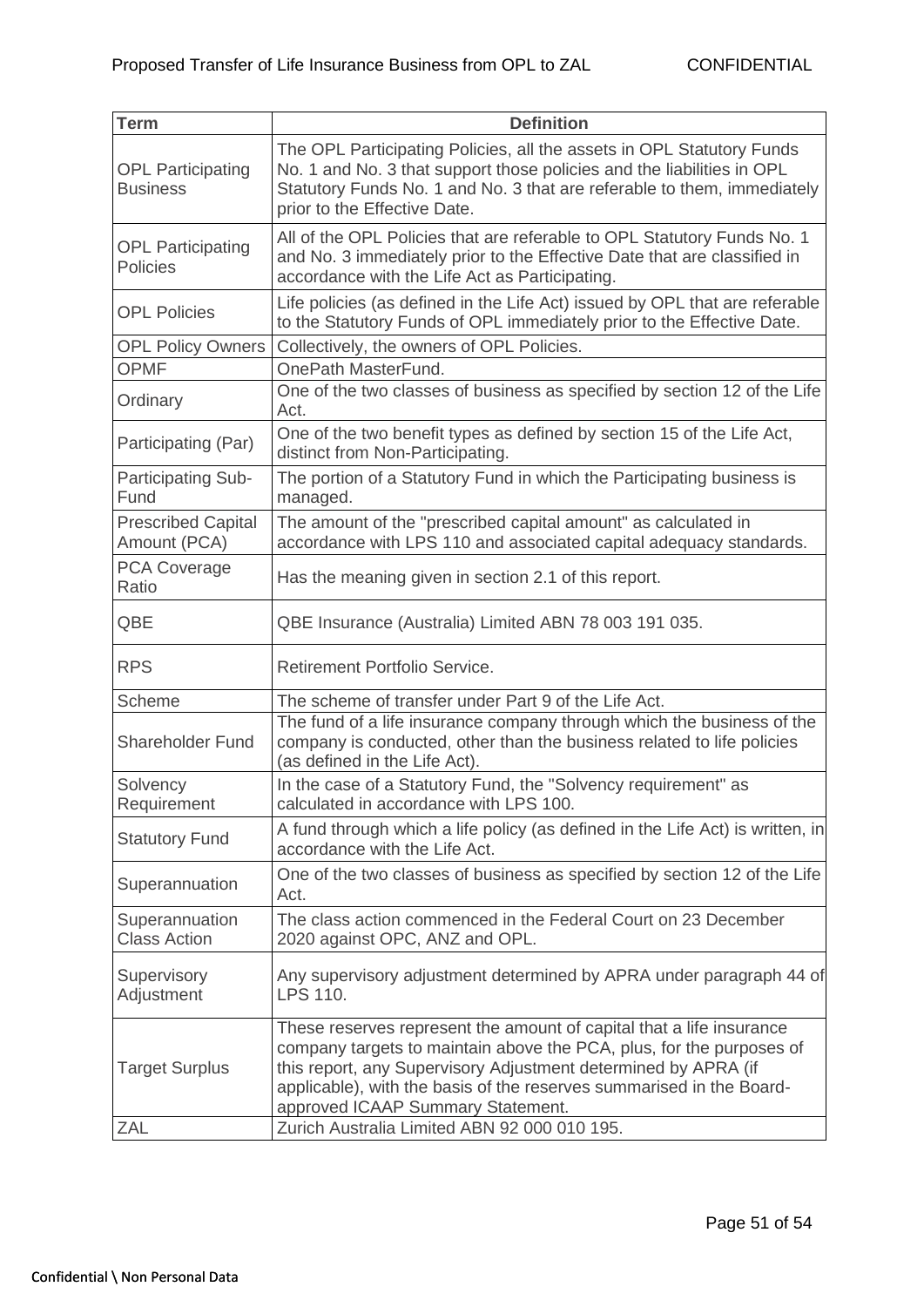| <b>Term</b>                                         | <b>Definition</b>                                                                                                                                                                                                                                                |
|-----------------------------------------------------|------------------------------------------------------------------------------------------------------------------------------------------------------------------------------------------------------------------------------------------------------------------|
| <b>ZAL Non-</b><br>Participating<br><b>Business</b> | All the ZAL Policies other than the ZAL Participating Policies, and all the<br>assets in a ZAL Statutory Fund that support those policies and the<br>liabilities in a ZAL Statutory Fund that are referable to them, immediately<br>prior to the Effective Date. |
| <b>ZAL Participating</b><br><b>Business</b>         | The ZAL Participating Policies, all the assets in ZAL Statutory Fund No.<br>2 that support those policies and the liabilities in ZAL Statutory Fund No.<br>2 that are referable to them, immediately prior to the Effective Date.                                |
| <b>ZAL Participating</b><br><b>Policies</b>         | All of the ZAL Policies that are referable to ZAL Statutory Fund No. 2<br>immediately prior to the Effective Date that are classified in accordance<br>with the Life Act as Participating.                                                                       |
| <b>ZAL Policies</b>                                 | Life policies (as defined in the Life Act) issued by ZAL that are referable<br>to the Statutory Funds of ZAL immediately prior to the Effective Date.                                                                                                            |
| <b>ZAL Policy Owners</b>                            | Collectively, the owners of ZAL Policies.                                                                                                                                                                                                                        |
| <b>ZFSA</b>                                         | Zurich Financial Services Australia Limited ABN 11 008 423 372.                                                                                                                                                                                                  |
| <b>ZIC</b>                                          | Zurich Insurance Company Ltd, a company incorporated in Switzerland.                                                                                                                                                                                             |
| <b>ZIG</b>                                          | Zurich Insurance Group Ltd, a company incorporated in Switzerland.                                                                                                                                                                                               |
| <b>ZIM</b>                                          | Zurich Investment Management Limited ABN 56 063 278 400, a<br>specialist investment manager.                                                                                                                                                                     |
| <b>ZSA</b>                                          | Zurich Services (Australia) Pty Limited ABN 17 627 298 337.                                                                                                                                                                                                      |
| <b>Zurich Group</b>                                 | The global Zurich Insurance Group, the parent company of which is ZIG.                                                                                                                                                                                           |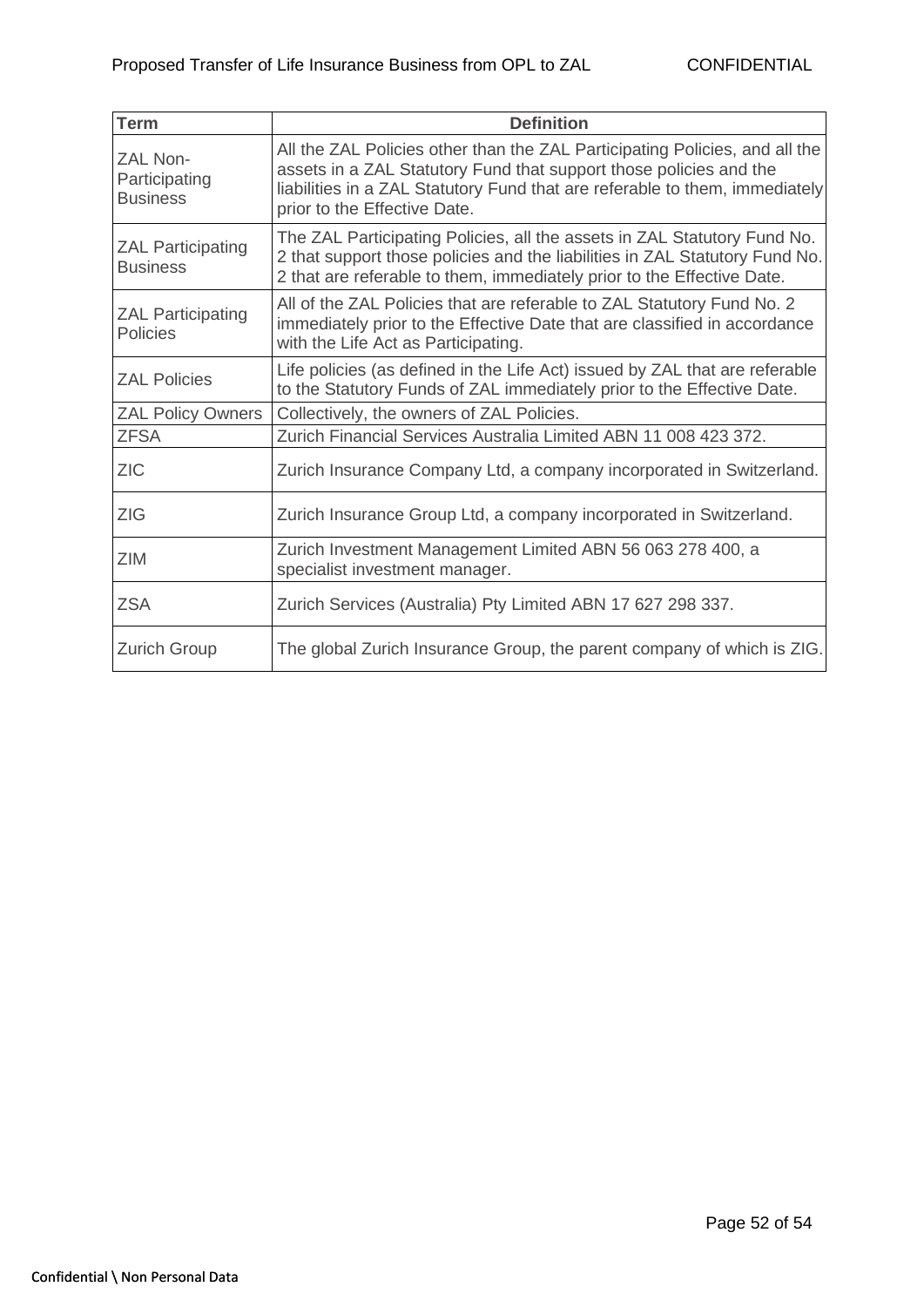# <span id="page-52-0"></span>9.2 Appendix B - Data

This appendix summarises the key data and information relied on in forming the conclusions and opinions set out in this report.

|       | Table 11: Key Information Relied Upon            |                                                                                                                                                                                                               |
|-------|--------------------------------------------------|---------------------------------------------------------------------------------------------------------------------------------------------------------------------------------------------------------------|
| Ref   | <b>Item</b>                                      | Data                                                                                                                                                                                                          |
| 3.1   | Background                                       | ZAL Financial Condition Report 31 December 2021                                                                                                                                                               |
| 3.2   | Statutory Funds and<br>Shareholder Fund          | ZAL Financial Condition Report 31 December 2021                                                                                                                                                               |
| 3.3   | <b>Policy Guarantees</b>                         | ZAL Financial Condition Report 31 December 2021                                                                                                                                                               |
| 3.4   | Financial Performance                            | <b>ZAL Financial Statements</b><br>ZAL and OPL Business Plan                                                                                                                                                  |
| 3.5   | <b>Capital Position</b>                          | ZAL Financial Statements 31 December 2021<br>ZAL Financial Condition Report 31 December 2021<br>2021 ICAAP Report ZAL 31 March 2021<br>ICAAP Summary Statement - ZAL and OPL                                  |
| 3.6.1 | <b>Risk and Capital</b><br>Management            | ICAAP Summary Statement - ZAL and OPL<br><b>ZFSA Risk Management Strategy</b><br>ZAL and OPL Risk Appetite Statement                                                                                          |
| 3.6.2 | Operational Management                           | Zurich and OnePath Claims Philosophy<br>ZAL 2021 Distribution of Participating Retained Profits and Non-<br>Participating Investment Account Crediting Rates - Actuarial Advice<br>Zurich Unit Pricing Policy |
| 3.6.3 | Investment Management                            | ZAL Financial Condition Report 31 December 2021                                                                                                                                                               |
| 3.7   | Events Subsequent to 31<br>December 2021         | ZAL Transfer of Retained Profits March 2022 - Actuarial Advice                                                                                                                                                |
| 4.1   | Background                                       | OPL Financial Condition Report 31 December 2021                                                                                                                                                               |
| 4.2   | Statutory Funds and<br>Shareholder Fund          | OPL Financial Condition Report 31 December 2021                                                                                                                                                               |
| 4.3   | <b>Policy Guarantees</b>                         | OPL Financial Condition Report 31 December 2021<br>Master Investment Terms - OPL and OPC<br>OPL OPC and OPFM Fee Agreement Amending Deed August 2020                                                          |
| 4.4   | <b>Financial Performance</b>                     | <b>OPL</b> Financial Statements<br>ZAL and OPL Business Plan                                                                                                                                                  |
| 4.5   | <b>Capital Position</b>                          | OPL Financial Statements 31 December 2021<br>OPL Financial Condition Report 31 December 2021<br>2021 ICAAP Report ZAL 31 March 2021<br>ICAAP Summary Statement - ZAL and OPL                                  |
| 4.6.1 | <b>Risk and Capital</b><br>Management            | ICAAP Summary Statement - ZAL and OPL<br><b>ZFSA Risk Management Strategy</b><br>ZAL and OPL Risk Appetite Statement                                                                                          |
| 4.6.2 | <b>Operational Management</b>                    | Zurich and OnePath Claims Philosophy<br>Past Bonus and Crediting Rate Board Papers<br>Zurich Unit Pricing Policy                                                                                              |
| 4.6.3 | Investment Management                            | OPL Financial Condition Report 31 December 2021                                                                                                                                                               |
| 4.7   | <b>Consumer Credit</b><br>Insurance Class Action | Statement of Claim for the Consumer Credit Insurance Class Action                                                                                                                                             |
| 4.8   | <b>Superannuation Class</b><br>Action            | Statement of Claim for the Superannuation Class Action                                                                                                                                                        |
| 5.2   | Description of the Scheme                        | <b>Scheme Document</b>                                                                                                                                                                                        |